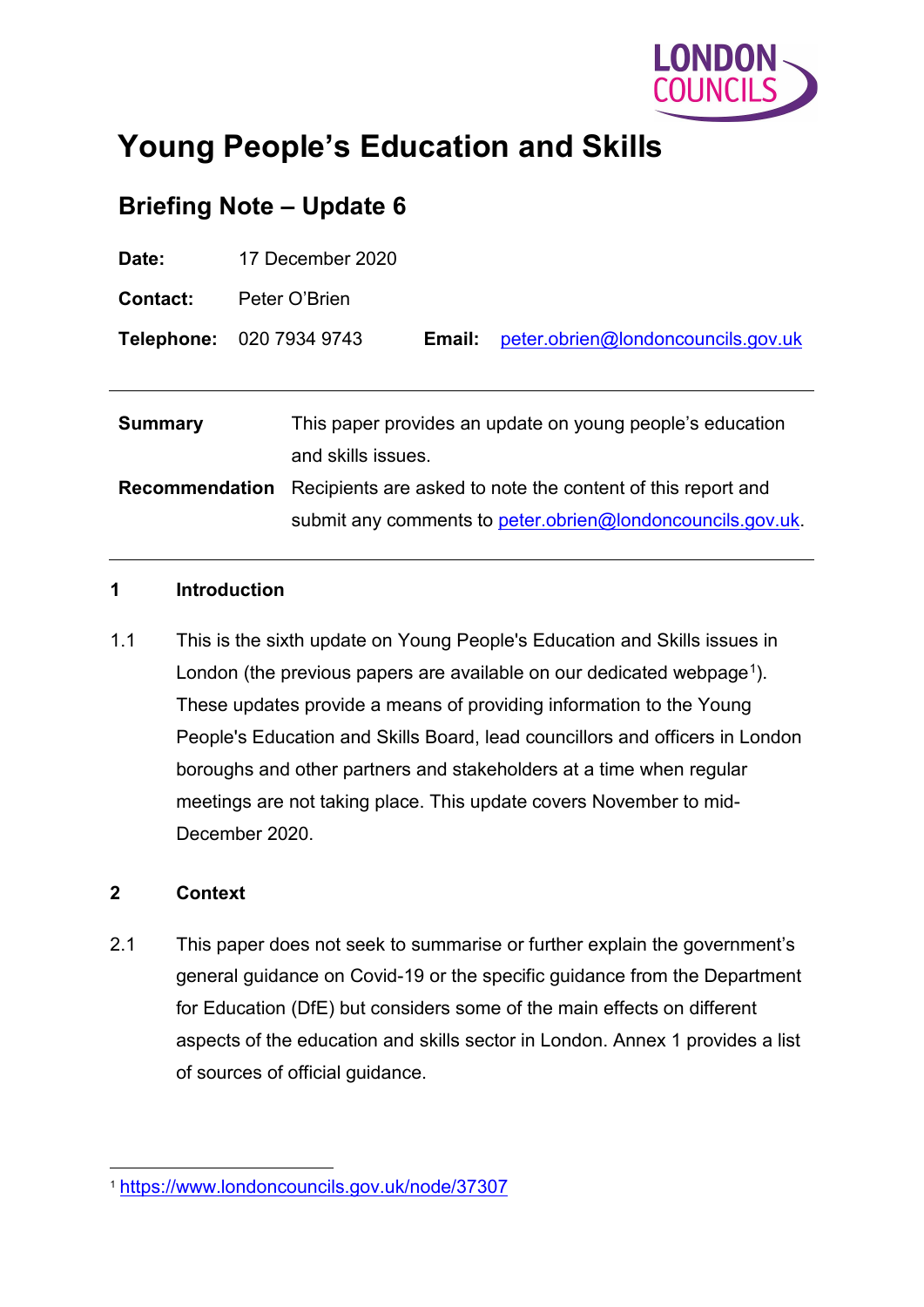- 2.2 Two bodies have been established to ensure that London moves smoothly out of the lockdown arrangements:
	- London Transition Board<sup>[2](#page-1-0)</sup>
	- London Recovery Board<sup>[3](#page-1-1)</sup> (you can sign up to receive updates from the [London Recovery Board\)](https://www.london.gov.uk/sign-receive-updates-london-recovery-board). The London Recovery Board aims to: reverse the pattern of rising unemployment and lost economic growth caused by the economic scarring of Covid-19; support our communities, including those most impacted by the virus; help young people to flourish with access to support and opportunities; narrow social, economic and health inequalities; accelerate delivery of a cleaner, greener London. The Board has committed to taking a missions-based approach to the Recovery Programme<sup>4</sup>.
- 2.3 In support of the London Recovery Board's Youth Recovery Mission work, a survey was conducted of the youth sector and infrastructure groups. The survey's results will provide a picture of youth services in London and has been developed collaboratively by the Centre for Youth Impact, London Youth, London Councils, Partnership for Young London and the Mayor of London. A similar survey, being facilitated by London Councils and the Mayor of London, will be run in parallel and will be targeting key contacts within councils. The two surveys will form a rich view of the challenges and opportunities emerging for our sector. The youth sector has consistently suffered from not having enough data to powerfully and consistently communicate the value of its work and help funders and commissioners make informed decisions as to how to support the youth sector in London. Please contact [josie.todd@london.gov.uk](mailto:josie.todd@london.gov.uk) for further information.

<span id="page-1-0"></span> <sup>2</sup> [https://www.gov.uk/government/news/london-s-Covid-19-transition-board-meets-for](https://www.gov.uk/government/news/london-s-Covid-19-transition-board-meets-for-the-first-time)[the-first-time](https://www.gov.uk/government/news/london-s-Covid-19-transition-board-meets-for-the-first-time)

<span id="page-1-1"></span><sup>3</sup> [https://www.london.gov.uk/coronavirus/londons-recovery-coronavirus-crisis/london](https://www.london.gov.uk/coronavirus/londons-recovery-coronavirus-crisis/london-recovery-board)[recovery-board](https://www.london.gov.uk/coronavirus/londons-recovery-coronavirus-crisis/london-recovery-board)

<span id="page-1-2"></span><sup>4</sup> [https://www.london.gov.uk/coronavirus/londons-recovery-coronavirus](https://www.london.gov.uk/coronavirus/londons-recovery-coronavirus-crisis/recovery-context)[crisis/recovery-context](https://www.london.gov.uk/coronavirus/londons-recovery-coronavirus-crisis/recovery-context)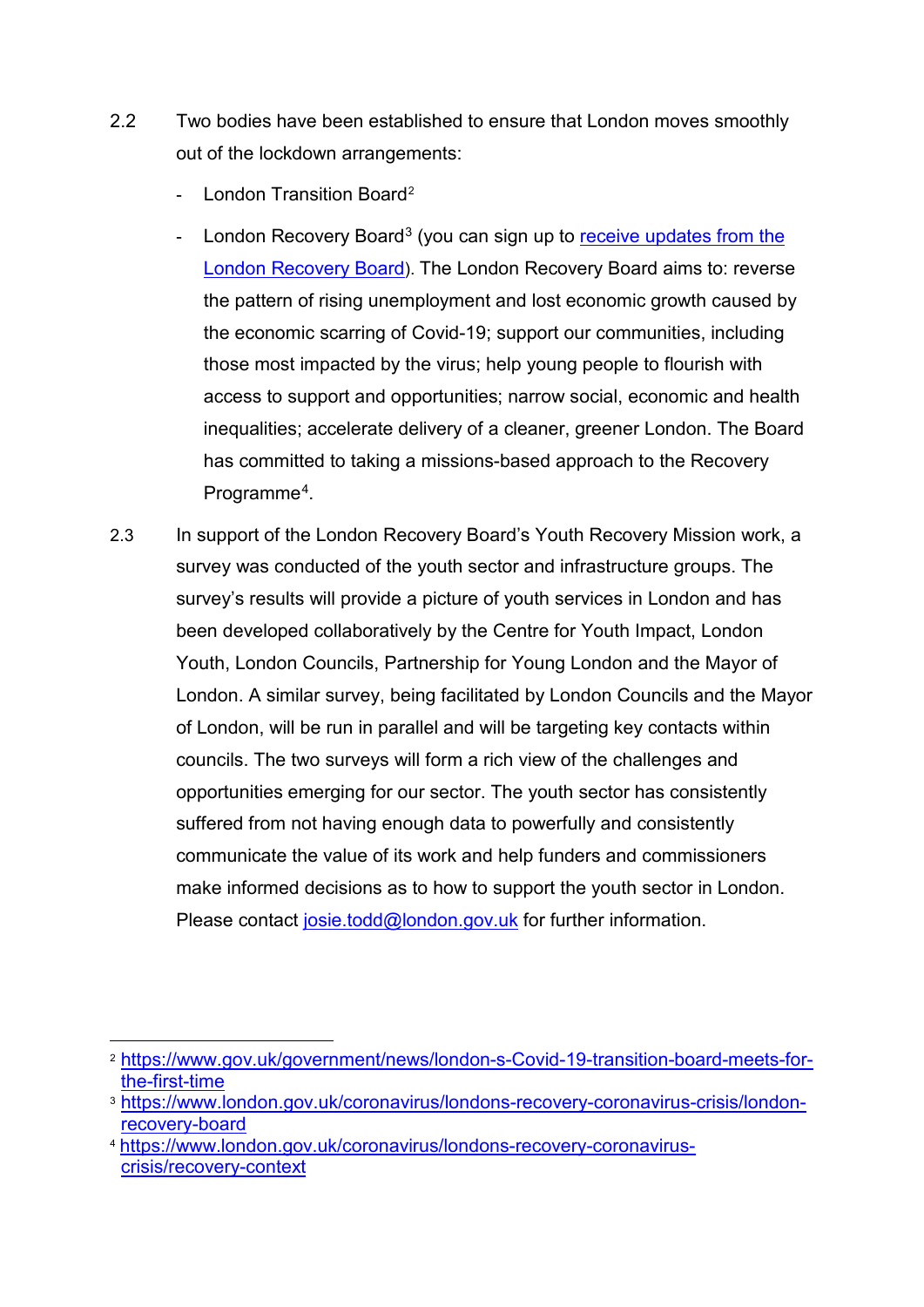#### **3 Data**

- 3.1 The House of Commons Library<sup>5</sup>, though primarily aimed at Members of Parliament, produces briefing papers that bring together research, data and opinions about various aspects of the country's response to Covid-19, government policies and our future emergence from the lockdown. Recent publications include a short paper looking at educational trajectories for black pupils and students in England and a research briefing showing changes in education spending as a proportion of Gross Domestic Product, and offers comparisons with other countries over the last seven decades<sup>6</sup>.
- 3.2 The Local Authority Interactive Tool  $(LAIT)<sup>7</sup>$  produced by the DfE, is an interactive spreadsheet comparing data about children and young people across all local authorities in England and has also been updated with the latest published data.
- 3.3 During the pandemic, the Office for National Statistics (ONS) has published a wide variety of data and analysis across various themes and topics on a dedicated Covid-19 web page. It has introduced new surveys, developed new insight, used new data sources and published new cross-cutting analysis in response to demands for high quality, trustworthy and up-to-date statistics throughout the pandemic, while maintaining and developing existing statistics to assess the impact of the coronavirus pandemic. It has launched a web page that brings together information on the pandemic by theme<sup>8</sup>, from which individual reports can be downloaded. Each theme provides an overall narrative on the subject matter based on what has been published to date

<span id="page-2-0"></span> <sup>5</sup> <https://www.parliament.uk/commons-library>

<span id="page-2-1"></span><sup>6</sup> [https://commonslibrary.parliament.uk/research](https://commonslibrary.parliament.uk/research-briefings/sn01078/?utm_source=HOC+Library+-+Research+alerts&utm_campaign=4261aa483f-EMAIL_CAMPAIGN_2020_10_29_08_00&utm_medium=email&utm_term=0_a9da1c9b17-4261aa483f-102517489&mc_cid=4261aa483f&mc_eid=d34cbf25d7)[briefings/sn01078/?utm\\_source=HOC+Library+-](https://commonslibrary.parliament.uk/research-briefings/sn01078/?utm_source=HOC+Library+-+Research+alerts&utm_campaign=4261aa483f-EMAIL_CAMPAIGN_2020_10_29_08_00&utm_medium=email&utm_term=0_a9da1c9b17-4261aa483f-102517489&mc_cid=4261aa483f&mc_eid=d34cbf25d7) [+Research+alerts&utm\\_campaign=4261aa483f-](https://commonslibrary.parliament.uk/research-briefings/sn01078/?utm_source=HOC+Library+-+Research+alerts&utm_campaign=4261aa483f-EMAIL_CAMPAIGN_2020_10_29_08_00&utm_medium=email&utm_term=0_a9da1c9b17-4261aa483f-102517489&mc_cid=4261aa483f&mc_eid=d34cbf25d7)[EMAIL\\_CAMPAIGN\\_2020\\_10\\_29\\_08\\_00&utm\\_medium=email&utm\\_term=0\\_a9da1](https://commonslibrary.parliament.uk/research-briefings/sn01078/?utm_source=HOC+Library+-+Research+alerts&utm_campaign=4261aa483f-EMAIL_CAMPAIGN_2020_10_29_08_00&utm_medium=email&utm_term=0_a9da1c9b17-4261aa483f-102517489&mc_cid=4261aa483f&mc_eid=d34cbf25d7) [c9b17-4261aa483f-102517489&mc\\_cid=4261aa483f&mc\\_eid=d34cbf25d7](https://commonslibrary.parliament.uk/research-briefings/sn01078/?utm_source=HOC+Library+-+Research+alerts&utm_campaign=4261aa483f-EMAIL_CAMPAIGN_2020_10_29_08_00&utm_medium=email&utm_term=0_a9da1c9b17-4261aa483f-102517489&mc_cid=4261aa483f&mc_eid=d34cbf25d7)

<span id="page-2-2"></span><sup>7</sup> <https://www.gov.uk/government/publications/local-authority-interactive-tool-lait>

<span id="page-2-3"></span><sup>8</sup>[.https://www.ons.gov.uk/peoplepopulationandcommunity/healthandsocialcare/conditi](https://www.ons.gov.uk/peoplepopulationandcommunity/healthandsocialcare/conditionsanddiseases/articles/coronaviruscovid19reviewdataandanalysismarchtooctober2020/2020-10-28) [onsanddiseases/articles/coronaviruscovid19reviewdataandanalysismarchtooctober2](https://www.ons.gov.uk/peoplepopulationandcommunity/healthandsocialcare/conditionsanddiseases/articles/coronaviruscovid19reviewdataandanalysismarchtooctober2020/2020-10-28) [020/2020-10-28](https://www.ons.gov.uk/peoplepopulationandcommunity/healthandsocialcare/conditionsanddiseases/articles/coronaviruscovid19reviewdataandanalysismarchtooctober2020/2020-10-28)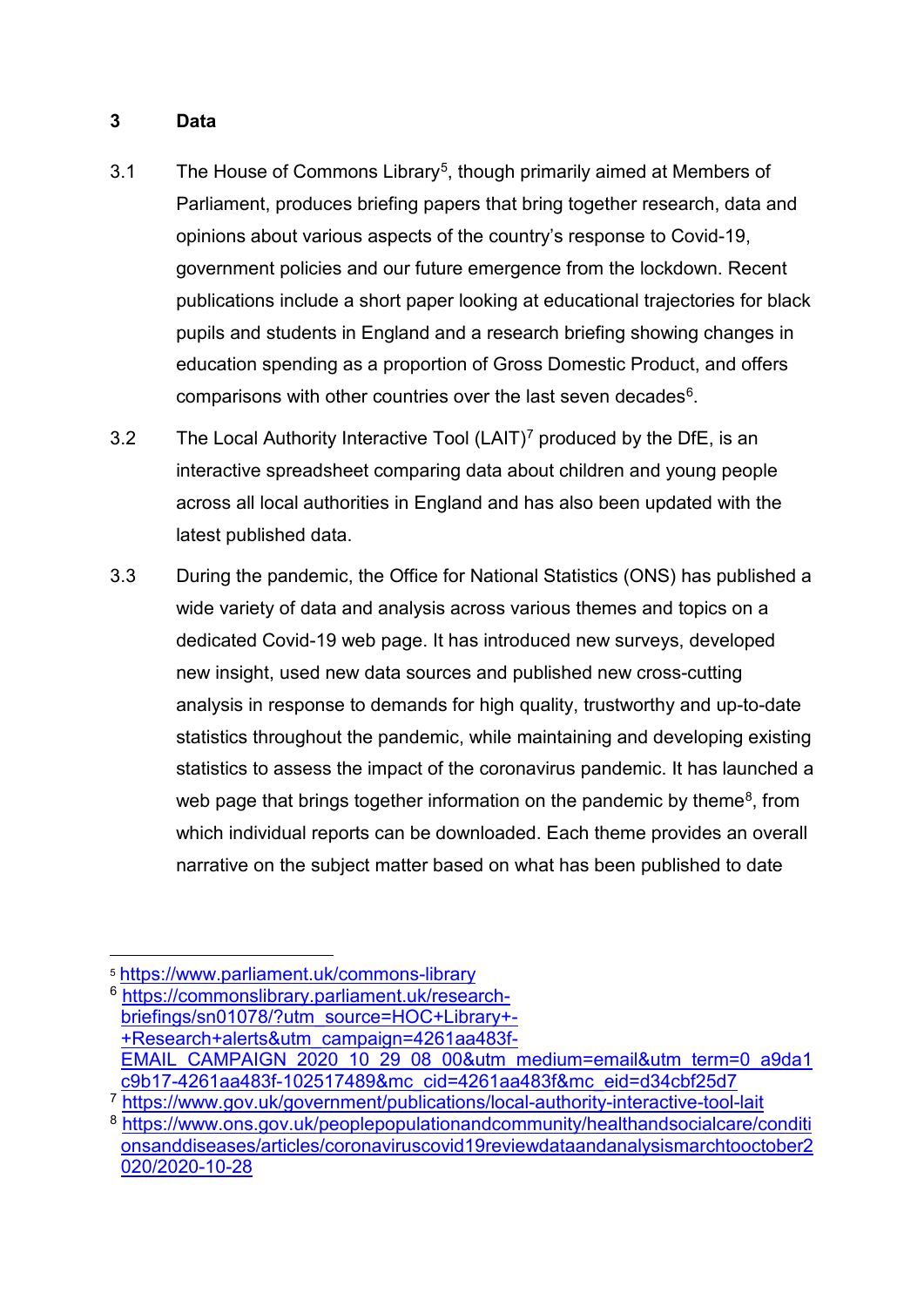and provides links to more detailed data and analysis along with the relevant contact points.

- 3.4 Data specific to London is published monthly by Greater London Authority  $(GLA)$  Economics<sup>[9](#page-3-0)</sup> and Intelligent London<sup>10</sup> is also updated frequently with the latest available data. The GLA's City Intelligence Unit has been publishing a series of digests of external research that offer short summaries of major research reports and a deep dive into one or two topics<sup>[11](#page-3-2)</sup>.
- 3.5 This paper is in three parts: Part One covers current issues, Part Two provides a short general policy update and Part Three includes a brief performance update. (the government uses the term "education settings" to describe any institution in which learning takes place - for consistency, we use the same term in this paper).

<span id="page-3-0"></span> <sup>9</sup> <https://data.london.gov.uk/gla-economics/>

<span id="page-3-1"></span><sup>10</sup> <http://www.intelligentlondon.org.uk/>

<span id="page-3-2"></span><sup>11</sup> [https://data.gov.uk/dataset/bc4f5f36-95a2-4a02-b13d-ef8e18ab0ffb/summaries-of](https://data.gov.uk/dataset/bc4f5f36-95a2-4a02-b13d-ef8e18ab0ffb/summaries-of-external-research-on-covid-19)[external-research-on-covid-19](https://data.gov.uk/dataset/bc4f5f36-95a2-4a02-b13d-ef8e18ab0ffb/summaries-of-external-research-on-covid-19)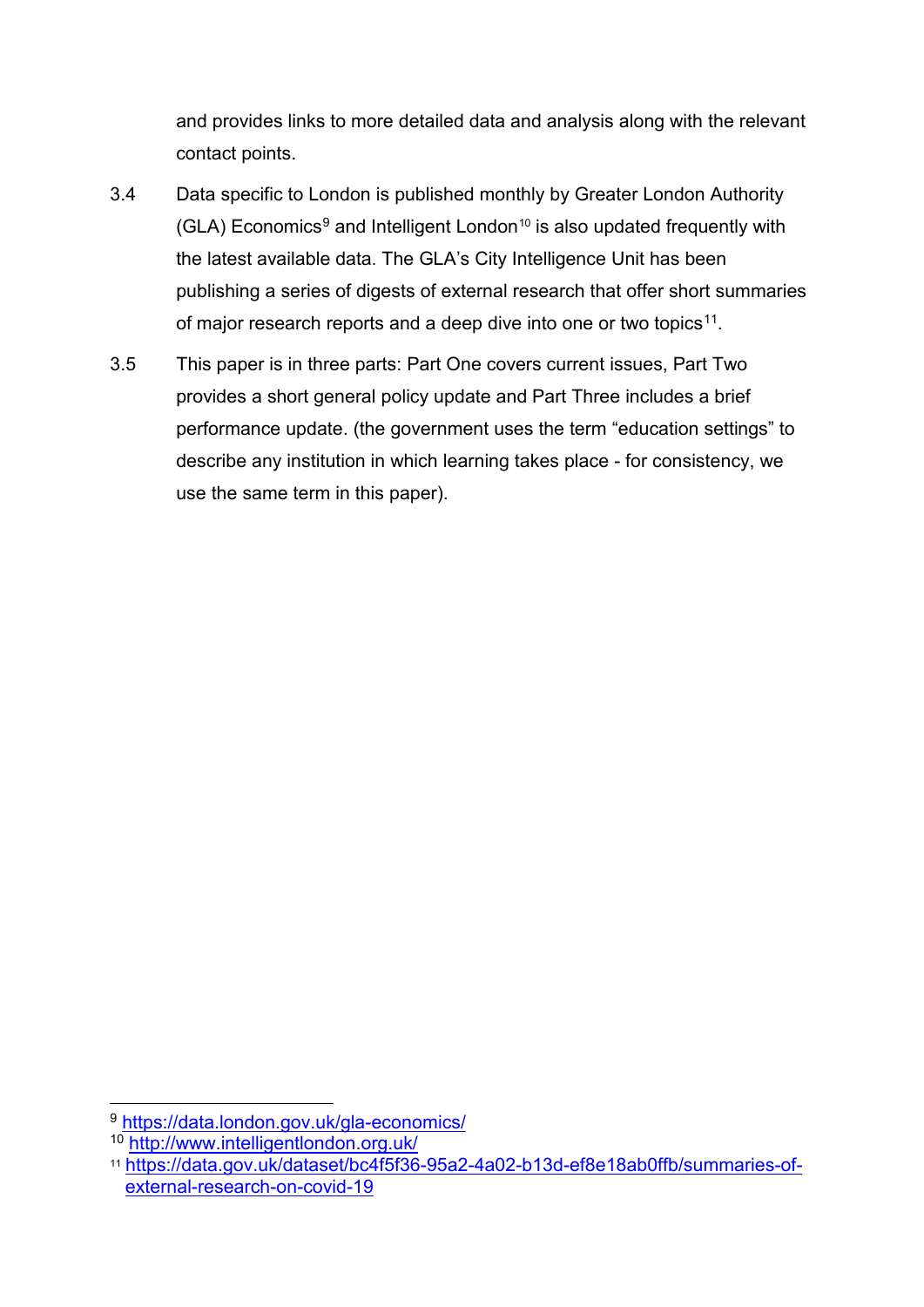#### **Part One: Current Issues**

#### **4 Government Announcements**

- 4.1 A further national lockdown took place in England from 5 November until 2 December. Unlike the spring/summer lockdown, educational settings remained open during the autumn. The Prime Minister announced revised arrangements for the three-tier system that will come into effect in England after the lockdown and an easement to travel restrictions over Christmas.
- 4.2 The Prime Minister announced the government's plan for a 'green revolution', which covers clean energy, transport, nature and innovative technologies. Backed by £12 billion of government investment, the government plans to create 250,000 jobs.
- 4.3 The Chancellor of the Exchequer presented the government's Spending Review<sup>[12](#page-4-0)</sup> to Parliament on 25 November 2020 (it had previously been decided not to proceed with a long-term review in favour of a one year plan that concentrated on tackling Covid-19 and its social and economic consequences). In general terms. The government has linked its Covid response to the 'levelling-up' agenda that was central to its election manifesto and the pledge to maximise the benefits of exiting the EU to areas outside of London (for example, the review of 'The Green Book' – the rules for evaluating government spending plans – published at the same time as the Spending Review, makes it clear that the government will take alignment with the levelling up agenda into account when approving expenditure). This could make it more difficult for London-based projects to receive funds in the future, especially as a new £4 billion Levelling Up Fund is being introduced. The main issues relating to post-16 education and skills in London were:
	- £83 million is promised to the FE sector in 2021-22 to fund an increase in places as enrolments have increased this year.

<span id="page-4-0"></span> <sup>12</sup> [https://www.gov.uk/government/publications/spending-review-2020](https://www.gov.uk/government/publications/spending-review-2020-documents?utm_source=67cd316e-8f2e-45f2-8bc1-71b78709d9c5&utm_medium=email&utm_campaign=govuk-notifications&utm_content=daily) [documents?utm\\_source=67cd316e-8f2e-45f2-8bc1-](https://www.gov.uk/government/publications/spending-review-2020-documents?utm_source=67cd316e-8f2e-45f2-8bc1-71b78709d9c5&utm_medium=email&utm_campaign=govuk-notifications&utm_content=daily) [71b78709d9c5&utm\\_medium=email&utm\\_campaign=govuk](https://www.gov.uk/government/publications/spending-review-2020-documents?utm_source=67cd316e-8f2e-45f2-8bc1-71b78709d9c5&utm_medium=email&utm_campaign=govuk-notifications&utm_content=daily)[notifications&utm\\_content=daily](https://www.gov.uk/government/publications/spending-review-2020-documents?utm_source=67cd316e-8f2e-45f2-8bc1-71b78709d9c5&utm_medium=email&utm_campaign=govuk-notifications&utm_content=daily)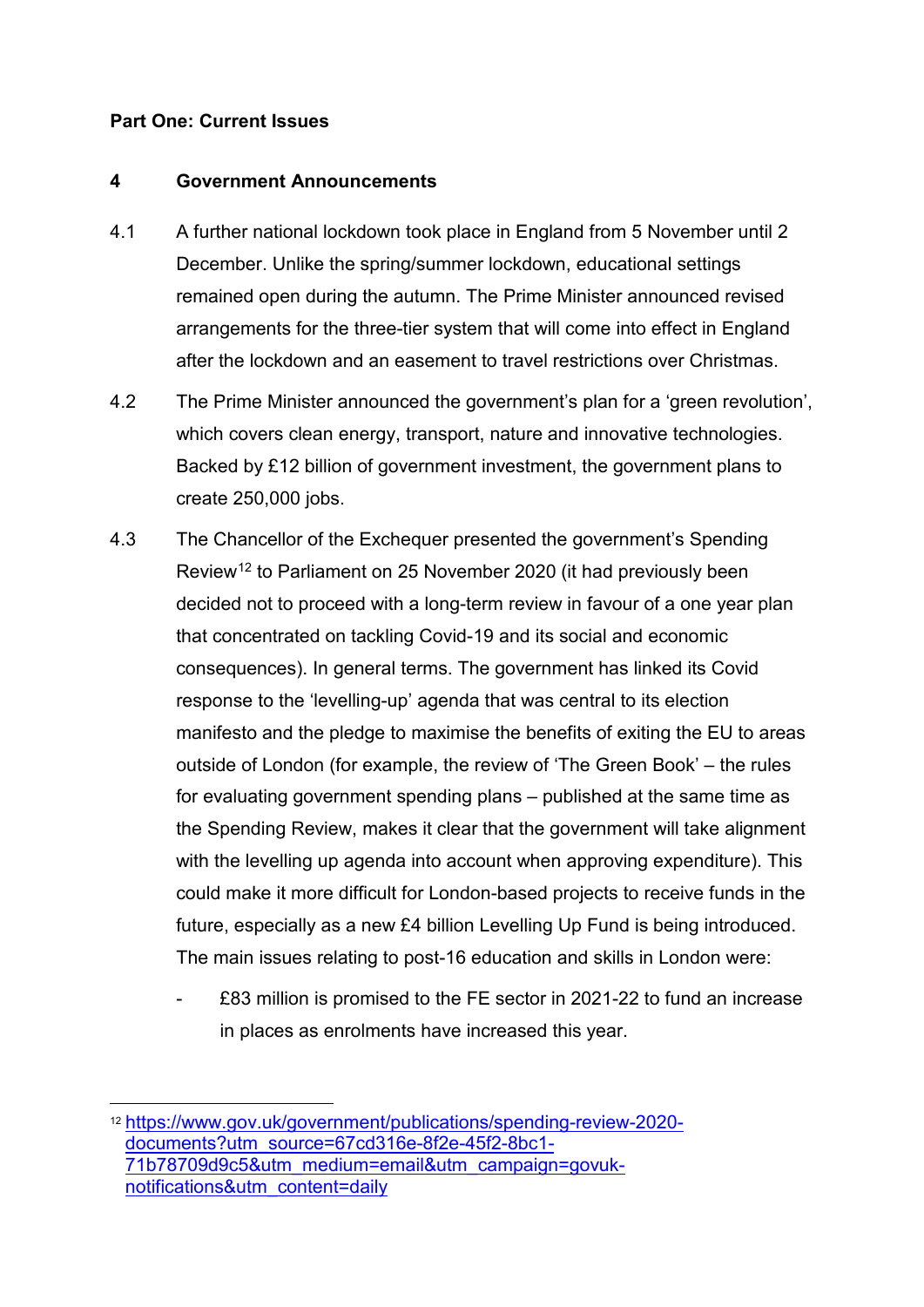- Some additional flexibilities will be applied to the apprenticeship levy, apprenticeship incentives are extended and the minimum wage will increase.
- The National Skills Fund will be used to fund the Prime Minister's 'Lifetime Skills Guarantee' (for adults without a level 3 qualification); other measures in the government's Plans for Jobs (such as Traineeships and the National Careers Service); and capital spending (including preparations for a new Flexible Loan Entitlement and new collaboration between Further Education (FE) and employers).
- A real-term maintenance of the per-student base rate in FE.
- Funds previously announced for FE capital expenditure T levels will be honoured.
- £220 million will be made available in 2021-22 to help local areas prepare for the introduction of the UK Shared Prosperity Fund (though the objectives and geographical scope of the fund, which is intended to replace European Structural Investment Funds, have yet to be published).
- £2.2 billion extra for schools in England, representing 2.2 per cent increase per pupil including funding for Free School Meals over the school holidays.
- £300 million in 2021-22 for new school places for children with special educational needs and disabilities.
- Pay freeze for teachers and school staff earning above £24,000 per year.
- Previously announced £220 million Holiday Activities and Food programme including investment in Flexible Childcare Fund.
- A new 'Restart' Programme for the long-term unemployed funded by £3m from the government.
- £16.5 million emergency funding package to protest the immediate future of grassroots and national youth organisations.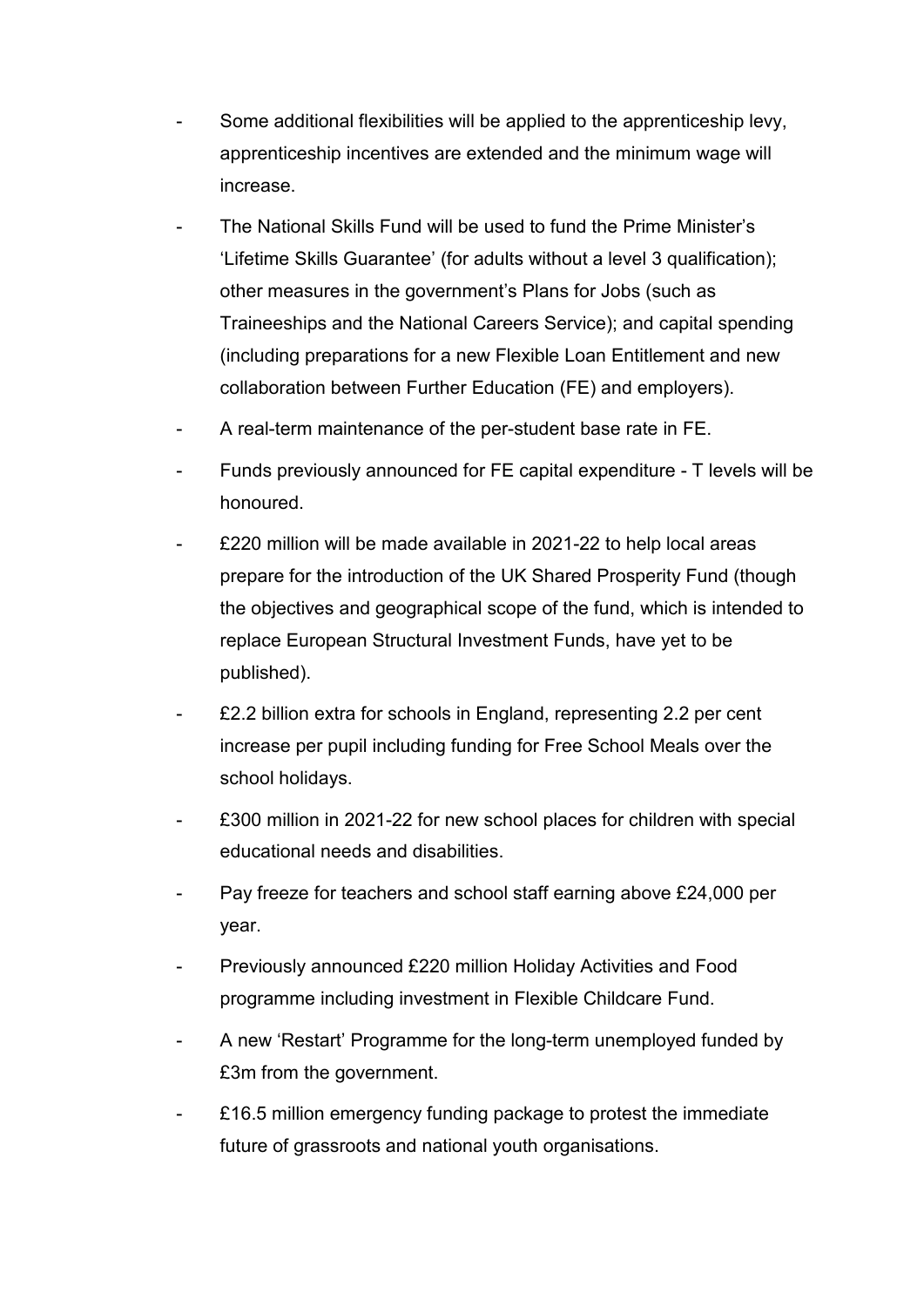- 4.4 Many in local government, including London Councils, believe that the spending review, while providing some good news for London, does not adequately address its pressing needs including housing, infrastructure and providing certainty to its key industries upon which jobs and growth depend. Neither does the Spending Review provide more than immediate relief to the pressing concerns over local authority funding that raises the risk of further cuts in services in the next financial year – this will become clearer when the local government spending settlement is announced. There was also some disquiet in the wider children and youth services sector that the Chancellor could have paid more specific attention to the needs of disadvantaged young people.
- 4.5 Earlier in November, the government announced that a new £170 million Covid-19 Winter Grant Scheme will be distributed to councils to stop children going hungry during the second wave of the pandemic<sup>[13](#page-6-0)</sup>. At least 80 per cent of the funding will be used to help families pay for bills and provide food for children over the holidays. The House of Commons Library has prepared a paper that explains the background to the government's decision<sup>[14](#page-6-1)</sup> and the National Audit Office (NAO) has published a report<sup>[15](#page-6-2)</sup> criticising aspects of the way in which the government contracted with Edenred for the provision of free school meals vouchers to eligible families.
- 4.6 The DfE has announced a new Covid Workforce Fund to support with costs of staff absences in schools and colleges<sup>[16](#page-6-3)</sup>. The government also clarified that

<span id="page-6-1"></span><sup>14</sup> [https://commonslibrary.parliament.uk/research](https://commonslibrary.parliament.uk/research-briefings/sn04195/?utm_source=HOC+Library+-+Research+alerts&utm_campaign=6009d3331a-EMAIL_CAMPAIGN_2020_11_13_08_00&utm_medium=email&utm_term=0_a9da1c9b17-6009d3331a-102517489&mc_cid=6009d3331a&mc_eid=d34cbf25d7)[briefings/sn04195/?utm\\_source=HOC+Library+-](https://commonslibrary.parliament.uk/research-briefings/sn04195/?utm_source=HOC+Library+-+Research+alerts&utm_campaign=6009d3331a-EMAIL_CAMPAIGN_2020_11_13_08_00&utm_medium=email&utm_term=0_a9da1c9b17-6009d3331a-102517489&mc_cid=6009d3331a&mc_eid=d34cbf25d7) [+Research+alerts&utm\\_campaign=6009d3331a-](https://commonslibrary.parliament.uk/research-briefings/sn04195/?utm_source=HOC+Library+-+Research+alerts&utm_campaign=6009d3331a-EMAIL_CAMPAIGN_2020_11_13_08_00&utm_medium=email&utm_term=0_a9da1c9b17-6009d3331a-102517489&mc_cid=6009d3331a&mc_eid=d34cbf25d7)[EMAIL\\_CAMPAIGN\\_2020\\_11\\_13\\_08\\_00&utm\\_medium=email&utm\\_term=0\\_a9da](https://commonslibrary.parliament.uk/research-briefings/sn04195/?utm_source=HOC+Library+-+Research+alerts&utm_campaign=6009d3331a-EMAIL_CAMPAIGN_2020_11_13_08_00&utm_medium=email&utm_term=0_a9da1c9b17-6009d3331a-102517489&mc_cid=6009d3331a&mc_eid=d34cbf25d7) [1c9b17-6009d3331a-102517489&mc\\_cid=6009d3331a&mc\\_eid=d34cbf25d7](https://commonslibrary.parliament.uk/research-briefings/sn04195/?utm_source=HOC+Library+-+Research+alerts&utm_campaign=6009d3331a-EMAIL_CAMPAIGN_2020_11_13_08_00&utm_medium=email&utm_term=0_a9da1c9b17-6009d3331a-102517489&mc_cid=6009d3331a&mc_eid=d34cbf25d7) <sup>15</sup> [https://www.nao.org.uk/report/investigation-into-the-free-school-meals-voucher](https://www.nao.org.uk/report/investigation-into-the-free-school-meals-voucher-scheme/?utm_campaign=investigation-into-the-free-school-meals-voucher-scheme&utm_content=&utm_medium=email&utm_name=&utm_source=govdelivery&utm_term=)[scheme/?utm\\_campaign=investigation-into-the-free-school-meals-voucher](https://www.nao.org.uk/report/investigation-into-the-free-school-meals-voucher-scheme/?utm_campaign=investigation-into-the-free-school-meals-voucher-scheme&utm_content=&utm_medium=email&utm_name=&utm_source=govdelivery&utm_term=)[scheme&utm\\_content=&utm\\_medium=email&utm\\_name=&utm\\_source=govdelivery](https://www.nao.org.uk/report/investigation-into-the-free-school-meals-voucher-scheme/?utm_campaign=investigation-into-the-free-school-meals-voucher-scheme&utm_content=&utm_medium=email&utm_name=&utm_source=govdelivery&utm_term=) [&utm\\_term=](https://www.nao.org.uk/report/investigation-into-the-free-school-meals-voucher-scheme/?utm_campaign=investigation-into-the-free-school-meals-voucher-scheme&utm_content=&utm_medium=email&utm_name=&utm_source=govdelivery&utm_term=)

<span id="page-6-0"></span> <sup>13</sup> [https://www.gov.uk/government/news/new-winter-package-to-provide-further](https://www.gov.uk/government/news/new-winter-package-to-provide-further-support-for-children-and-families)[support-for-children-and-families](https://www.gov.uk/government/news/new-winter-package-to-provide-further-support-for-children-and-families)

<span id="page-6-3"></span><span id="page-6-2"></span><sup>16</sup> [https://www.gov.uk/government/news/new-funding-to-support-schools-and](https://www.gov.uk/government/news/new-funding-to-support-schools-and-colleges-during-covid-pandemic)[colleges-during-covid-pandemic](https://www.gov.uk/government/news/new-funding-to-support-schools-and-colleges-during-covid-pandemic)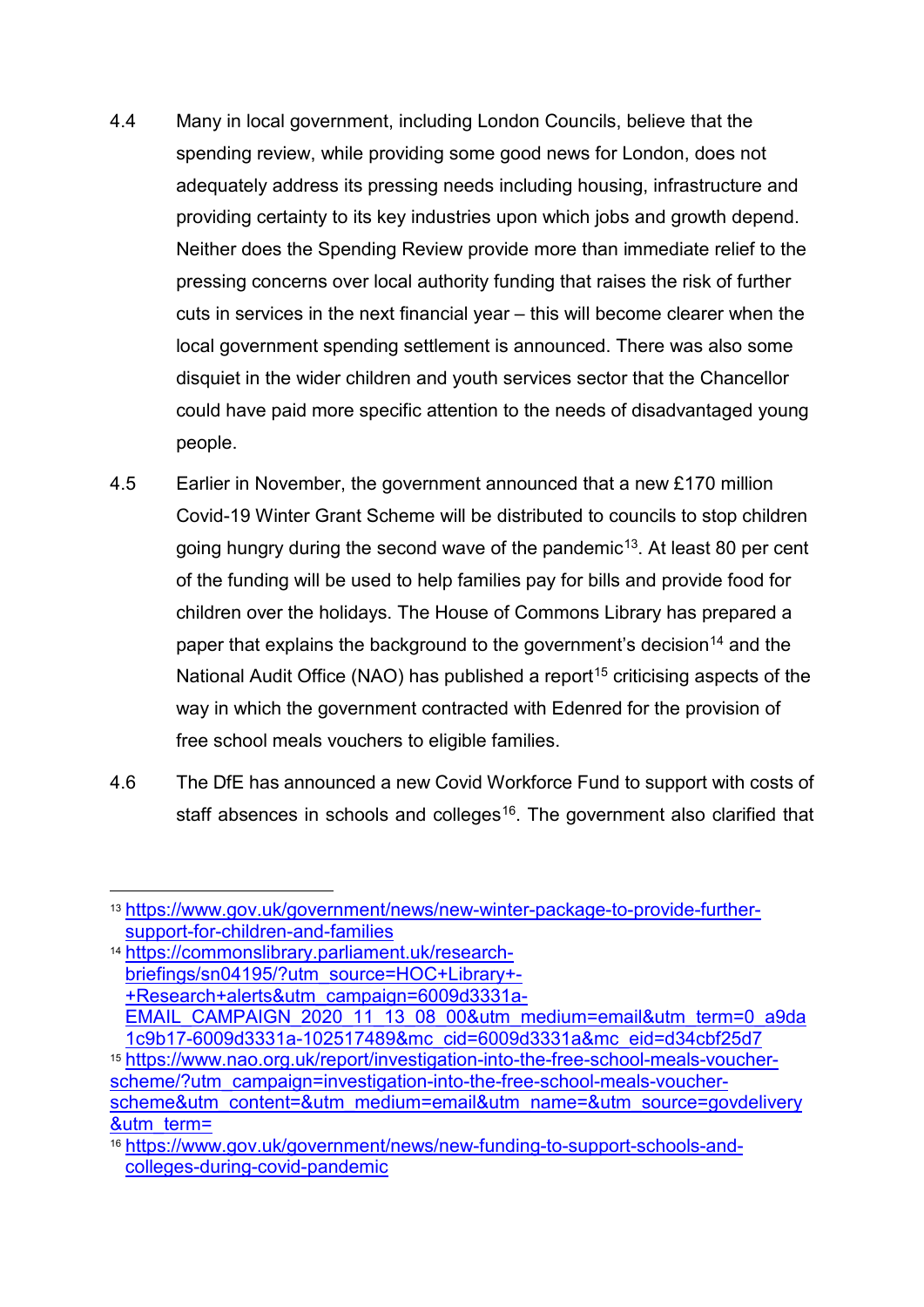the £350 million allocated to the National Tutoring Programme covered two years and not one as was previously thought.

- 4.7 The Secretary of State for Education announced extra measures to support students sitting exams and other assessments in summer 2021"to improve fairness and prevent disruption"<sup>[17](#page-7-0)</sup>. It was also announced that there will be a staggered start to opening schools<sup>18</sup> and colleges after Christmas so that arrangements can be made for testing staff and students for Covid-19.
- 4.8 The DfE has announced that although the Qualification Achievement Rates of educational institutions will not be published, they will be made available to Ofsted<sup>[19](#page-7-2)</sup>.
- 4.9 In a judgment given on 24 November<sup>20</sup>, the Court of Appeal declared that the Secretary of State for Education acted unlawfully in failing to consult the Children's Commissioner for England and other children's rights organisations before making "substantial and wide-ranging" (79) changes to legal protections for England's 78,000 children in care.
- 4.10 The government launched the Freeport bidding process on 16 November (closes 2 February 20[21](#page-7-4))<sup>21</sup>. Freeports offer tax and customs benefits to areas and are a component of the government's post-EU exit strategy to create jobs. Several bids affecting London are understood to be under development, including a Thames Freeport.

<span id="page-7-2"></span><sup>19</sup> [https://www.gov.uk/government/publications/coronavirus-covid-19-school-and](https://www.gov.uk/government/publications/coronavirus-covid-19-school-and-college-performance-measures/coronavirus-covid-19-school-and-college-accountability-for-the-2019-to-2020-academic-year)[college-performance-measures/coronavirus-covid-19-school-and-college](https://www.gov.uk/government/publications/coronavirus-covid-19-school-and-college-performance-measures/coronavirus-covid-19-school-and-college-accountability-for-the-2019-to-2020-academic-year)[accountability-for-the-2019-to-2020-academic-year](https://www.gov.uk/government/publications/coronavirus-covid-19-school-and-college-performance-measures/coronavirus-covid-19-school-and-college-accountability-for-the-2019-to-2020-academic-year)

<span id="page-7-0"></span> <sup>17</sup> [https://www.gov.uk/government/news/extra-measures-to-support-students-ahead](https://www.gov.uk/government/news/extra-measures-to-support-students-ahead-of-next-summers-exams)[of-next-summers-exams](https://www.gov.uk/government/news/extra-measures-to-support-students-ahead-of-next-summers-exams)

<span id="page-7-1"></span><sup>18</sup> [https://www.gov.uk/government/publications/schools-and-childcare-settings-return](https://www.gov.uk/government/publications/schools-and-childcare-settings-return-in-january-2021/schools-and-childcare-settings-return-in-january-2021)[in-january-2021/schools-and-childcare-settings-return-in-january-2021](https://www.gov.uk/government/publications/schools-and-childcare-settings-return-in-january-2021/schools-and-childcare-settings-return-in-january-2021)

<span id="page-7-3"></span><sup>20</sup> [https://www.localgovernmentlawyer.co.uk/child-protection/392-children-protection](https://www.localgovernmentlawyer.co.uk/child-protection/392-children-protection-news/45458-court-of-appeal-rules-education-secretary-acted-unlawfully-in-failing-to-consult-children-s-commissioner-and-others-before-relaxing-safeguards-for-children-in-care-during-pandemic)[news/45458-court-of-appeal-rules-education-secretary-acted-unlawfully-in-failing](https://www.localgovernmentlawyer.co.uk/child-protection/392-children-protection-news/45458-court-of-appeal-rules-education-secretary-acted-unlawfully-in-failing-to-consult-children-s-commissioner-and-others-before-relaxing-safeguards-for-children-in-care-during-pandemic)[to-consult-children-s-commissioner-and-others-before-relaxing-safeguards-for](https://www.localgovernmentlawyer.co.uk/child-protection/392-children-protection-news/45458-court-of-appeal-rules-education-secretary-acted-unlawfully-in-failing-to-consult-children-s-commissioner-and-others-before-relaxing-safeguards-for-children-in-care-during-pandemic)[children-in-care-during-pandemic](https://www.localgovernmentlawyer.co.uk/child-protection/392-children-protection-news/45458-court-of-appeal-rules-education-secretary-acted-unlawfully-in-failing-to-consult-children-s-commissioner-and-others-before-relaxing-safeguards-for-children-in-care-during-pandemic)

<span id="page-7-4"></span><sup>21</sup> [https://www.gov.uk/government/news/freeports-bidding-process-opens-for](https://www.gov.uk/government/news/freeports-bidding-process-opens-for-applications)**[applications](https://www.gov.uk/government/news/freeports-bidding-process-opens-for-applications)**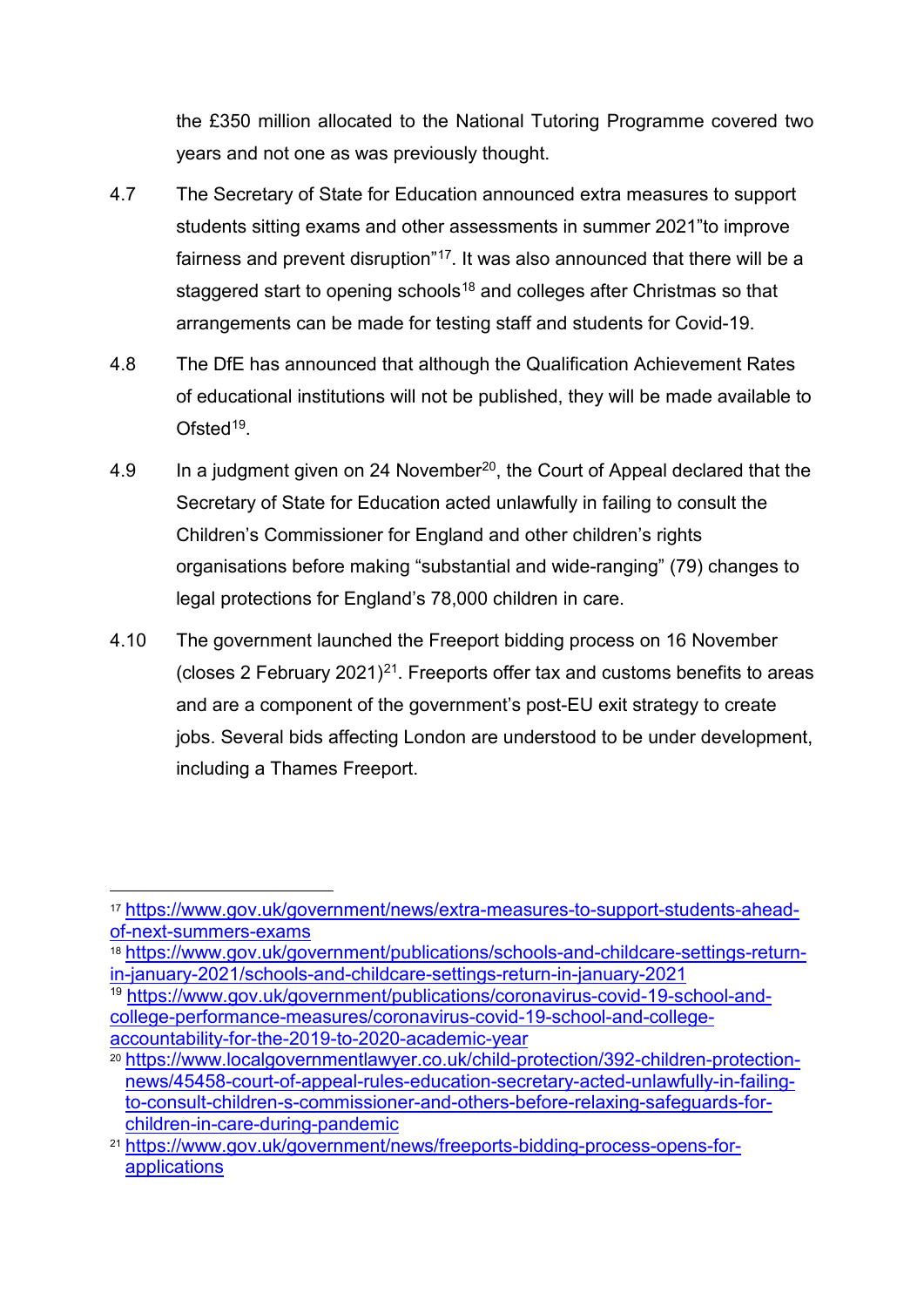# **5 Parliament/Education Select Committee**

- 5.1 The House of Commons held a Westminster Hall debate on FE funding<sup>[22](#page-8-0)</sup>, for which the House of Commons Library produced a briefing paper<sup>[23](#page-8-1)</sup>.
- 5.2 The Public Accounts Committee held an evidence session on managing colleges' financial accountability with Eileen Milner (Chief Executive, Education and Skills Funding Agency (ESFA)), Matthew Atkinson (Director of Provider Market Oversight, ESFA) and Susan Acland-Hood (Permanent Secretary, DfE) on 26 November 2020<sup>[24](#page-8-2)</sup>.
- 5.3 The Chair of the Education Select Committee, Rt Hon Robert Halfon MP has written to the Secretary of State for Education on behalf of the Committee claiming that Ofqual followed instructions from ministers rather than take into account repeated warnings from varied sources in the run up to this year's exams. The letter<sup>[25](#page-8-3)</sup> suggests that the DfE should develop contingency plans now to support the exam process in 2021.
- 5.4 As part of its inquiry into the Department for Work and Pensions (DWP) Preparations for Changes in the World of Work, The House of Commons Work and Pensions Select Committee held an evidence session on 4 November  $2020^{26}$  at which the importance of bringing together employment and skills support emerged as a key theme.

# **6 Participation and the risk of young people being not in education, employment or training (NEET)**

6.1 The Local Government Association (LGA) has warned that children are missing on full-time education. The report *Children missing education* 

<span id="page-8-0"></span> <sup>22</sup> [https://hansard.parliament.uk/Commons/2020-11-04/debates/C7BE7224-41CB-](https://hansard.parliament.uk/Commons/2020-11-04/debates/C7BE7224-41CB-4DB0-95C5-B918094A69D6/FurtherEducationFunding)[4DB0-95C5-B918094A69D6/FurtherEducationFunding](https://hansard.parliament.uk/Commons/2020-11-04/debates/C7BE7224-41CB-4DB0-95C5-B918094A69D6/FurtherEducationFunding)

<span id="page-8-1"></span><sup>23</sup> [https://researchbriefings.files.parliament.uk/documents/CDP-2020-0117/CDP-](https://researchbriefings.files.parliament.uk/documents/CDP-2020-0117/CDP-2020-0117.pdf)[2020-0117.pdf](https://researchbriefings.files.parliament.uk/documents/CDP-2020-0117/CDP-2020-0117.pdf)

<span id="page-8-3"></span><span id="page-8-2"></span><sup>24</sup> <https://committees.parliament.uk/event/2807/formal-meeting-oral-evidence-session/> <sup>25</sup> [https://committees.parliament.uk/committee/203/education-](https://committees.parliament.uk/committee/203/education-committee/news/123514/education-committee-writes-to-secretary-of-state-on-cancellation-of-summer-exams-and-2021-series/)

[committee/news/123514/education-committee-writes-to-secretary-of-state-on](https://committees.parliament.uk/committee/203/education-committee/news/123514/education-committee-writes-to-secretary-of-state-on-cancellation-of-summer-exams-and-2021-series/)[cancellation-of-summer-exams-and-2021-series/](https://committees.parliament.uk/committee/203/education-committee/news/123514/education-committee-writes-to-secretary-of-state-on-cancellation-of-summer-exams-and-2021-series/)

<span id="page-8-4"></span><sup>26</sup> <https://committees.parliament.uk/event/2598/formal-meeting-oral-evidence-session/>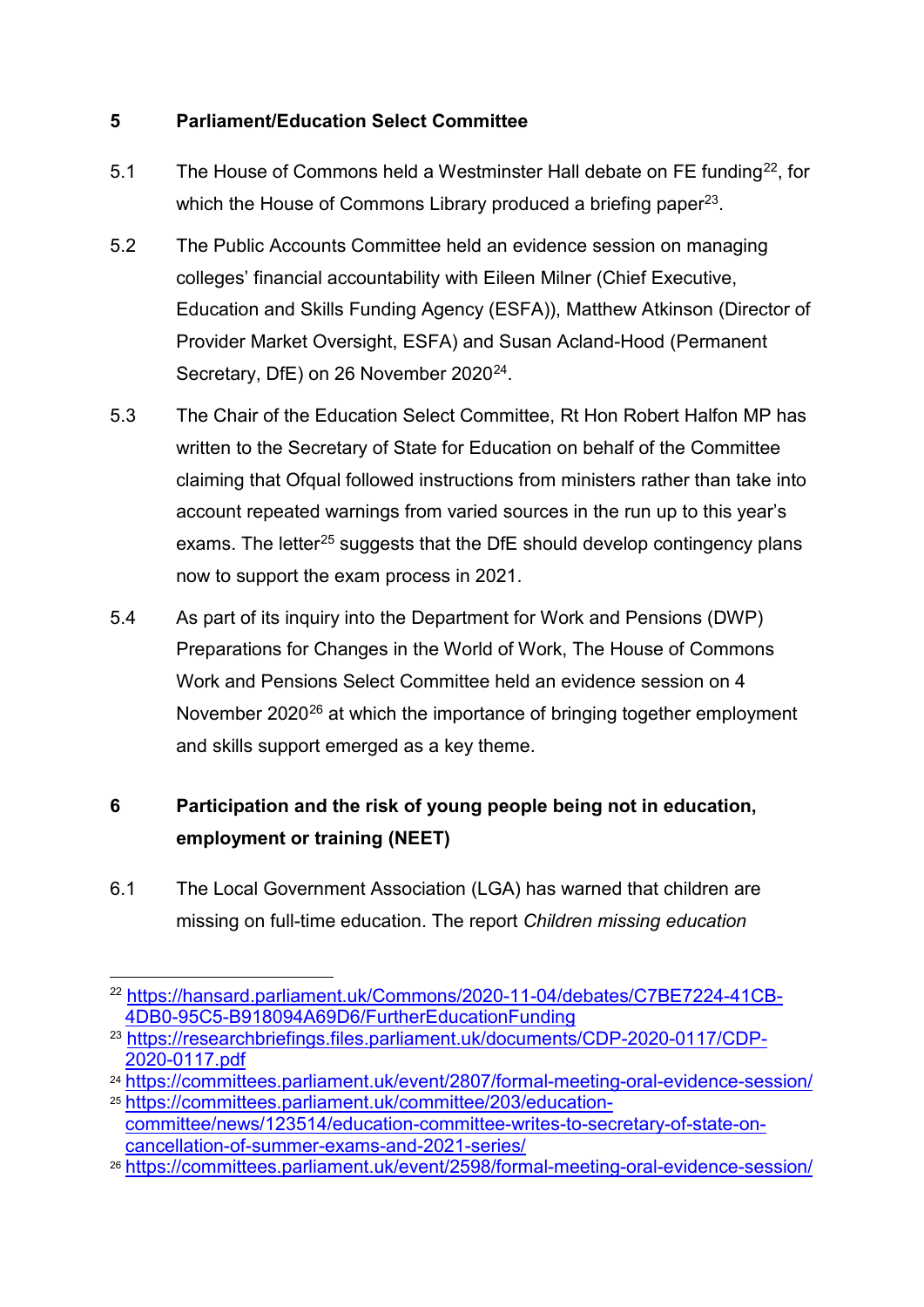*analyses data from 2018/19[27](#page-9-0)* concludes that the phenomenon was already becoming an issue before the pandemic and has since become a major concern. The LGA assesses that although the official statistics suggest that 282,000 children and young people missed out on full-time formal education in 2018/19, the true figure may be 1.4 million depending on how "full-time" and "formal" are defined. The report also notes the increase in homeschooling, especially for children and young people with special educational needs and disabilities (SEND). In response, it argues that schools should share their registers with their local authority. The report acknowledges that many parents provide good home education but raises concerns that Covid-19 has led to increasing numbers of children receiving unsuitable education outside the classroom and missing out on the benefits that a school environment brings, such as safeguarding and learning and socialising with other children. It refers to effective practice within local authorities such as:

- early identification and support.
- preventative and restorative action.
- re-engaging pupils who have been out of education.
- monitoring and tracking.
- 6.2 Latest data from the Association of Colleges  $(AoC)^{28}$  $(AoC)^{28}$  $(AoC)^{28}$  suggests that as many as 100,000 students may be missing out on learning because they do not have a suitable device to learn on or home access to the internet. The AoC points out that college students have been excluded from government funded laptops for under-16s and its figures confirm that the lost learning gap will only widen if post-16 students do not have equal access to the equipment they need to catch up.
- 6.3 The Association of Directors of Children's Services (ADCS) *Elective Home Education Survey 2020[29](#page-9-2)* says that on school census day (1 October 2020) a total of 66,648 children and young people were known to be electively home

<span id="page-9-0"></span> <sup>27</sup> <https://local.gov.uk/children-missing-education>

<span id="page-9-1"></span><sup>28</sup> [https://www.aoc.co.uk/news/100000-college-students-still-without-suitable-device](https://www.aoc.co.uk/news/100000-college-students-still-without-suitable-device-learning)[learning](https://www.aoc.co.uk/news/100000-college-students-still-without-suitable-device-learning)

<span id="page-9-2"></span><sup>29</sup> <https://adcs.org.uk/education/article/elective-home-education-survey-2020>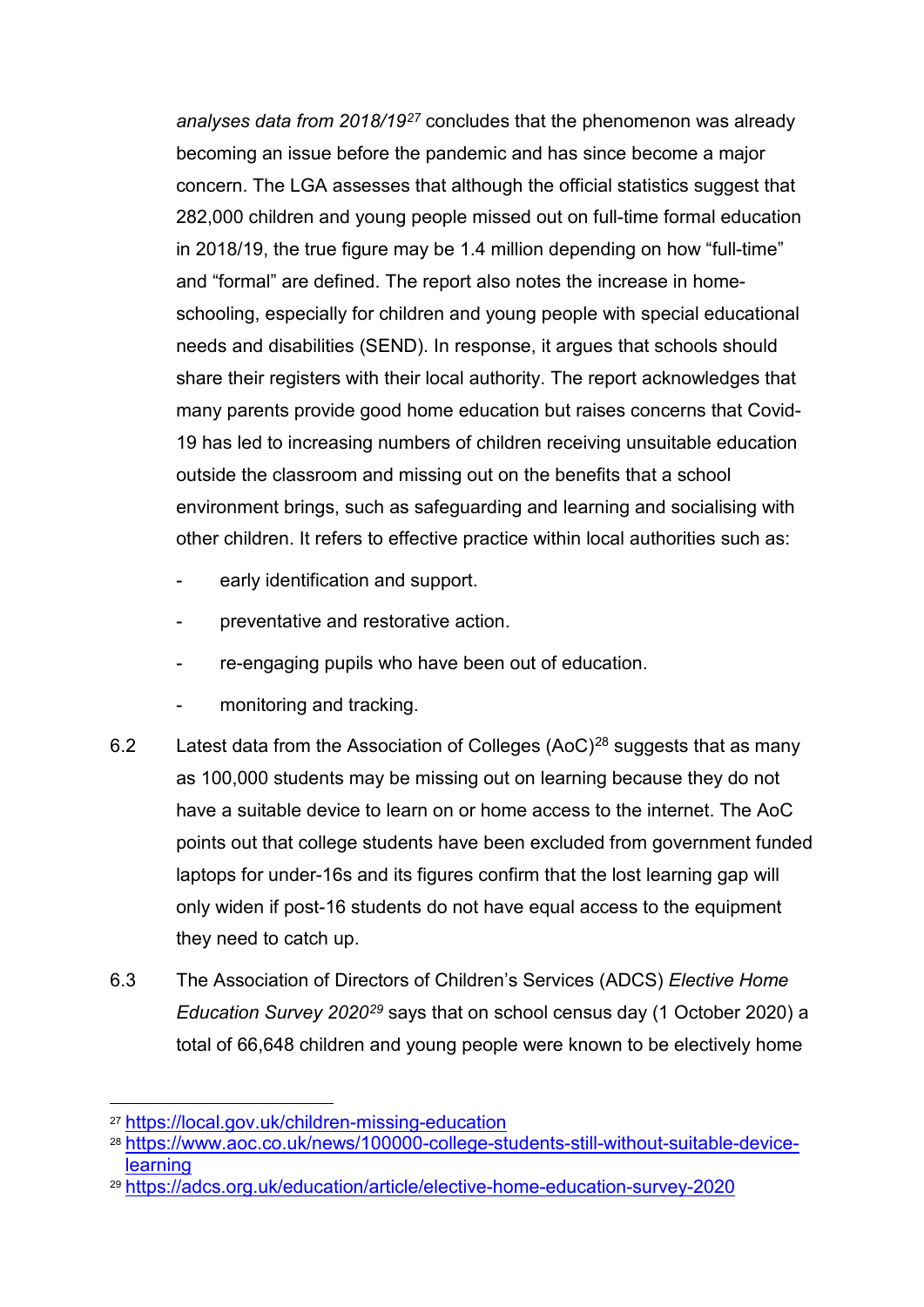educated (EHE) across 133 responding local authorities and it is therefore estimated that 75,668 children and young people were being EHE across all 151 LAs in England. This represents an increase of approximately 38 per cent from the same school census day in 2019 (3 October 2019). It is also estimated that 19,510 children and young people have become EHE since 1 September 2020. This represents 25 per cent of the total estimated number being home educated on school census day. During the whole of the last academic year (2019/20) an estimated cumulative total of 86,335 children and young people were being home educated across all 151 local authorities - this represents an increase of 10 per cent from the 2018/19 academic year. The most common reason cited by parents for home educating their child/ren was due to health reasons directly related to Covid-19. Approximately nine per cent of children and young people being home educated are known to children's social care, both historical and/or current. 14 per cent are known to wider children's services, both historic and/or current.

- 6.4 The Labour Party has produced an analysis<sup>[30](#page-10-0)</sup> of the arrangements for children who fell behind while they were unable to attend school in the spring / summer closures. The analysis says that:
	- 1.1 million children on Free School Meals, who are most likely to fall behind their peers, will miss out on support from the National Tutoring Programme, when at full capacity.
	- Only half of the National Tutoring Programme has been allocated for spending this year, with the scheme now being stretched over two academic years.
	- Fewer than one in five of the promised mentors are in place as we near the end of the autumn term, with the rest not expected to be in place until Spring 2021; too late for many pupils sitting exams this year.

<span id="page-10-0"></span> <sup>30</sup> [https://labour.org.uk/press/labour-warns-government-failing-generation-of-children](https://labour.org.uk/press/labour-warns-government-failing-generation-of-children-as-new-analysis-shows-pupils-will-miss-out-on-vital-catch-up-support/)[as-new-analysis-shows-pupils-will-miss-out-on-vital-catch-up-support/](https://labour.org.uk/press/labour-warns-government-failing-generation-of-children-as-new-analysis-shows-pupils-will-miss-out-on-vital-catch-up-support/)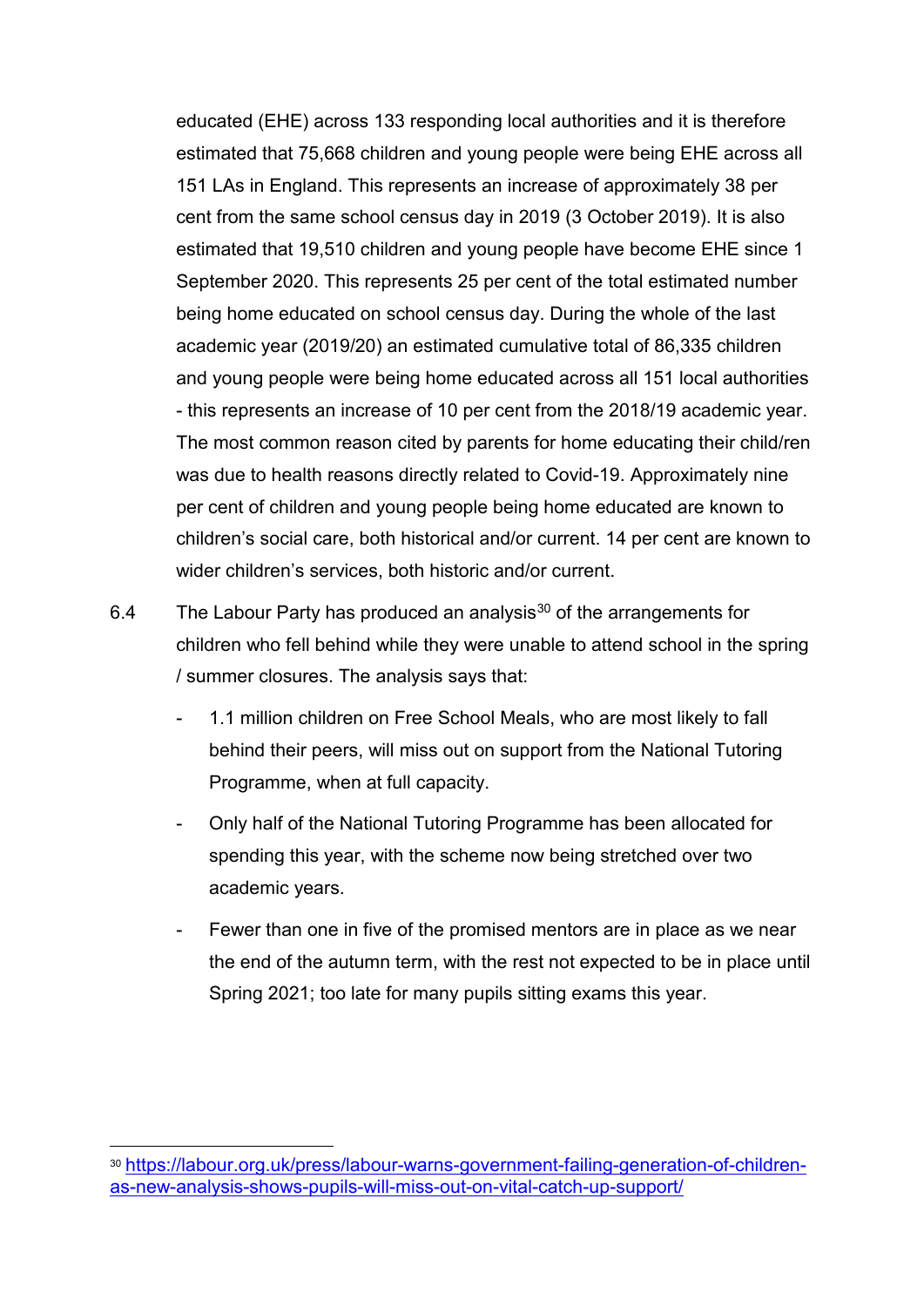# **7 Apprenticeships**

7.1 London Council's Apprenticeship Sub-Group (comprising local authority officers and key partners) has published its annual Apprenticeship pay and levy survey of London's local authorities<sup>[31](#page-11-0)</sup>. The rates of pay vary, but more councils are now paying the London Living Wage to its apprentices.

# **8 T Levels**

8.1 The DfE has announced the providers who have been selected to deliver T Levels in academic years 2020 to 2021, 2021 to 2022 and 2022 to 2023 and providers planning to deliver the T Level Transition Programme in 2020 to 2021 and 2021 to 2022 academic years.  $32$ 

# **9 Quality and Standards**

- 9.1 Her Majesty's Chief Inspector presented her annual report<sup>[33](#page-11-2)</sup> on 1 December 2020. The annual report covers all areas within HMCI's remit (education, children's services and skills); this summary covers the headlines relating to young people's education and skills:
	- The overall proportion of institutions graded good or outstanding remained the same but Apprenticeships are the "weakest" area of provision in FE providers, with one in ten judged 'inadequate' last year.
	- Inspections of newly-merged colleges found a third 'required improvement.
	- Covid-19 has "serious financial implications" for the further education and skills sector.

<span id="page-11-0"></span> <sup>31</sup> <https://www.londoncouncils.gov.uk/node/37889>

<span id="page-11-1"></span><sup>32</sup> [https://www.gov.uk/government/publications/providers-selected-to-deliver-t](https://www.gov.uk/government/publications/providers-selected-to-deliver-t-levels?utm_source=c03947c4-9c04-4f85-8bb8-79c5489868a8&utm_medium=email&utm_campaign=govuk-notifications&utm_content=daily)[levels?utm\\_source=c03947c4-9c04-4f85-8bb8-](https://www.gov.uk/government/publications/providers-selected-to-deliver-t-levels?utm_source=c03947c4-9c04-4f85-8bb8-79c5489868a8&utm_medium=email&utm_campaign=govuk-notifications&utm_content=daily) [79c5489868a8&utm\\_medium=email&utm\\_campaign=govuk](https://www.gov.uk/government/publications/providers-selected-to-deliver-t-levels?utm_source=c03947c4-9c04-4f85-8bb8-79c5489868a8&utm_medium=email&utm_campaign=govuk-notifications&utm_content=daily)[notifications&utm\\_content=daily](https://www.gov.uk/government/publications/providers-selected-to-deliver-t-levels?utm_source=c03947c4-9c04-4f85-8bb8-79c5489868a8&utm_medium=email&utm_campaign=govuk-notifications&utm_content=daily)

<span id="page-11-2"></span><sup>33</sup> https://www.gov.uk/government/publications/ofsted-annual-report-201920 education-childrens-services-and-skills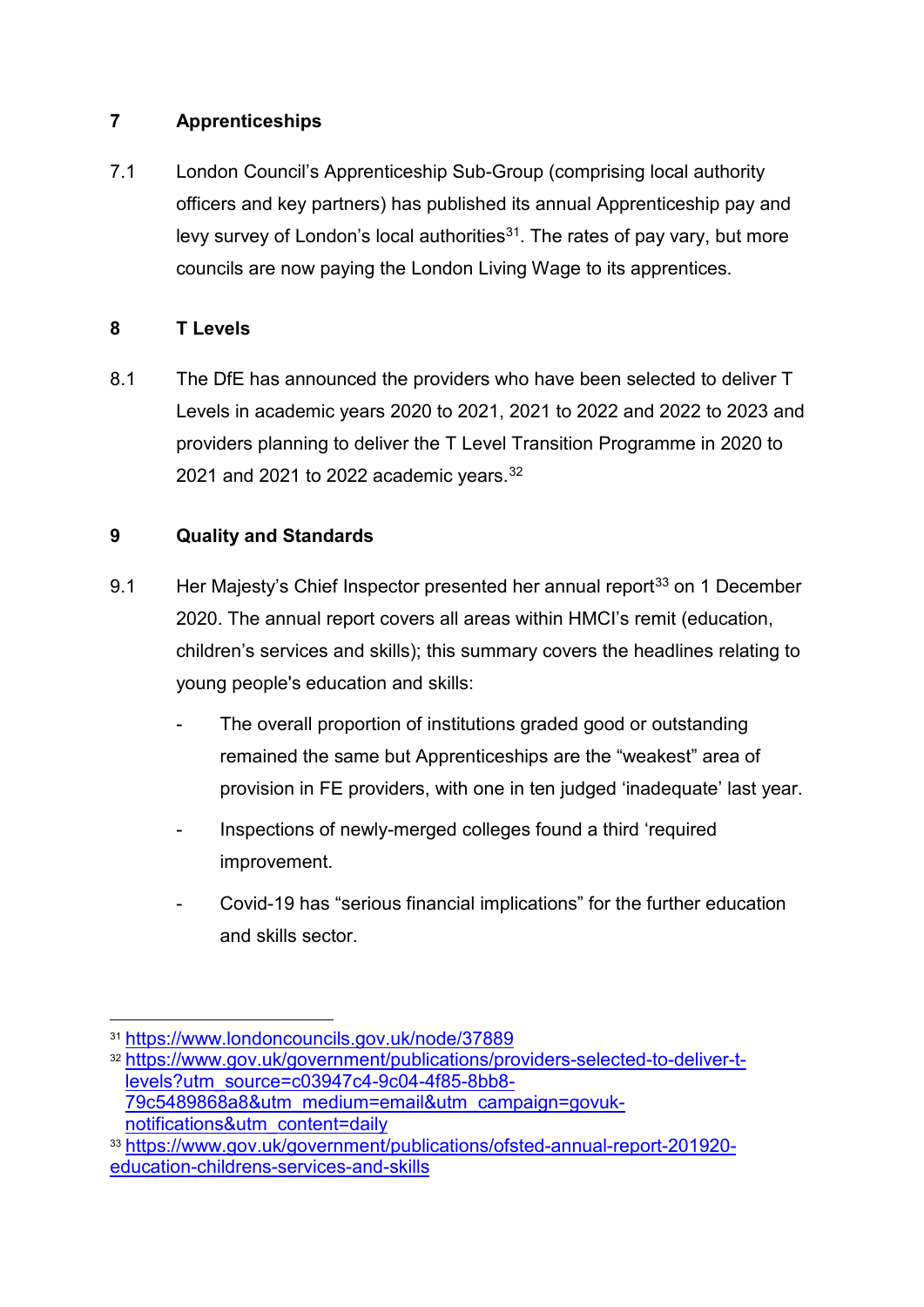- Online education is only a 'partial' solution to ensuring a good quality of education and training where these cannot happen face to face.
- 9.2 Ofsted has published its second report $34$  in a series looking at the effects of the Covid-19 pandemic across the sectors it inspects and regulates, from early years and children's social care, through to post 16 education. The report finds that some children, of all ages and backgrounds, have lost some basic skills and learning as a result of school closures and restrictions on movement.
- 9.3 Ofsted and the Care Quality Commission (CQC) has published a report<sup>[35](#page-12-1)</sup> based on evidence from six visits to local areas conducted in October 2020, which looked at SEND provision. Its main survey findings from the visits regarding families included that many families found the first national Covid-19 restrictions challenging and said coping got harder as time went on. Parents and carers who normally relied on established routines, informal and family support networks and specialist services for their children struggled without them. Some spoke about their child's regression, their own emerging mental health difficulties, the challenges of explaining restrictions to their children, or real concerns about the risks the virus posed to their child's health. About children and young people, it found that some had positive experiences, at least in some respects. Those who remained in education throughout were reported to have benefited from the experience and often flourished with smaller class sizes and more support. Others enjoyed being at home and made progress.
- 9.4 Ofsted has confirmed that there will be a phased return to graded inspections during 2021 following their suspension due to Covid-19[36](#page-12-2).
- 9.5 The Association of Employment and Learning Providers (AELP) in a survey of its members<sup>[37](#page-12-3)</sup> says that training providers must do more to embrace online learning to improve support for young people while the country is still feeling

<span id="page-12-0"></span> <sup>34</sup> [https://www.gov.uk/government/news/ofsted-children-hardest-hit-by-covid-19](https://www.gov.uk/government/news/ofsted-children-hardest-hit-by-covid-19-pandemic-are-regressing-in-basic-skills-and-learning) [pandemic-are-regressing-in-basic-skills-and-learning](https://www.gov.uk/government/news/ofsted-children-hardest-hit-by-covid-19-pandemic-are-regressing-in-basic-skills-and-learning)

<span id="page-12-1"></span><sup>35</sup>[.https://assets.publishing.service.gov.uk/government/uploads/system/uploads/attach](https://assets.publishing.service.gov.uk/government/uploads/system/uploads/attachment_data/file/933499/SEND_COVID-19_briefing_October_2020.pdf) [ment\\_data/file/933499/SEND\\_COVID-19\\_briefing\\_October\\_2020.pdf](https://assets.publishing.service.gov.uk/government/uploads/system/uploads/attachment_data/file/933499/SEND_COVID-19_briefing_October_2020.pdf)

<span id="page-12-2"></span><sup>36</sup> <https://www.gov.uk/government/news/ofsted-phased-return-to-inspections>

<span id="page-12-3"></span><sup>37</sup> <https://www.aelp.org.uk/media/3991/the-way-we-work-aelp-fetl-v8.pdf>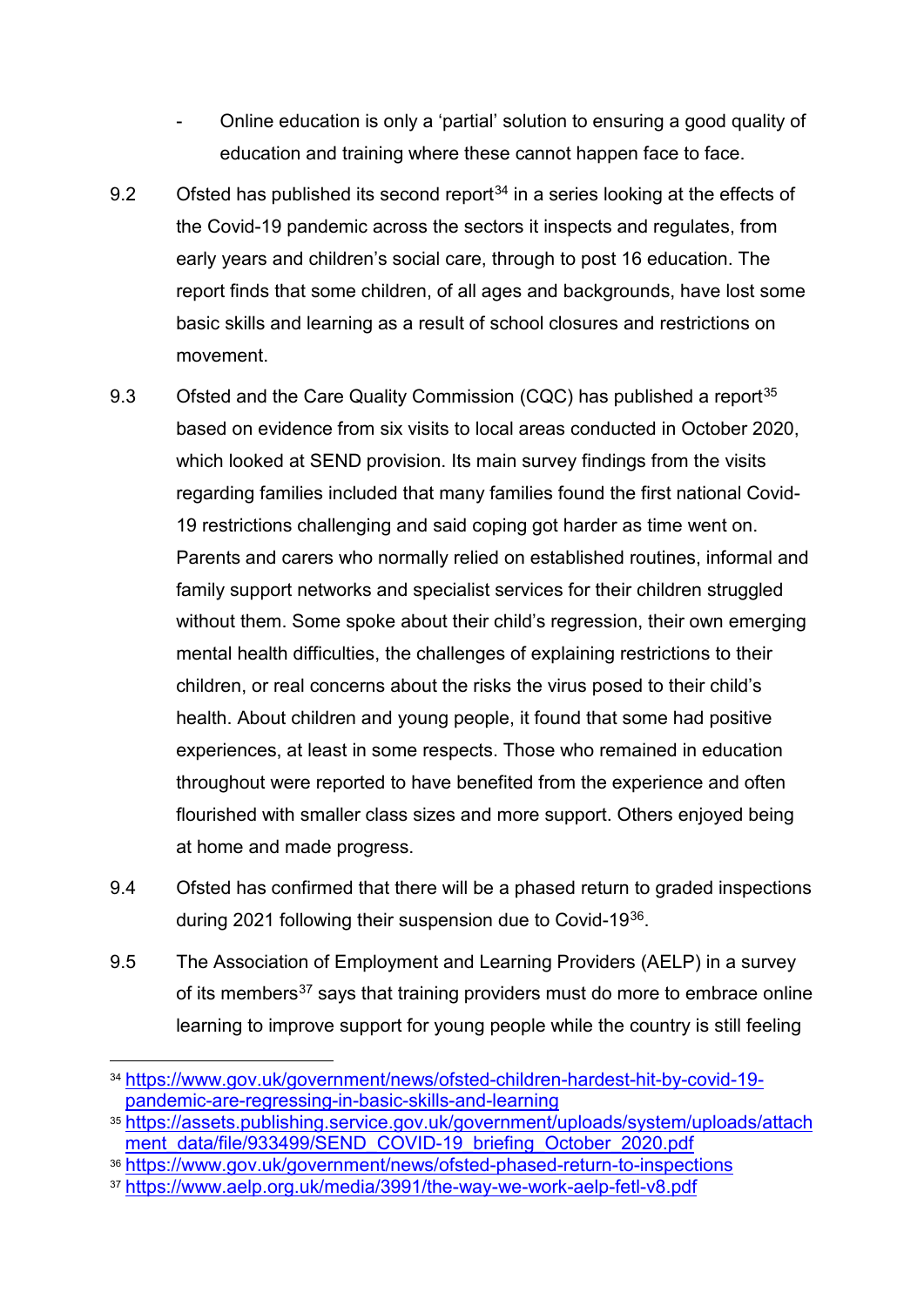the effects of Covid-19, particularly during various shades of lockdown. The report, backed by Further Education Trust for Leadership (FETL), also recommend training for staff to better understand the mental health challenges young people face during lockdown.

#### **10 Achievement**

- 10.1 Please see Part Three of this report for an overview of this year's Key Stage 4 and post-16 results.
- 10.2 The DfE has published research<sup>38</sup> into the 'London effect' (what the authors refer to as 'London's advantage in attainment at Key Stage 4' or 'the higher attainment and progress of pupils in London compared to the rest of England in recent times') using data from the Longitudinal Study of Young People in England (LSYPE) 1 and 2. The report acknowledges that Key Stage 4 attainment depends on pupils' prior educational experiences including at primary school and that features of the 'London effect' are also evident in other locations, such as Birmingham and Manchester. The study focuses its attention on disadvantaged young people, where its research findings suggest that the 'London effect' is most prominent. It notes that the 'London effect' has reduced in recent years and that the perceived advantage varies in different locations within London. It attributes considerable weight to parental involvement in children's education (increased expectations/aspirations of parents). Although the report mentions the London Challenge, it does not attribute great significance to this initiative as contributing to the 'London effect'. It proposes to research further into Key Stage 2 and consider the progress being made at Key Stage 4. It does not comment on, or propose to consider, post-16 provision or attainment.
- 10.3 The House of Commons Library published a briefing<sup>39</sup> that details the support available for more able and talented students in UK schools, the

<span id="page-13-0"></span> <sup>38</sup> [https://www.gov.uk/government/publications/examining-the-london-advantage-in](https://www.gov.uk/government/publications/examining-the-london-advantage-in-attainment-evidence-from-lsype)[attainment-evidence-from-lsype](https://www.gov.uk/government/publications/examining-the-london-advantage-in-attainment-evidence-from-lsype)

<span id="page-13-1"></span><sup>39</sup> [https://commonslibrary.parliament.uk/research-briefings/cbp-](https://commonslibrary.parliament.uk/research-briefings/cbp-9065/?utm_source=HOC+Library+-+Research+alerts&utm_campaign=a9ff1fbb36-EMAIL_CAMPAIGN_2020_12_03_08_00&utm_medium=email&utm_term=0_a9da1c9b17-a9ff1fbb36-102517489&mc_cid=a9ff1fbb36&mc_eid=d34cbf25d7)[9065/?utm\\_source=HOC+Library+-+Research+alerts&utm\\_campaign=a9ff1fbb36-](https://commonslibrary.parliament.uk/research-briefings/cbp-9065/?utm_source=HOC+Library+-+Research+alerts&utm_campaign=a9ff1fbb36-EMAIL_CAMPAIGN_2020_12_03_08_00&utm_medium=email&utm_term=0_a9da1c9b17-a9ff1fbb36-102517489&mc_cid=a9ff1fbb36&mc_eid=d34cbf25d7) [EMAIL\\_CAMPAIGN\\_2020\\_12\\_03\\_08\\_00&utm\\_medium=email&utm\\_term=0\\_a9da1c](https://commonslibrary.parliament.uk/research-briefings/cbp-9065/?utm_source=HOC+Library+-+Research+alerts&utm_campaign=a9ff1fbb36-EMAIL_CAMPAIGN_2020_12_03_08_00&utm_medium=email&utm_term=0_a9da1c9b17-a9ff1fbb36-102517489&mc_cid=a9ff1fbb36&mc_eid=d34cbf25d7) [9b17-a9ff1fbb36-102517489&mc\\_cid=a9ff1fbb36&mc\\_eid=d34cbf25d7](https://commonslibrary.parliament.uk/research-briefings/cbp-9065/?utm_source=HOC+Library+-+Research+alerts&utm_campaign=a9ff1fbb36-EMAIL_CAMPAIGN_2020_12_03_08_00&utm_medium=email&utm_term=0_a9da1c9b17-a9ff1fbb36-102517489&mc_cid=a9ff1fbb36&mc_eid=d34cbf25d7)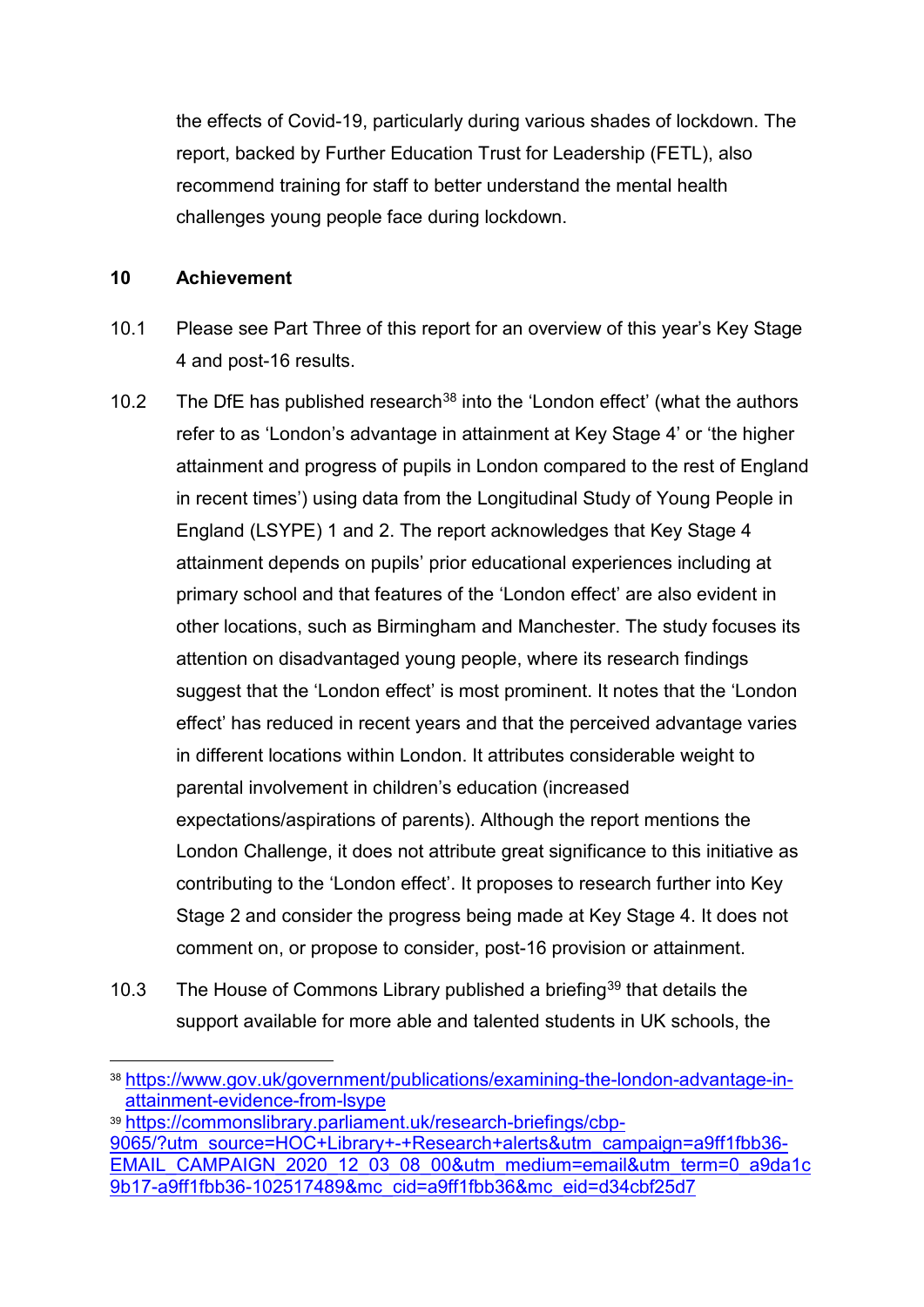attainment gaps existing amongst the more able and evaluations on the effectiveness of support provided.

- 10.4 The Education Policy Institute (EPI) is among the organisations calling on the government to introduce safety measures if next year's planned GCSE and A level exams are cancelled<sup>[40](#page-14-0)</sup>.
- 10.5 Data analysts Schools Dash and Rising Stars Assessment have reported<sup>[41](#page-14-1)</sup> that mainstream state schools show substantial reductions in attainment between 2019 and 2020 and not all pupils appear to have been affected equally. This study looks at the impact of deprivation levels, location, subject and year group on performance. Key findings include:
	- younger year groups show bigger reductions in attainment than older year groups.
	- children eligible for the Pupil Premium show larger average declines than those who are not.
	- schools with higher levels of deprivation, situated in urban areas or located in the north or midlands, show greater declines.
- 10.6 The Shadow Education Secretary has said that students in regions badly hit by Covid-19 should get 'special consideration' – similar to the help exam students with long-term illnesses currently receive. There have been demands from across the education sector for GCSEs and A levels in 2021 to be replaced by quality-assured centre-based assessments. There was also a proposal to cut the summer break to provide more opportunities for students to catch up with lost learning.

<span id="page-14-0"></span><sup>40</sup> [https://epi.org.uk/wp-content/uploads/2020/11/EPI\\_position-2021exams.pdf](https://epi.org.uk/wp-content/uploads/2020/11/EPI_position-2021exams.pdf)

<span id="page-14-1"></span><sup>41</sup> [https://www.risingstars-uk.com/media/Rising-](https://www.risingstars-uk.com/media/Rising-Stars/Assessment/Whitepapers/RS_Assessment_white_paper_1.pdf)[Stars/Assessment/Whitepapers/RS\\_Assessment\\_white\\_paper\\_1.pdf](https://www.risingstars-uk.com/media/Rising-Stars/Assessment/Whitepapers/RS_Assessment_white_paper_1.pdf)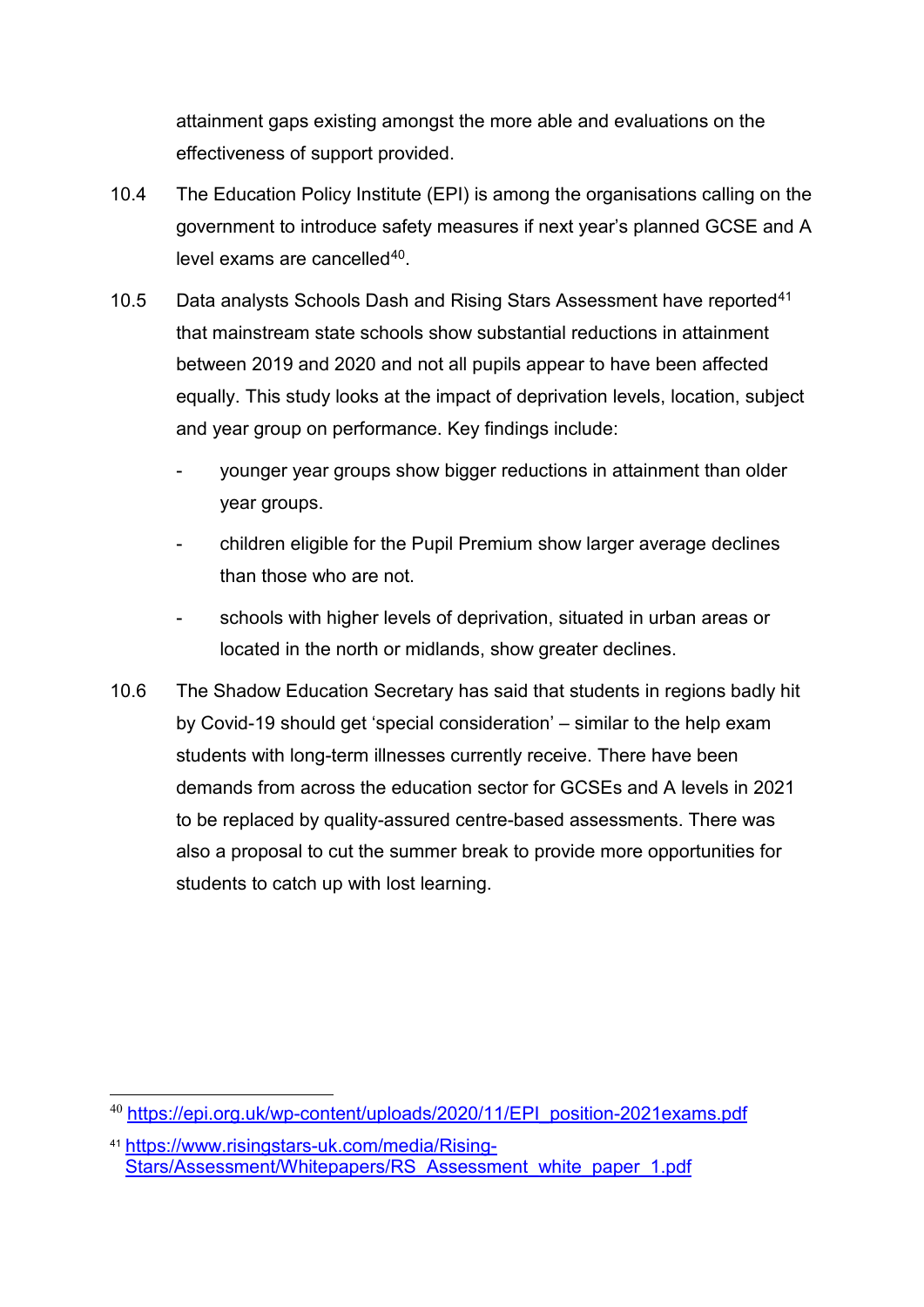#### **11 Progressions - the Labour Market**

- 11.1 The government has updated its webpage<sup>[42](#page-15-0)</sup> containing information about the range of government programmes, some of which offer financial incentives, that are available for employers who are considering hiring employees or offering work experience. The update includes case studies about how employers are using apprenticeship incentives and the Kickstart Scheme.
- 11.2 The official statistics from the  $\text{ONS}^{43}$  $\text{ONS}^{43}$  $\text{ONS}^{43}$  show that the economy bounced back from recession, with a record growth of 15.5 per cent in July to September; though this means that the economy is still 8.3 per cent smaller than before the pandemic.
- 11.3 The ONS labour market statistics published on 10 November suggest that there was a slight drop in the previous month in the number of payroll employees in the UK. Since March 2020, the number of payroll employees fell by 782,000; however, the larger falls were seen at the start of the Covid-19 pandemic. The ONS' analysis of the Labour Force Survey (LFS) shows the employment rate has been decreasing since the start of the coronavirus pandemic, while the unemployment rate is now rising sharply. Redundancies have reached a record high in the most recent period, and total hours worked, while still low, show signs of recovery. The number of people temporarily away from work has fallen since its peak in April and May 2020. There are also fewer people away from work because of the pandemic and receiving no pay. Vacancies have continued to recover in the latest period but are still below the levels seen before the impact of the pandemic. Annual growth in employee pay continued to strengthen as more employees returned to work from furlough, but pay growth is still subdued as some

<span id="page-15-0"></span> <sup>42</sup> [https://www.gov.uk/guidance/plan-for-jobs-skills-and-employment-programmes](https://www.gov.uk/guidance/plan-for-jobs-skills-and-employment-programmes-information-for-employers?utm_source=4ab1969a-6825-4ce6-b753-cbb647768384&utm_medium=email&utm_campaign=govuk-notifications&utm_content=daily)[information-for-employers?utm\\_source=4ab1969a-6825-4ce6-b753](https://www.gov.uk/guidance/plan-for-jobs-skills-and-employment-programmes-information-for-employers?utm_source=4ab1969a-6825-4ce6-b753-cbb647768384&utm_medium=email&utm_campaign=govuk-notifications&utm_content=daily) [cbb647768384&utm\\_medium=email&utm\\_campaign=govuk](https://www.gov.uk/guidance/plan-for-jobs-skills-and-employment-programmes-information-for-employers?utm_source=4ab1969a-6825-4ce6-b753-cbb647768384&utm_medium=email&utm_campaign=govuk-notifications&utm_content=daily)[notifications&utm\\_content=daily](https://www.gov.uk/guidance/plan-for-jobs-skills-and-employment-programmes-information-for-employers?utm_source=4ab1969a-6825-4ce6-b753-cbb647768384&utm_medium=email&utm_campaign=govuk-notifications&utm_content=daily)

<span id="page-15-1"></span><sup>43</sup> [https://www.gov.uk/government/statistics/gdp-monthly-estimate-uk-september-](https://www.gov.uk/government/statistics/gdp-monthly-estimate-uk-september-2020?utm_source=f8c600a2-3dd7-4273-97ae-a7e178ba5c5a&utm_medium=email&utm_campaign=govuk-notifications&utm_content=daily)[2020?utm\\_source=f8c600a2-3dd7-4273-97ae](https://www.gov.uk/government/statistics/gdp-monthly-estimate-uk-september-2020?utm_source=f8c600a2-3dd7-4273-97ae-a7e178ba5c5a&utm_medium=email&utm_campaign=govuk-notifications&utm_content=daily)[a7e178ba5c5a&utm\\_medium=email&utm\\_campaign=govuk](https://www.gov.uk/government/statistics/gdp-monthly-estimate-uk-september-2020?utm_source=f8c600a2-3dd7-4273-97ae-a7e178ba5c5a&utm_medium=email&utm_campaign=govuk-notifications&utm_content=daily)[notifications&utm\\_content=daily](https://www.gov.uk/government/statistics/gdp-monthly-estimate-uk-september-2020?utm_source=f8c600a2-3dd7-4273-97ae-a7e178ba5c5a&utm_medium=email&utm_campaign=govuk-notifications&utm_content=daily)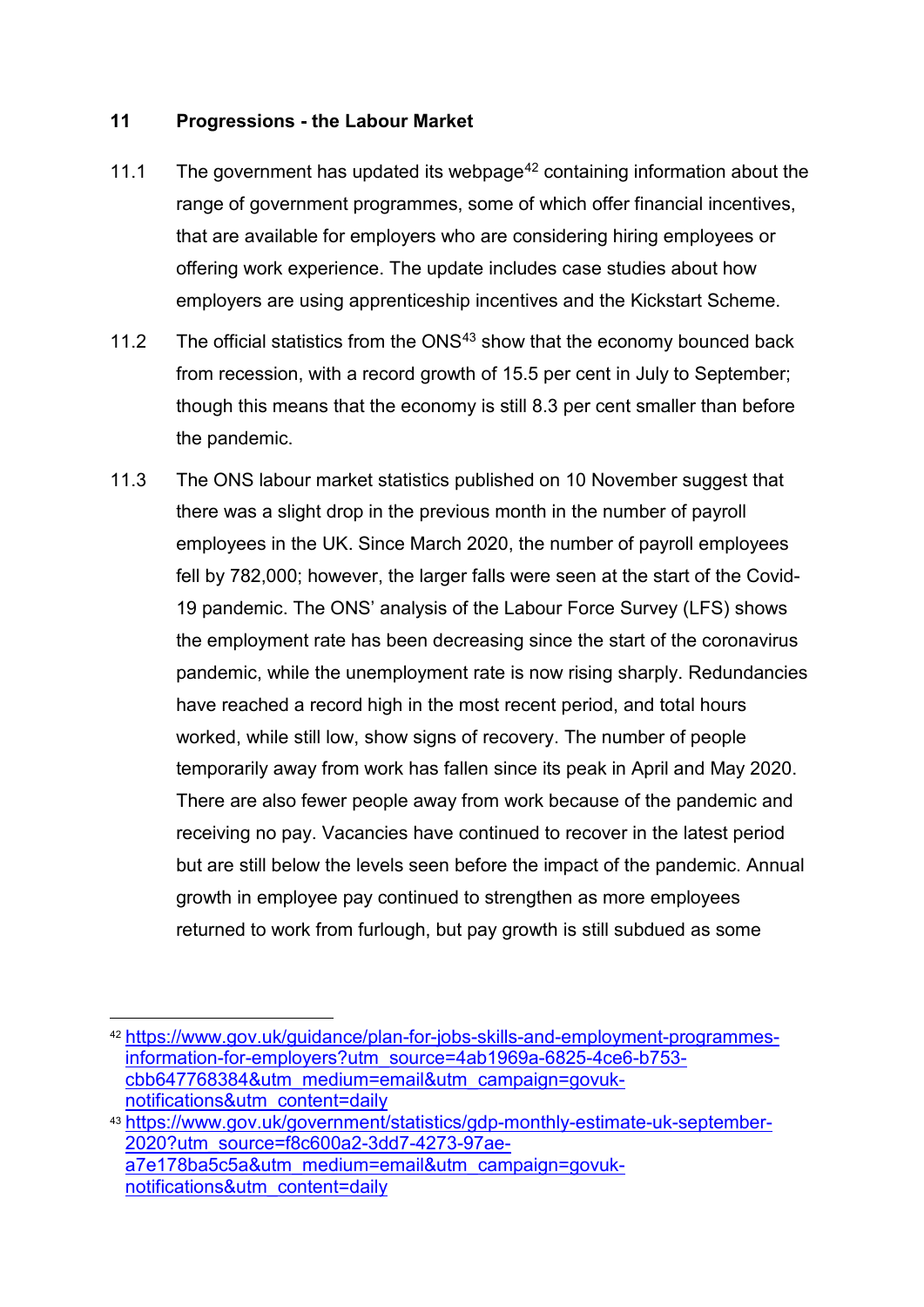workers remain furloughed and employers were paying less in bonuses. In summary:

- The UK employment rate in the three months to September 2020 was estimated at 75.3 per cent, 0.8 percentage points lower than a year earlier and 0.6 percentage points lower than the previous quarter.
- The UK unemployment rate in the three months to September 2020 was estimated at 4.8 per cent, 0.9 percentage points higher than a year earlier and 0.7 percentage points higher than the previous quarter. In the three months to September 2020, redundancies reached a record high of 314,000; an increase of a record 181,000 on the quarter.
- In October 2020, 33,000 fewer people were in pay-rolled employment when compared with September 2020 and 782,000 fewer people were in pay-rolled employment when compared with March 2020.
- The Claimant Count dropped slightly in October 2020, to 2.6 million; this includes both those working with low income or hours and those who are not working.
- There were an estimated 525,000 vacancies in the UK in August to October 2020; this is 278,000 fewer than a year ago and 146,000 more than the previous quarter.
- Growth in average total pay (including bonuses) among employees for the three months July to September 2020 increased to 1.3 per cent, and growth in regular pay (excluding bonuses) also increased, to 1.9 per cent.
- 11.4 The regional labour market statistics<sup>[44](#page-16-0)</sup> show that, in the three months to September, London had the biggest loss in workforce jobs (104,000 jobs) and, for the 12 months ending June 2020, the highest average estimated actual weekly hours worked (31.7 hours).

<span id="page-16-0"></span> <sup>44</sup> [https://www.gov.uk/government/statistics/labour-market-in-the-regions-of-the-uk](https://www.gov.uk/government/statistics/labour-market-in-the-regions-of-the-uk-november-2020)[november-2020](https://www.gov.uk/government/statistics/labour-market-in-the-regions-of-the-uk-november-2020)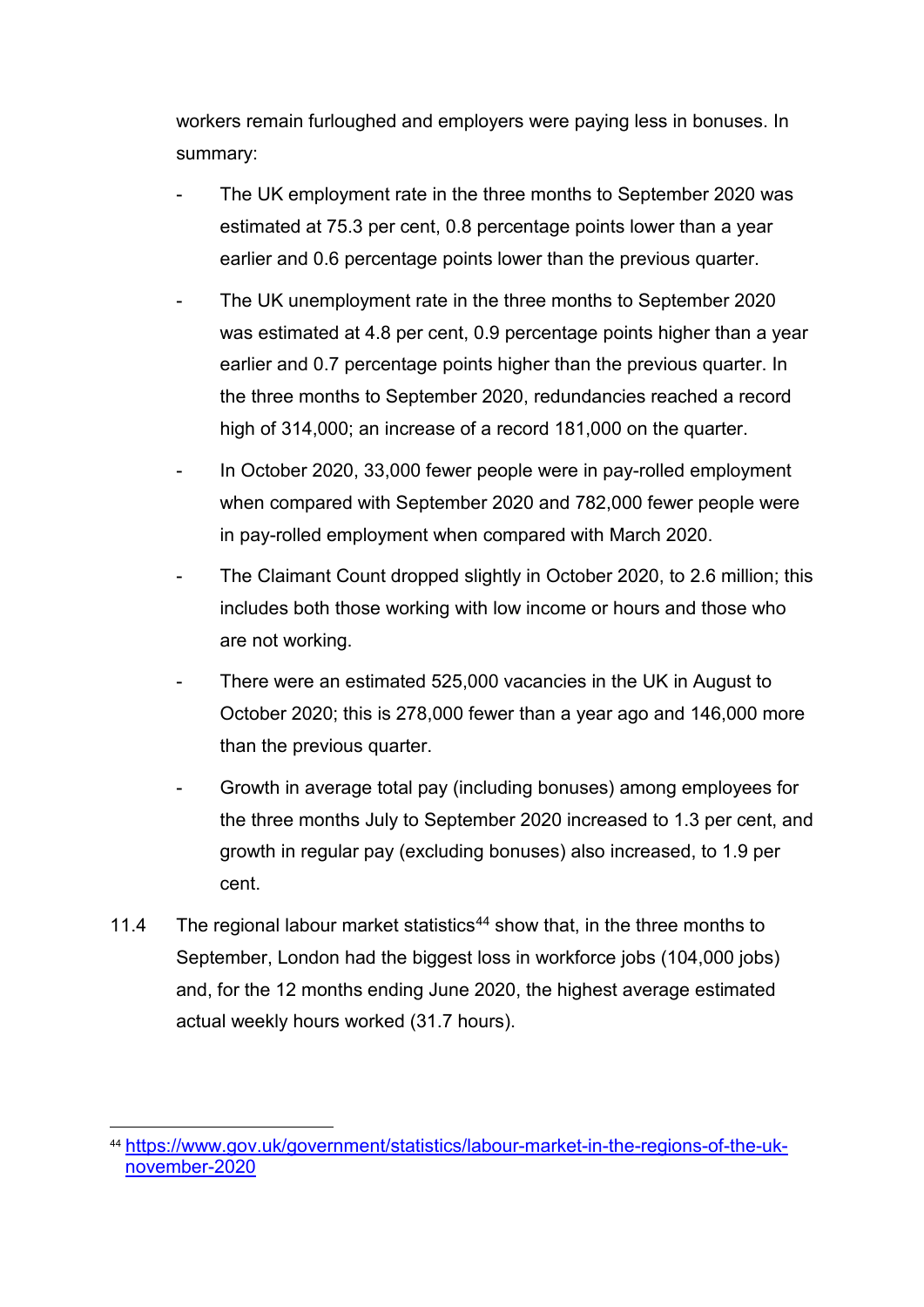- 11.5 The government announced that there had been 19,672 job placements for unemployed young people under the Kickstart Scheme up to 12 November[45.](#page-17-0)
- 11.6 DfE has published *Post-16 pathways at level 3 and below[46](#page-17-1)*, which describes students' pathways through post-16 education and their transitions into work. It uses data from the longitudinal education outcomes (LEO) study and focuses on students who left education at level 3 or below. It shows:
	- the proportion of students who experience difficult transitions into work. and cycle between work, education and benefits, or are long-term not in education, employment or training (NEET).
	- qualification pathways at level 2 and level 3 that are associated with successful transitions into work.
- 11.7 The DfE has also published *Occupational pathways of technical qualifications[47](#page-17-2)*, which shows the occupations young people move into after achieving technical qualifications. It uses data from the Our Future study and from the individualised learner record and focuses on young people in employment at age 18 or 19 who completed a technical qualification in a further education institution in England. The analysis shows:
	- the most common technical qualifications held by young people in employment, and the most common occupations and type of employment of young people who achieved technical qualifications.
	- technical qualifications which offer clear pathways into related occupations for young people.
- 11.8 GLA Economics' forecast issued on 7 December 2020 points to
	- London's real Gross Value Added (GVA) growth rate is forecast to be 9.5 per cent this year due to the present COVID-19 crisis. This growth

<span id="page-17-0"></span> <sup>45</sup> [https://www.gov.uk/government/news/more-than-19000-jobs-created-by-kickstart](https://www.gov.uk/government/news/more-than-19000-jobs-created-by-kickstart-scheme-so-far?utm_source=f8623b9f-e481-4ce1-9217-9d1f96b64f18&utm_medium=email&utm_campaign=govuk-notifications&utm_content=daily)[scheme-so-far?utm\\_source=f8623b9f-e481-4ce1-9217-](https://www.gov.uk/government/news/more-than-19000-jobs-created-by-kickstart-scheme-so-far?utm_source=f8623b9f-e481-4ce1-9217-9d1f96b64f18&utm_medium=email&utm_campaign=govuk-notifications&utm_content=daily) [9d1f96b64f18&utm\\_medium=email&utm\\_campaign=govuk](https://www.gov.uk/government/news/more-than-19000-jobs-created-by-kickstart-scheme-so-far?utm_source=f8623b9f-e481-4ce1-9217-9d1f96b64f18&utm_medium=email&utm_campaign=govuk-notifications&utm_content=daily)[notifications&utm\\_content=daily](https://www.gov.uk/government/news/more-than-19000-jobs-created-by-kickstart-scheme-so-far?utm_source=f8623b9f-e481-4ce1-9217-9d1f96b64f18&utm_medium=email&utm_campaign=govuk-notifications&utm_content=daily)

<span id="page-17-1"></span><sup>46</sup>[.https://assets.publishing.service.gov.uk/government/uploads/system/uploads/attach](https://assets.publishing.service.gov.uk/government/uploads/system/uploads/attachment_data/file/933606/Post-16_pathways_at_level_3_and_below_Nov_2020_.pdf) ment data/file/933606/Post-16 pathways at level 3 and below Nov 2020 .pdf

<span id="page-17-2"></span><sup>47</sup>[.https://assets.publishing.service.gov.uk/government/uploads/system/uploads/attach](https://assets.publishing.service.gov.uk/government/uploads/system/uploads/attachment_data/file/933604/Ad_hoc_1_Occupational_pathways_Nov_2020_.pdf) [ment\\_data/file/933604/Ad\\_hoc\\_1\\_Occupational\\_pathways\\_Nov\\_2020\\_.pdf](https://assets.publishing.service.gov.uk/government/uploads/system/uploads/attachment_data/file/933604/Ad_hoc_1_Occupational_pathways_Nov_2020_.pdf)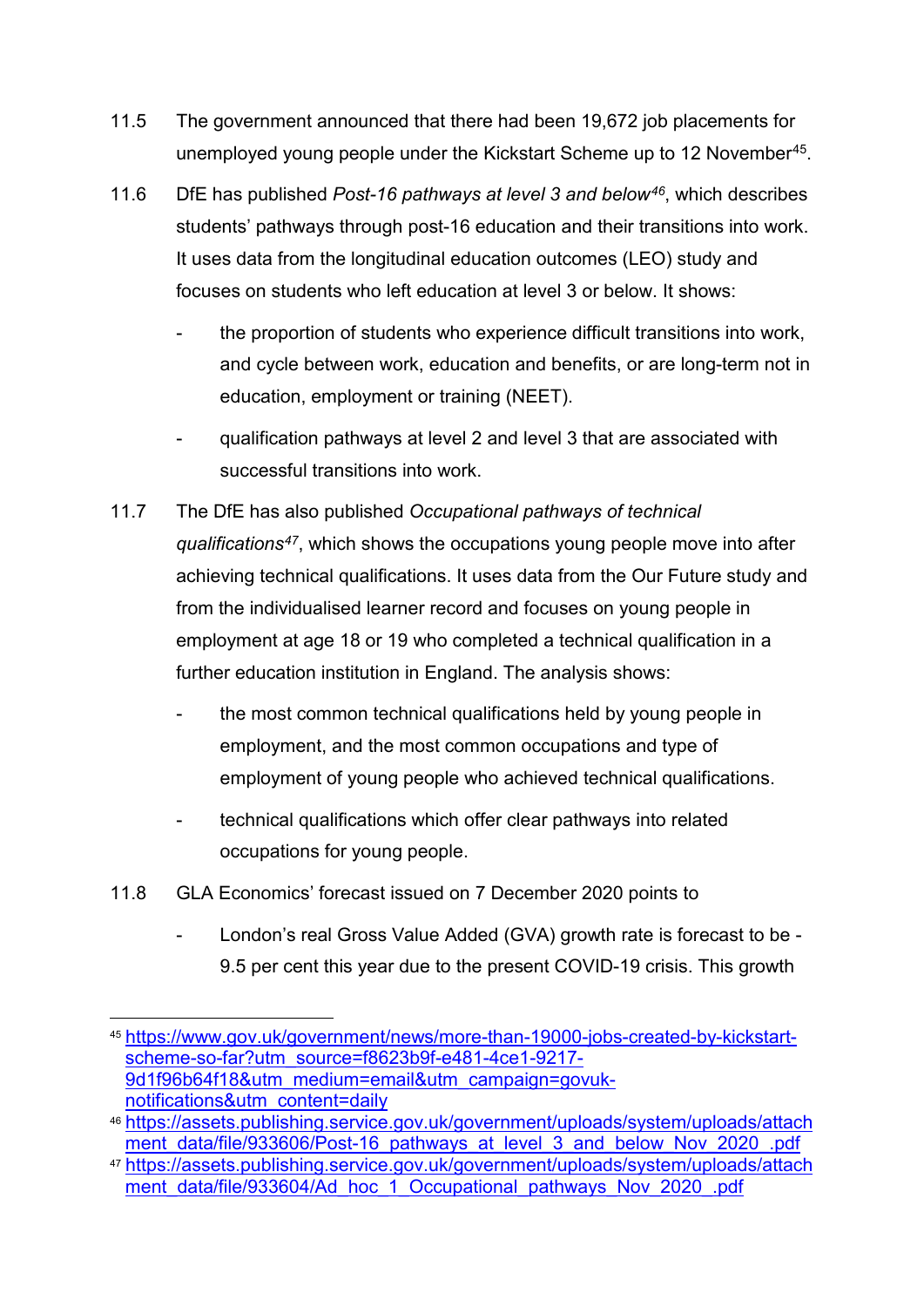rate is expected to rebound to 6.2 per cent in 2021 and 6.9 per cent in 2022.

- London is forecast to see a more modest fall in the number of workforce jobs in 2020 (-1.1 per cent in annual terms) although this will accelerate in 2021 (-4.6 per cent) before there is some recovery in 2022 (3.0 per cent).
- Similarly, London's household income and expenditure are both forecast to decrease notably in 2020 before starting to grow again in 2021 and 2022.
- 11.9 A review of international research carried out by the Australian Nation Councils for Vocational Education Research<sup>[48](#page-18-0)</sup> shows that work-based education placements can lead to better employment outcomes for Vocational Education and Training students and provide productivity gains for employers in the form of job-ready workers. The research finds that employers can find work-based education programs costly and challenging to resource, leading to fewer opportunities for students. Targeted financial incentives can assist in addressing this and enable a wider range of businesses to participate. The report says that regular communication is key to overcoming most other challenges associated with work-based education. It suggests that training providers, employers and students should work together to ensure all roles and expectations are made clear before a work placement commences. The report advises that policy-makers can create environments more conducive to participation by setting quality standards and incentivising effective work-based education programs.
- 11.10 In *Work and skills for the long-term unemployed[49](#page-18-1)*, the Learning and Work Institute points to the risk of long-term (over 12 months) unemployment rising to its highest levels since the early 1990s, with young people and over 50s among the hardest hit. It calls for a £5 billion plan covering the next four years, to include: personal advice and guidance on jobs, careers and skills;

<span id="page-18-0"></span> <sup>48</sup> [https://www.ncver.edu.au/research-and-statistics/publications/all-publications/work](https://www.ncver.edu.au/research-and-statistics/publications/all-publications/work-based-education-in-vet)[based-education-in-vet](https://www.ncver.edu.au/research-and-statistics/publications/all-publications/work-based-education-in-vet)

<span id="page-18-1"></span><sup>49</sup> [https://learningandwork.org.uk/resources/research-and-reports/work-skills-for-the](https://learningandwork.org.uk/resources/research-and-reports/work-skills-for-the-long-term-unemployed/)[long-term-unemployed/](https://learningandwork.org.uk/resources/research-and-reports/work-skills-for-the-long-term-unemployed/)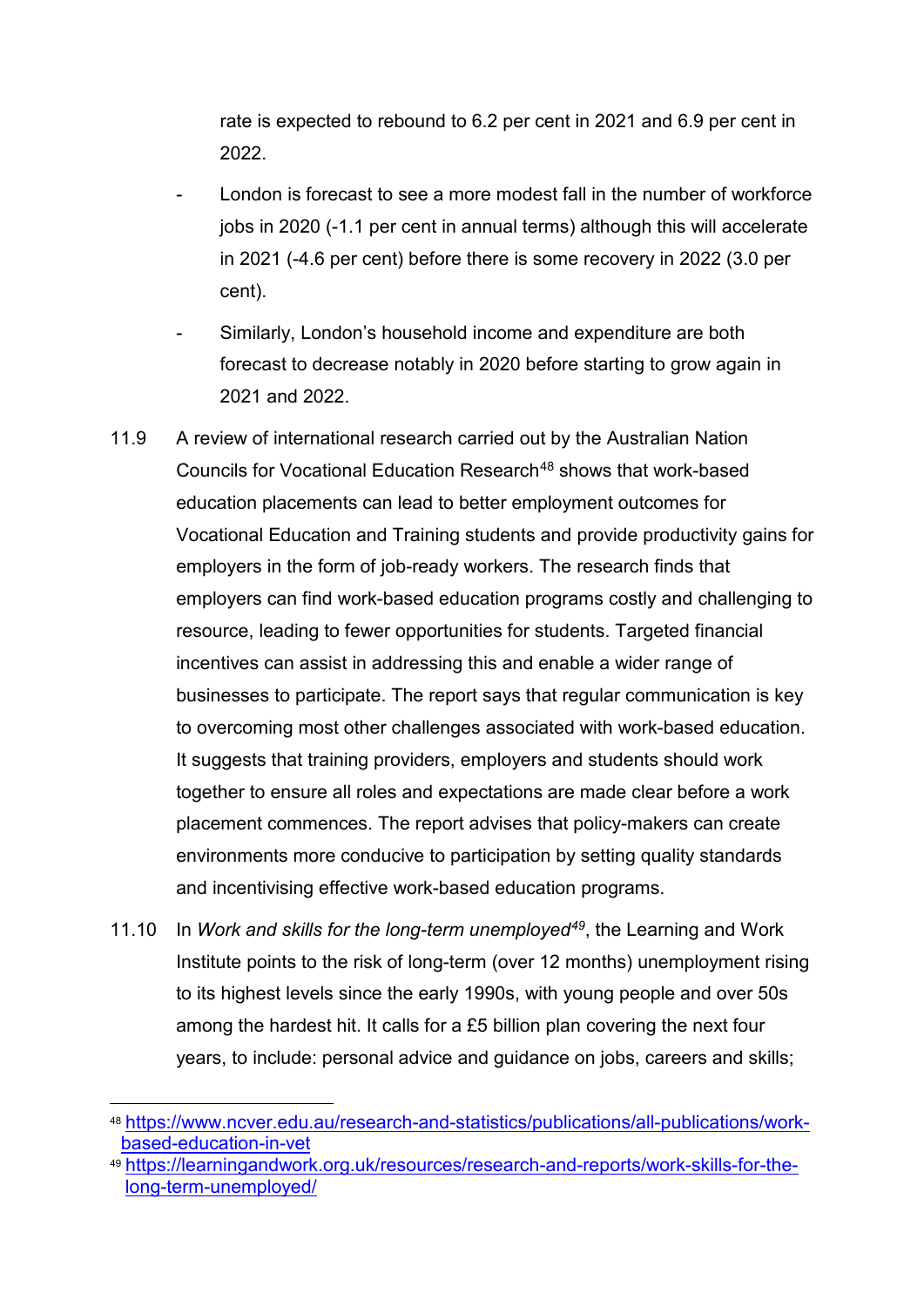intensive job search support from a personal advisor; employability skills development for up to 12 months as part of a clear plan to find a job; a subsidy to employers; and a bonus payment to the jobseeker.

- 11.11 In its latest article for FE Week<sup>50</sup>, labour market experts EMSI explains the fastest growing skills in the four nations of the UK. The article includes an interactive chart and identifies that the fastest growing hard skill by far has been Personal Protective Equipment (PPE), having grown by 82.8 per cent in England, 105.9 per cent in Scotland, and 201.9 per cent in Wales, which is clearly reflective of how the Covid-19 situation has affected the economy. PPE does not make it into the top 15 in Northern Ireland, where Warehousing tops the chart having grown by 71.7 per cent throughout the year. Skills related to health and social care are prominent in all four nations. For instance, Social Work, Nursing and Mental Health appear on the charts for all four nations, whilst Pharmaceuticals and Learning Disabilities show up on three of the four. Outside of health and social care, there are a couple of prominent skills that reflect the changing nature of retail this year. For example, Warehousing is the third fastest growing skill in England (49.7 per cent growth), Wales (102.5 per cent), and Scotland (69.8 per cent), and the fastest growing in Northern Ireland. In addition, Amazon Web Services shows up in the top 15 in England (12.1 per cent), Scotland (69.8 per cent) and Northern Ireland (68.2 per cent), but not in Wales.
- 11.12 The National Audit Office has issued its assessment of *Implementing employment support schemes in response to the Covid-19 pandemic (HC 862 Session 2019–2021)*[51](#page-19-1).

<span id="page-19-0"></span> <sup>50</sup> [https://www.fenews.co.uk/fevoices/58082-the-fastest-growing-skills-in-the-four](https://www.fenews.co.uk/fevoices/58082-the-fastest-growing-skills-in-the-four-nations-of-the-united-kingdom?utm_source=FE+News&utm_campaign=6a56cdd7ae-RSS_EMAIL_CAMPAIGN&utm_medium=email&utm_term=0_a588419e08-6a56cdd7ae-17379865)[nations-of-the-united](https://www.fenews.co.uk/fevoices/58082-the-fastest-growing-skills-in-the-four-nations-of-the-united-kingdom?utm_source=FE+News&utm_campaign=6a56cdd7ae-RSS_EMAIL_CAMPAIGN&utm_medium=email&utm_term=0_a588419e08-6a56cdd7ae-17379865)[kingdom?utm\\_source=FE+News&utm\\_campaign=6a56cdd7ae-](https://www.fenews.co.uk/fevoices/58082-the-fastest-growing-skills-in-the-four-nations-of-the-united-kingdom?utm_source=FE+News&utm_campaign=6a56cdd7ae-RSS_EMAIL_CAMPAIGN&utm_medium=email&utm_term=0_a588419e08-6a56cdd7ae-17379865)[RSS\\_EMAIL\\_CAMPAIGN&utm\\_medium=email&utm\\_term=0\\_a588419e08-](https://www.fenews.co.uk/fevoices/58082-the-fastest-growing-skills-in-the-four-nations-of-the-united-kingdom?utm_source=FE+News&utm_campaign=6a56cdd7ae-RSS_EMAIL_CAMPAIGN&utm_medium=email&utm_term=0_a588419e08-6a56cdd7ae-17379865) [6a56cdd7ae-17379865](https://www.fenews.co.uk/fevoices/58082-the-fastest-growing-skills-in-the-four-nations-of-the-united-kingdom?utm_source=FE+News&utm_campaign=6a56cdd7ae-RSS_EMAIL_CAMPAIGN&utm_medium=email&utm_term=0_a588419e08-6a56cdd7ae-17379865)

<span id="page-19-1"></span><sup>51</sup> [https://www.nao.org.uk/wp-content/uploads/2020/07/Implementing-employment](https://www.nao.org.uk/wp-content/uploads/2020/07/Implementing-employment-support-schemes-in-response-to-the-COVID-19-pandemic.pdf?platform=hootsuite)[support-schemes-in-response-to-the-COVID-19-pandemic.pdf?platform=hootsuite](https://www.nao.org.uk/wp-content/uploads/2020/07/Implementing-employment-support-schemes-in-response-to-the-COVID-19-pandemic.pdf?platform=hootsuite)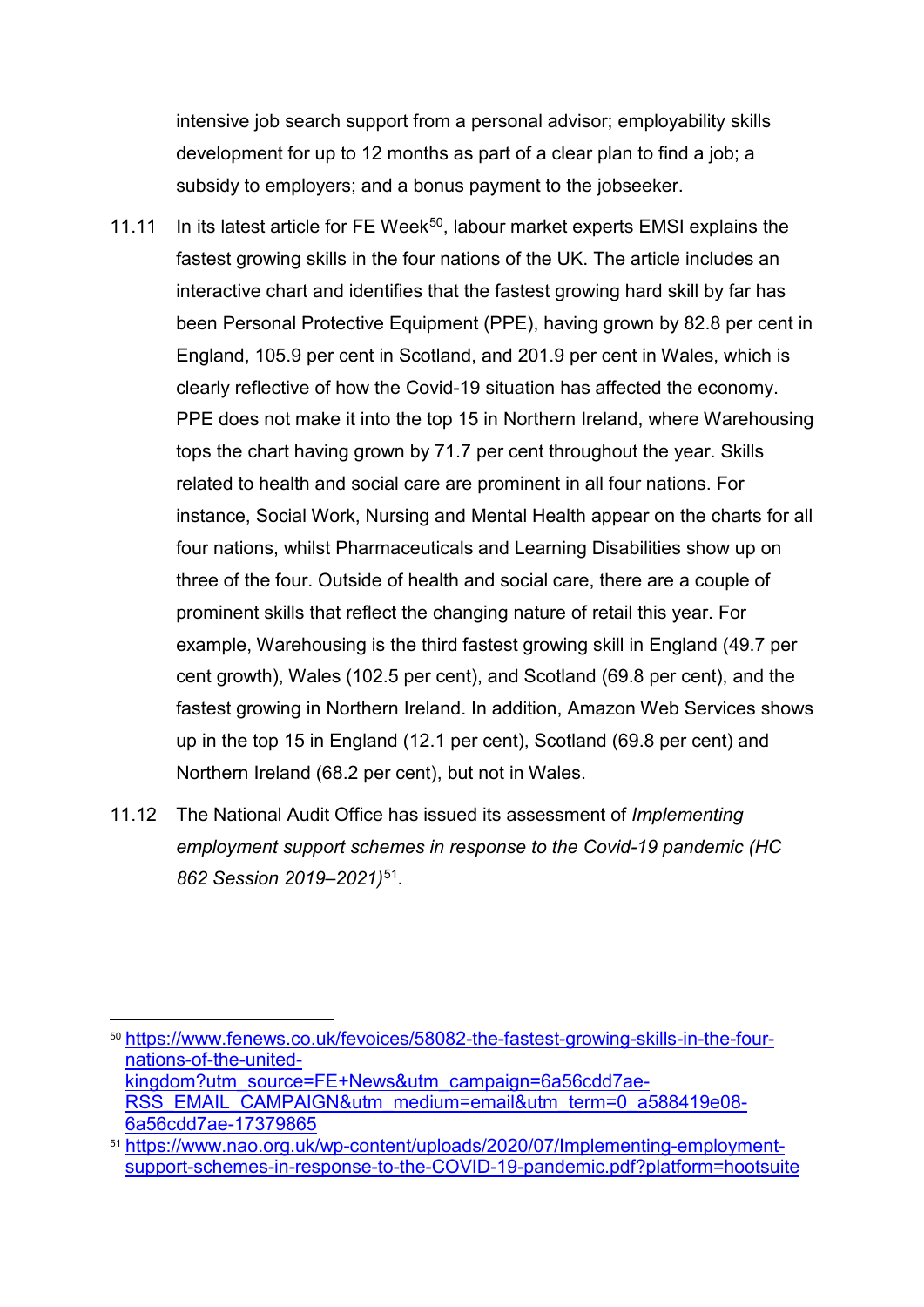- 11.13 *Good work for wellbeing in the coronavirus economy* from Carnegie Trust UK<sup>[52](#page-20-0)</sup> puts forward a job quality framework that includes: job security and minimum hours; health, safety and wellbeing; support and cohesion; work-life balance; pay satisfaction; use of skills, opportunities for progression; and voice and representation. It finds that those most affected during the pandemic are low-paid workers, self-employed, women, young people, Black, Asian and Minority Ethnic (BAME) workers, workers clinically vulnerable to coronavirus, disabled people. It also highlights concerns about job security, pay (particularly for social care workers), social security, sick pay and the influence of work on mental and physical health. It provides a summary of the interventions suggested by stakeholders during the research and considers the place of good work in the coronavirus economy. Its recommendations have the objectives of sustaining employment, improving job quality and ensuring that work improves wellbeing.
- 11.14 *Generation COVID: emerging work and education inequalities* by the Centre for Economic Performance (CEP)<sup>[53](#page-20-1)</sup> looks at work and education inequalities of the what the author term the Covid generation (aged 16 to 25). It reports the initial findings from the LSE-CEP Social Mobility Survey undertaken in September and October 2020 and draws on Understanding Society national household panel data. It notes that generation Covid has experienced worse labour market outcomes in terms of job loss, not working and earnings losses during and after lockdown. It states that university students from the lowest income backgrounds lost 52 per cent of their normal teaching hours as a result of lockdown, but those from the highest income groups suffered a smaller loss, while female students were more likely to report adverse effects for their wellbeing. It establishes that during lockdown, nearly three quarters of private school pupils were benefitting from full school days - nearly twice the proportion of state school pupils - and a quarter of pupils had no schooling or tutoring during lockdown. It finds that just under four in ten pupils benefitted from full schooling during full school closures due to lockdown; by

<span id="page-20-0"></span><sup>52</sup> https://d1ssu070pg2v9i.cloudfront.net/pex/carnegie\_uk\_trust/2020/10/27154455/G [ood-Work-for-Wellbeing-in-the-Coronavirus-Economy-Full](https://d1ssu070pg2v9i.cloudfront.net/pex/carnegie_uk_trust/2020/10/27154455/Good-Work-for-Wellbeing-in-the-Coronavirus-Economy-Full-report.pdf?platform=hootsuite)[report.pdf?platform=hootsuite](https://d1ssu070pg2v9i.cloudfront.net/pex/carnegie_uk_trust/2020/10/27154455/Good-Work-for-Wellbeing-in-the-Coronavirus-Economy-Full-report.pdf?platform=hootsuite)

<span id="page-20-1"></span><sup>53</sup> <http://cep.lse.ac.uk/pubs/download/cepcovid-19-011.pdf>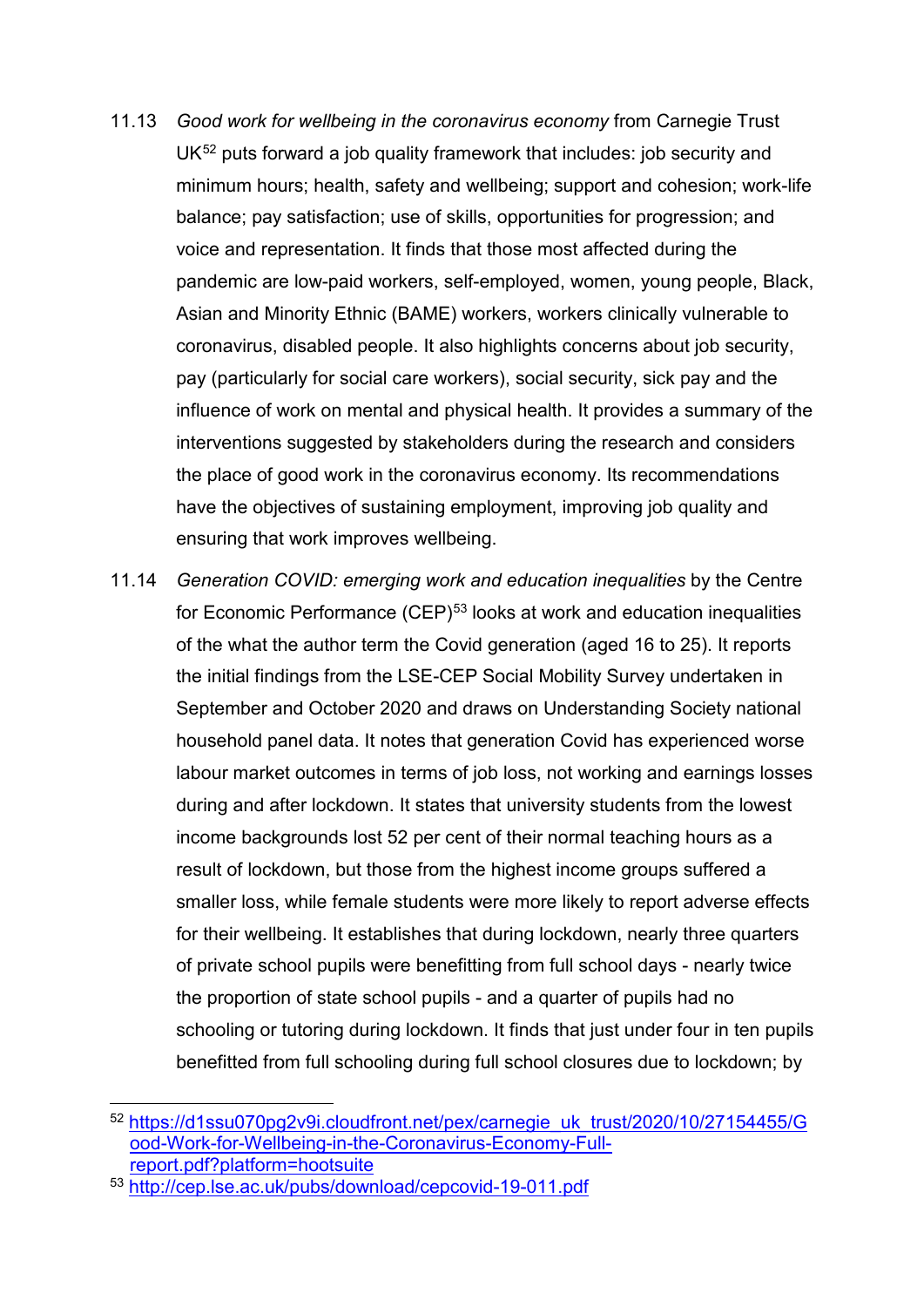early October six in ten pupils were benefitting from full schooling and it concludes that there are stark and sustained inequalities in labour market and education outcomes for the under 25's.

- 11.15 The Skills Network (TSN) analysed 1.5 million job adverts between March and September 2020<sup>[54](#page-21-0)</sup> and found that the top 10 skills most needed by employers are: Auditing, Nursing, Accounting, Business development, Key performance indicators (the ability to work towards and understand KPIs), Agile software development, Mental health, Welfare, Warehousing, Selling techniques.
- 11.16 Research by The Chartered Institute of Management Accountants (CIMA) reveals that the Covid-19 pandemic has worsened the UK's employability skills gap enough to potentially hinder the country's long-term recovery and ability to compete on the world stage. The situation could be made worse with the end of the Brexit transition period as employers lose access to the EU-wide talent pool, disrupting both supply of and demand for talent across the country. According to CIMA's annual *Mind the Skills Gap* report<sup>[55](#page-21-1)</sup>, two thirds of (65 per cent) of UK small and medium businesses (SMEs) said that the Covid-19 pandemic has highlighted skills gaps within their organisation. Among this group, nearly 95 per cent believe that these skills gaps are significant enough to hamper their organisation's future growth and success. The most common gaps relate to digital skills (42 per cent) such as ecommerce, coding, data analytics, cybersecurity, and cloud computing, health and safety (37 per cent), and people management and leadership skills (33 per cent). Over two thirds (66 per cent) of UK employees say they have had no training or professional development since January 2020, despite the Covid-19 pandemic forcing many companies to change how they do business.

<span id="page-21-0"></span> <sup>54</sup> [http://theskillsnetwork-2348474.hs-sites.com/skills-and-employment-gap-trend](http://theskillsnetwork-2348474.hs-sites.com/skills-and-employment-gap-trend-report)[report](http://theskillsnetwork-2348474.hs-sites.com/skills-and-employment-gap-trend-report)

<span id="page-21-1"></span><sup>55.</sup>[https://www.cimaglobal.com/PageFiles/745310494/Mind%20the%20Skills%20Gap](https://www.cimaglobal.com/PageFiles/745310494/Mind%20the%20Skills%20Gap%20Survey%202020.pdf) [%20Survey%202020.pdf](https://www.cimaglobal.com/PageFiles/745310494/Mind%20the%20Skills%20Gap%20Survey%202020.pdf)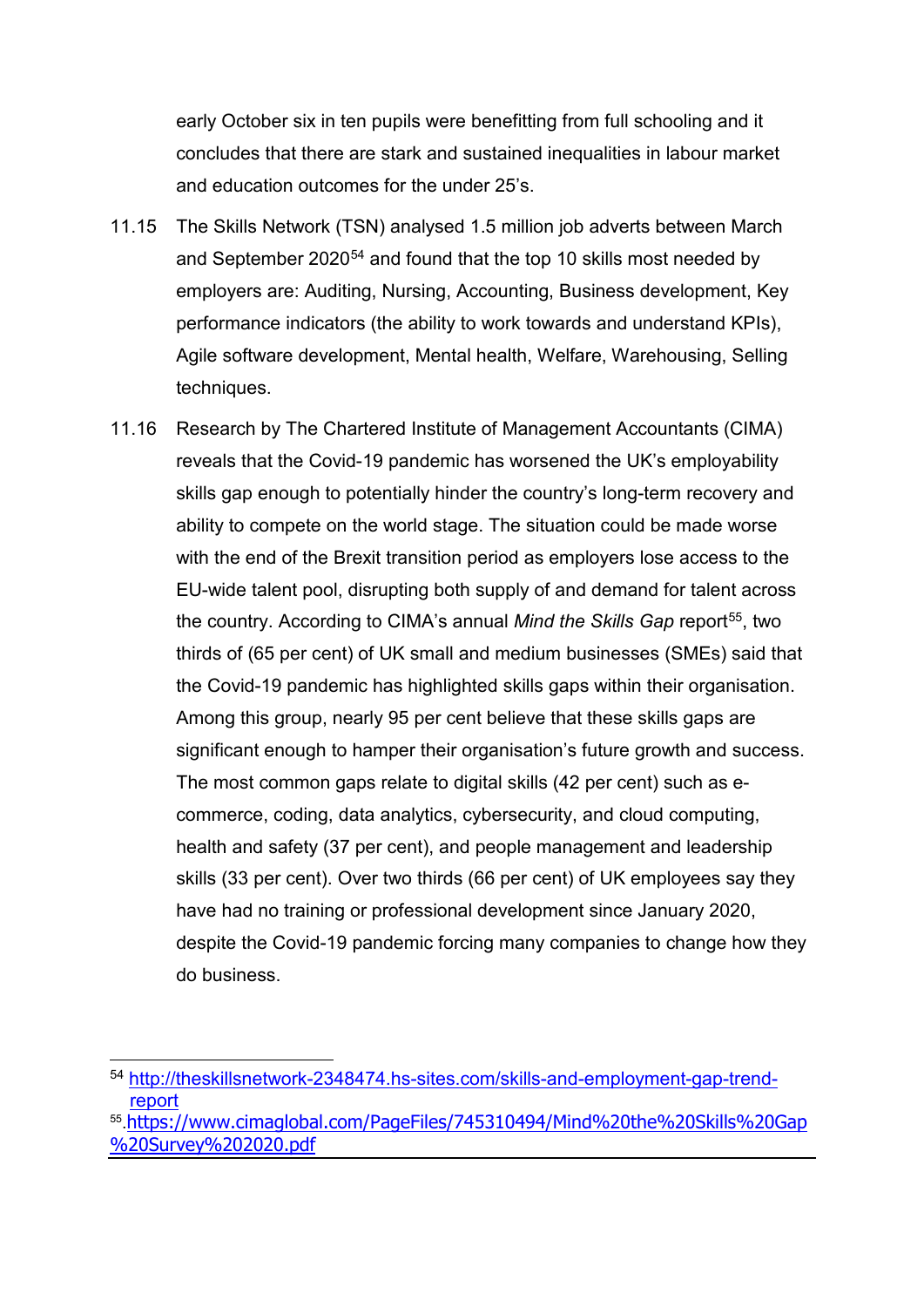- 11.17 Nesta UK and JP Morgan have produced a report: *Mapping Career Causeways: Supporting workers at risk[56](#page-22-0)* in which they promote guidance to people in jobs at high-risk of redundancy to transition into lower-risk jobs. They have developed an algorithm that compares different jobs and assessed their comparative risk of redundancy considering the forecast changes in the labour market.
- 11.18 Uptake Films<sup>[57](#page-22-1)</sup> is supporting underrepresented young people by offering work opportunities and mentoring in film and photography. Roles available are: Videographer, Photographer, Producer, HMUA and Stylist.

# **12 Progression to Further and Higher Education**

- 12.1 The Higher Education Institute has provided its forecast on the future demand for HE to 2035 and, overall, it estimates that there could be demand for  $358,000$  $358,000$  $358,000$  additional HE places in England<sup>58</sup>.
- 12.2 UCAS is considering moving to either a post-qualification offer model or a post-qualification application model in what looks like a radical change to university admissions policy<sup>59</sup>.
- 12.3 The government has published the list of qualifications that can be offered as part of the level 3 Lifetime Skills Guarantee<sup>[60](#page-22-4)</sup> and some commentators have noted that major sectors including hospitality, tourism and media have been excluded.
- 12.4 The Campaign for Learning has published a Discussion Paper $61$  on higherlevel technical education that calls for a segmented approach (full-time or

<span id="page-22-0"></span> <sup>56</sup> [https://www.nesta.org.uk/report/mapping-career-causeways-supporting-workers](https://www.nesta.org.uk/report/mapping-career-causeways-supporting-workers-risk/)[risk/](https://www.nesta.org.uk/report/mapping-career-causeways-supporting-workers-risk/)

<span id="page-22-1"></span><sup>57</sup> <https://www.uptakefilms.com/>

<span id="page-22-2"></span><sup>58</sup> https://www.npi.org.uk/files/7216/0311/0013/Identifying Londons vulnerable popu lations - Final for TFL - dated October.pdf

<span id="page-22-3"></span><sup>59</sup> [https://www.ucas.com/corporate/news-and-key-documents/news/ucas-maps](https://www.ucas.com/corporate/news-and-key-documents/news/ucas-maps-reforms-higher-education-admissions)[reforms-higher-education-admissions](https://www.ucas.com/corporate/news-and-key-documents/news/ucas-maps-reforms-higher-education-admissions)

<span id="page-22-5"></span><span id="page-22-4"></span><sup>60</sup> <https://www.gov.uk/government/publications/qualifications-in-new-funded-offers> <sup>61</sup> [https://www.campaign-for-](https://www.campaign-for-learning.org.uk/Handlers/Download.ashx?IDMF=69e04459-acf5-4ace-a1ed-ecc9aea093dd)

[learning.org.uk/Handlers/Download.ashx?IDMF=69e04459-acf5-4ace-a1ed](https://www.campaign-for-learning.org.uk/Handlers/Download.ashx?IDMF=69e04459-acf5-4ace-a1ed-ecc9aea093dd)[ecc9aea093dd](https://www.campaign-for-learning.org.uk/Handlers/Download.ashx?IDMF=69e04459-acf5-4ace-a1ed-ecc9aea093dd)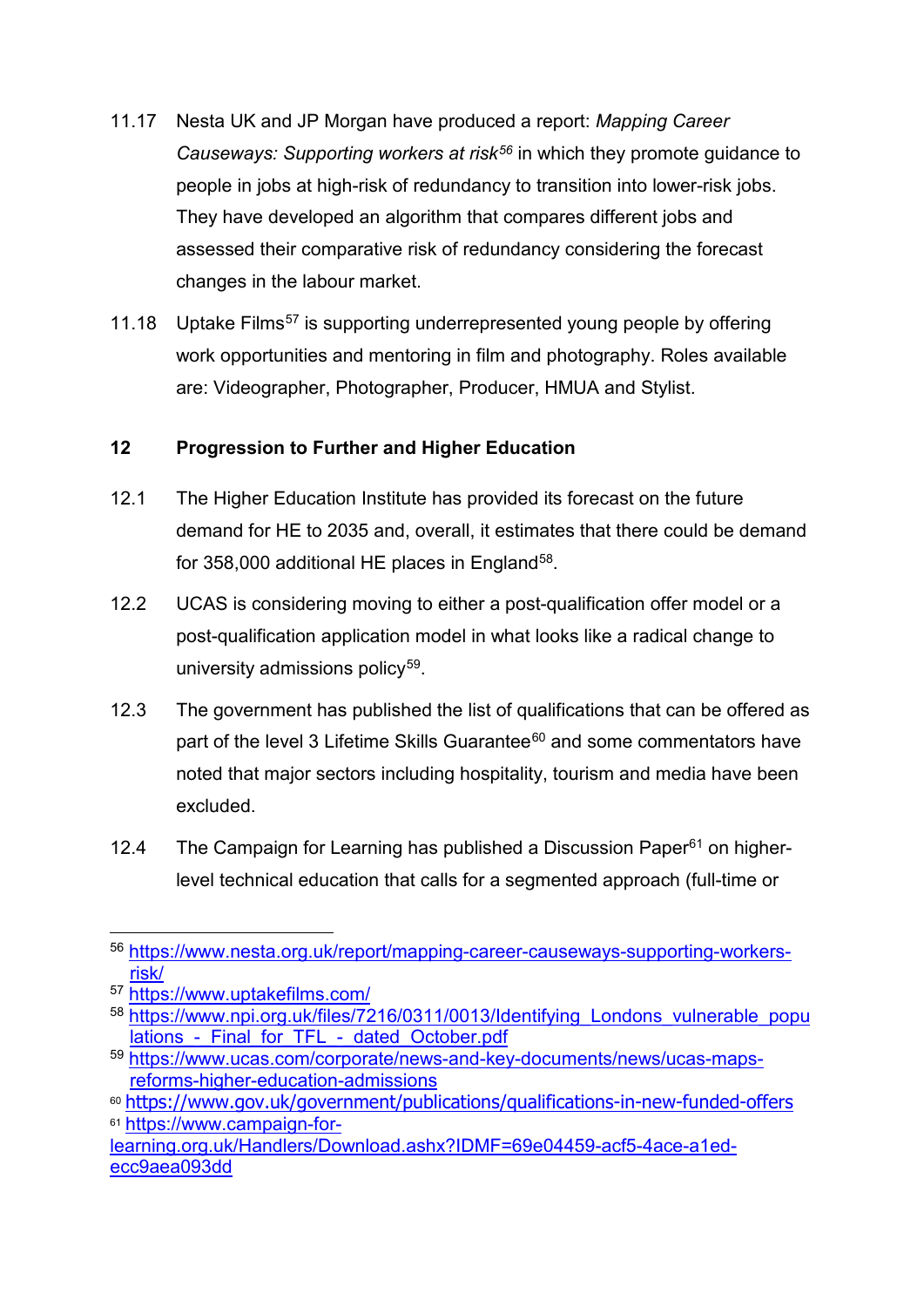part-time; over or under 25 years-old) to achieving growth in level 4 and 5 technical education.

# **13 Careers Guidance**

- 13.1 The Careers and Enterprise Company (CEC)'s in depth report *Careers Education in England's schools and colleges 2020[62](#page-23-0)* is a comprehensive assessment of careers education in England. Its key messages are: schools, colleges and business are now working together on a national scale and are highly engaged; Careers Hubs are driving accelerated progress in careers education (though there is still considerable work needed to achieve the CEC's targets against benchmarks):
	- public investment is supporting national improvement on careers and making a difference to young people, especially in disadvantages areas.
	- schools and colleges have prioritised careers education as a key response to the Covid-19 pandemic.
	- the foundations are in place to build on the impact of the Careers Strategy and support economic recovery.
- 13.2 The Education Select Committee picked up schools' compliance with the 'Baker Clause', which requires schools to provide their pupils with access to colleges and other providers during an accountability session with HM Chief Inspector on 10 November<sup>63</sup>.
- 13.3 The Gatsby Charitable Foundation (promoters of the Good Practice Benchmarks in careers guidance), as part of its ongoing work, has launched a set of surveys<sup>[64](#page-23-2)</sup> exploring Gatsby careers Benchmark 7 (encounters with HE and FE) with schools, colleges and young people. The aim of the project is to learn more about how this Benchmark is being delivered on the ground,

<span id="page-23-0"></span><sup>62</sup> https://www.careersandenterprise.co.uk/sites/default/files/uploaded/careers\_ed\_20 [20\\_report120.pdf](https://www.careersandenterprise.co.uk/sites/default/files/uploaded/careers_ed_2020_report120.pdf)

<span id="page-23-1"></span><sup>63</sup> [https://committees.parliament.uk/event/2678/formal-meeting-oral-evidence](https://committees.parliament.uk/event/2678/formal-meeting-oral-evidence-session/)[session/](https://committees.parliament.uk/event/2678/formal-meeting-oral-evidence-session/)

<span id="page-23-2"></span><sup>64</sup> [https://www.gatsby.org.uk/education/latest/gatsby-launches-research-project-with](https://www.gatsby.org.uk/education/latest/gatsby-launches-research-project-with-pye-tait-into-benchmark-7-encounters-with-further-and-higher-education)[pye-tait-into-benchmark-7-encounters-with-further-and-higher-education](https://www.gatsby.org.uk/education/latest/gatsby-launches-research-project-with-pye-tait-into-benchmark-7-encounters-with-further-and-higher-education) .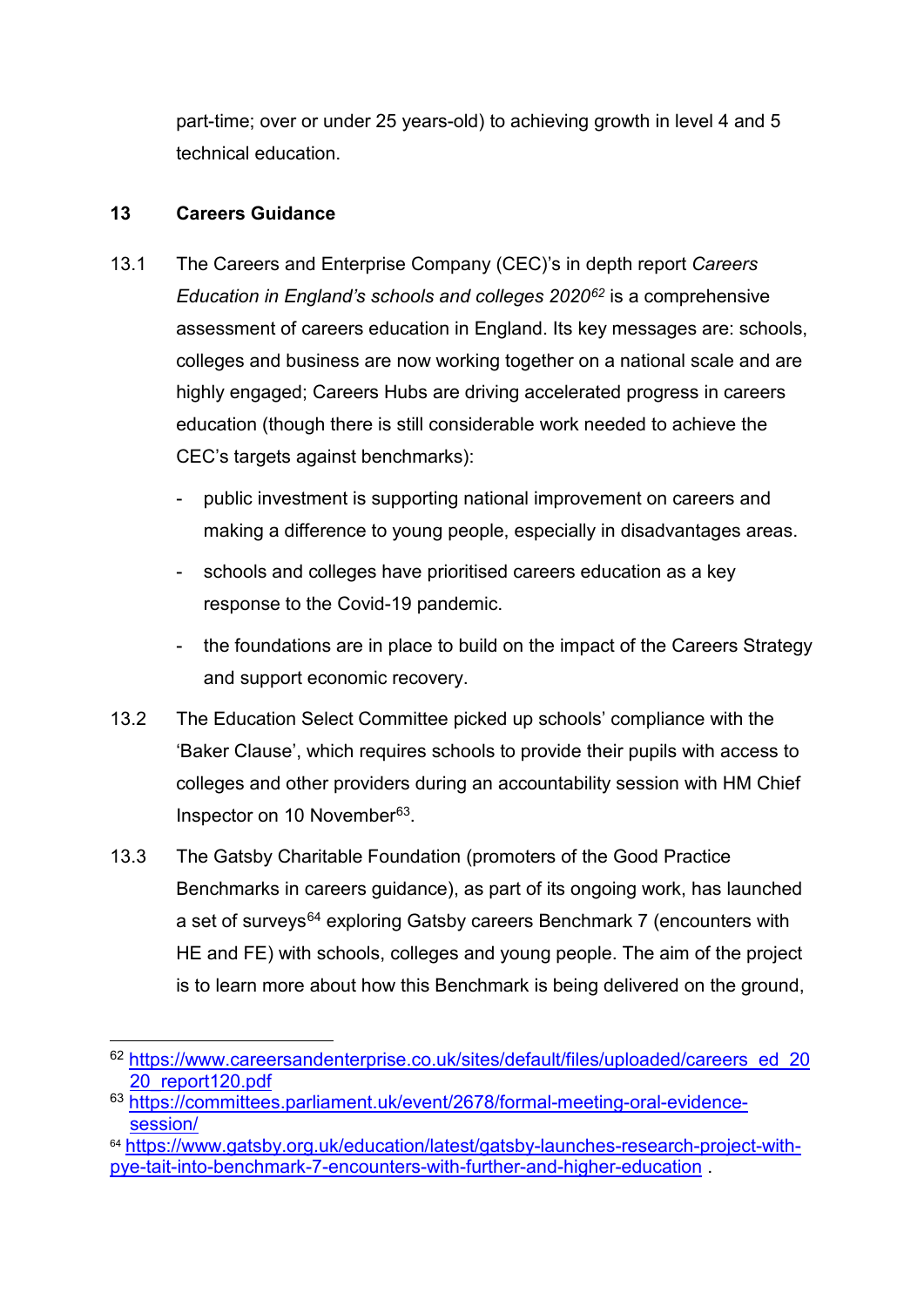bring good practice to the surface and hear more about the barriers institutions are facing.

- 13.4 Gatsby has also published *Engaging parents in careers guidance: Innovations in practice[65](#page-24-0)*, in which it emphasises that parents, carers and guardians play an important part in career and education choices of young people. The report has been written as a response to the Covid-19 pandemic and Gatsby and the Careers and Enterprise Company have worked together with Careers Leaders to explore ideas and good practice in working with parents in these challenging times.
- 13.5 *Beyond the Missing Middle - Developing higher technical education*[66](#page-24-1) is another report from Gatsby. Here it examines how other countries have developed higher technical education systems and recommends ways in which the UK could do the same, including developing work placements, modularisation and employer engagement.

# **14 Special Educational Needs and Disabilities (SEND)**

- 14.1 The DfE has published a study<sup>67</sup>, based largely on research carried out before the first Covid-19 lockdown in England, that offers the government advice on the feasibility of undertaking a future value for money study of SEND provision.
- 14.2 The House of Commons Library briefing *Special Educational Needs: support in England[68](#page-24-3)* sets out the system of support for children and young people in England aged 0 to 25 with special educational needs (SEN). The briefing

<span id="page-24-0"></span> <sup>65</sup> [https://resources.careersandenterprise.co.uk/resources/engaging-parents-careers](https://resources.careersandenterprise.co.uk/resources/engaging-parents-careers-guidance-innovations-practice)[guidance-innovations-practice](https://resources.careersandenterprise.co.uk/resources/engaging-parents-careers-guidance-innovations-practice)

<span id="page-24-1"></span><sup>66</sup> <https://www.gatsby.org.uk/uploads/education/beyond-the-missing-middle-pvw.pdf>

<span id="page-24-2"></span><sup>67</sup>[.https://www.gov.uk/government/publications/send-futures-value-for-money](https://www.gov.uk/government/publications/send-futures-value-for-money-feasibility-study?utm_source=7420235c-41a8-42ed-918a-4ea0993b4ee8&utm_medium=email&utm_campaign=govuk-notifications&utm_content=daily)[feasibility-study?utm\\_source=7420235c-41a8-42ed-918a-](https://www.gov.uk/government/publications/send-futures-value-for-money-feasibility-study?utm_source=7420235c-41a8-42ed-918a-4ea0993b4ee8&utm_medium=email&utm_campaign=govuk-notifications&utm_content=daily)[4ea0993b4ee8&utm\\_medium=email&utm\\_campaign=govuk](https://www.gov.uk/government/publications/send-futures-value-for-money-feasibility-study?utm_source=7420235c-41a8-42ed-918a-4ea0993b4ee8&utm_medium=email&utm_campaign=govuk-notifications&utm_content=daily)[notifications&utm\\_content=daily](https://www.gov.uk/government/publications/send-futures-value-for-money-feasibility-study?utm_source=7420235c-41a8-42ed-918a-4ea0993b4ee8&utm_medium=email&utm_campaign=govuk-notifications&utm_content=daily)

<span id="page-24-3"></span><sup>68</sup> [https://commonslibrary.parliament.uk/research](https://commonslibrary.parliament.uk/research-briefings/sn07020/?utm_source=HOC+Library+-+Research+alerts&utm_campaign=78ca833aa6-EMAIL_CAMPAIGN_2020_11_21_08_00&utm_medium=email&utm_term=0_a9da1c9b17-78ca833aa6-102517489&mc_cid=78ca833aa6&mc_eid=d34cbf25d7)[briefings/sn07020/?utm\\_source=HOC+Library+-](https://commonslibrary.parliament.uk/research-briefings/sn07020/?utm_source=HOC+Library+-+Research+alerts&utm_campaign=78ca833aa6-EMAIL_CAMPAIGN_2020_11_21_08_00&utm_medium=email&utm_term=0_a9da1c9b17-78ca833aa6-102517489&mc_cid=78ca833aa6&mc_eid=d34cbf25d7) [+Research+alerts&utm\\_campaign=78ca833aa6-](https://commonslibrary.parliament.uk/research-briefings/sn07020/?utm_source=HOC+Library+-+Research+alerts&utm_campaign=78ca833aa6-EMAIL_CAMPAIGN_2020_11_21_08_00&utm_medium=email&utm_term=0_a9da1c9b17-78ca833aa6-102517489&mc_cid=78ca833aa6&mc_eid=d34cbf25d7) [EMAIL\\_CAMPAIGN\\_2020\\_11\\_21\\_08\\_00&utm\\_medium=email&utm\\_term=0\\_a9da](https://commonslibrary.parliament.uk/research-briefings/sn07020/?utm_source=HOC+Library+-+Research+alerts&utm_campaign=78ca833aa6-EMAIL_CAMPAIGN_2020_11_21_08_00&utm_medium=email&utm_term=0_a9da1c9b17-78ca833aa6-102517489&mc_cid=78ca833aa6&mc_eid=d34cbf25d7) [1c9b17-78ca833aa6-102517489&mc\\_cid=78ca833aa6&mc\\_eid=d34cbf25d7](https://commonslibrary.parliament.uk/research-briefings/sn07020/?utm_source=HOC+Library+-+Research+alerts&utm_campaign=78ca833aa6-EMAIL_CAMPAIGN_2020_11_21_08_00&utm_medium=email&utm_term=0_a9da1c9b17-78ca833aa6-102517489&mc_cid=78ca833aa6&mc_eid=d34cbf25d7)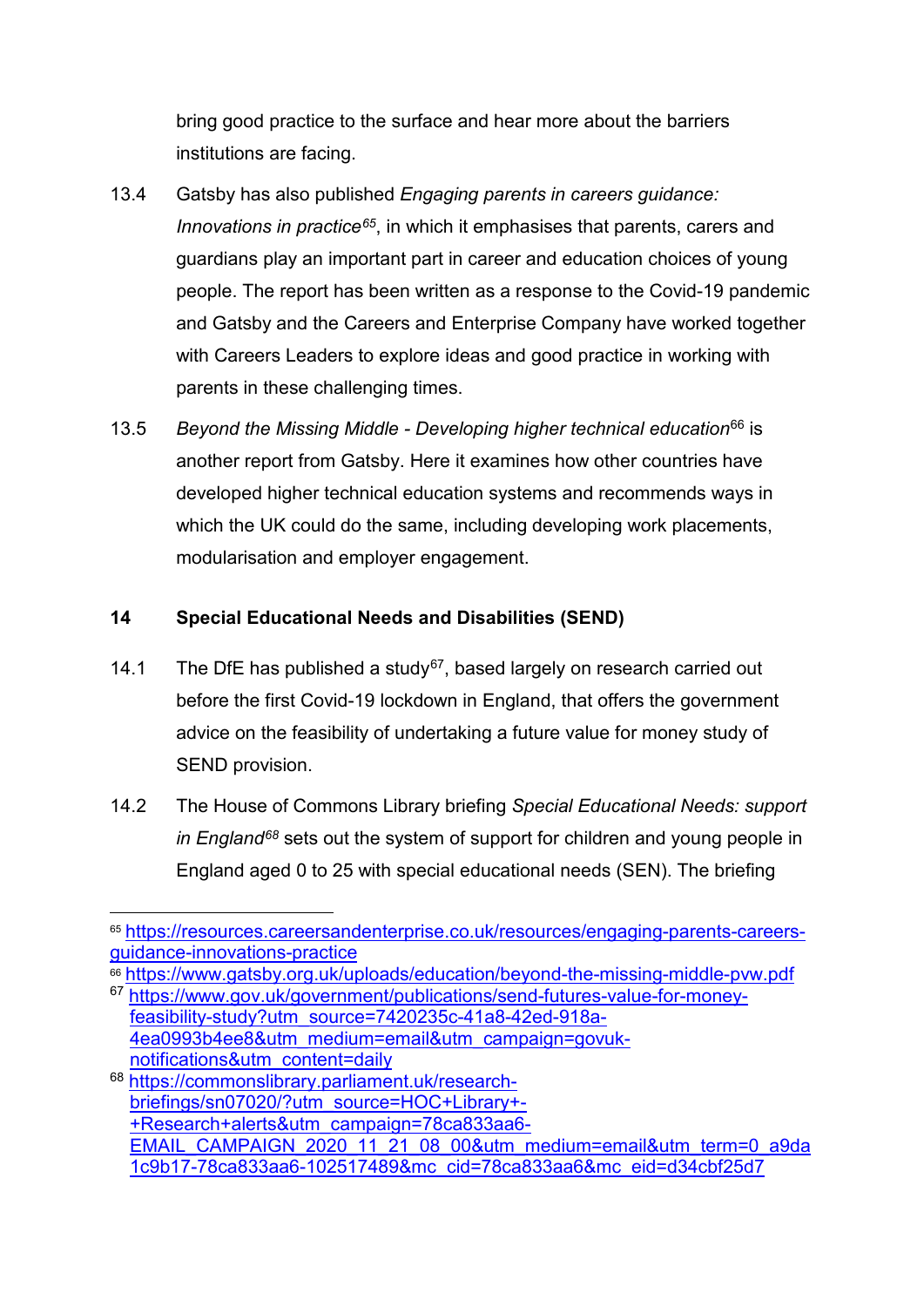provides an overview of the new system introduced in 2014, the transitional arrangements, and how the new system differs from that which preceded it. It also includes a brief history of the movement towards reform that preceded the 2014 changes, and information on the impact of the new system available to date.

14.3 A joint report<sup>[69](#page-25-0)</sup> from Natspec, the AoC and the LGA has called for radical changes to be made to the arrangements for the planning, commissioning, funding and support of provision for post-16 high needs learners.

# **15 Funding**

- 15.1 The Institute for Fiscal Studies' *Annual Report on Education Spending[70](#page-25-1)* reports on each phase of education and expresses particular concern that, even with a recent boost from the government, funding may be insufficient to cover the increase in demand for post-16 places. The key finding of this report was confirmed in an AoC survey of its members<sup>[71](#page-25-2)</sup> and the AoC called for unused Apprenticeship funds to be used for more college places.
- 15.2 Transport for London (TfL) and the government reached agreement on a new funding arrangement worth £1.8 billion to see TfL through to the end of March 2021<sup>[72](#page-25-3)</sup>. The proposed temporary removal of free travel for under 18s, which was a government condition of the initial bail-out deal, has been dropped. Young people in London will therefore be able to continue to enjoy free travel across the capital, providing TfL can find alternative funding for the scheme from April 2021. Partnership for Young has highlighted the impact that suspension of free travel would have on under  $18s^{73}$  $18s^{73}$  $18s^{73}$ .

<span id="page-25-0"></span> <sup>69</sup> [https://natspec.org.uk/radical-re-working-needed-for-the-high-needs-further](https://natspec.org.uk/radical-re-working-needed-for-the-high-needs-further-education-system/)[education-system/](https://natspec.org.uk/radical-re-working-needed-for-the-high-needs-further-education-system/)

<span id="page-25-1"></span><sup>70</sup> <https://www.ifs.org.uk/publications/15150>

<span id="page-25-2"></span><sup>71</sup> [https://www.aoc.co.uk/news/reallocate-apprentice-funds-colleges-offer-students-](https://www.aoc.co.uk/news/reallocate-apprentice-funds-colleges-offer-students-%E2%80%98plan-b%E2%80%99) [%E2%80%98plan-b%E2%80%99](https://www.aoc.co.uk/news/reallocate-apprentice-funds-colleges-offer-students-%E2%80%98plan-b%E2%80%99)

<span id="page-25-3"></span><sup>72</sup> [https://www.londoncouncils.gov.uk/members-area/member](https://www.londoncouncils.gov.uk/members-area/member-briefings/transport/under-18s-free-travel-arrangements-stay)[briefings/transport/under-18s-free-travel-arrangements-stay](https://www.londoncouncils.gov.uk/members-area/member-briefings/transport/under-18s-free-travel-arrangements-stay)

<span id="page-25-4"></span><sup>73</sup> [https://www.partnershipforyounglondon.org.uk/post/free-transport-means](https://www.partnershipforyounglondon.org.uk/post/free-transport-means-everything-to-me)[everything-to-me](https://www.partnershipforyounglondon.org.uk/post/free-transport-means-everything-to-me)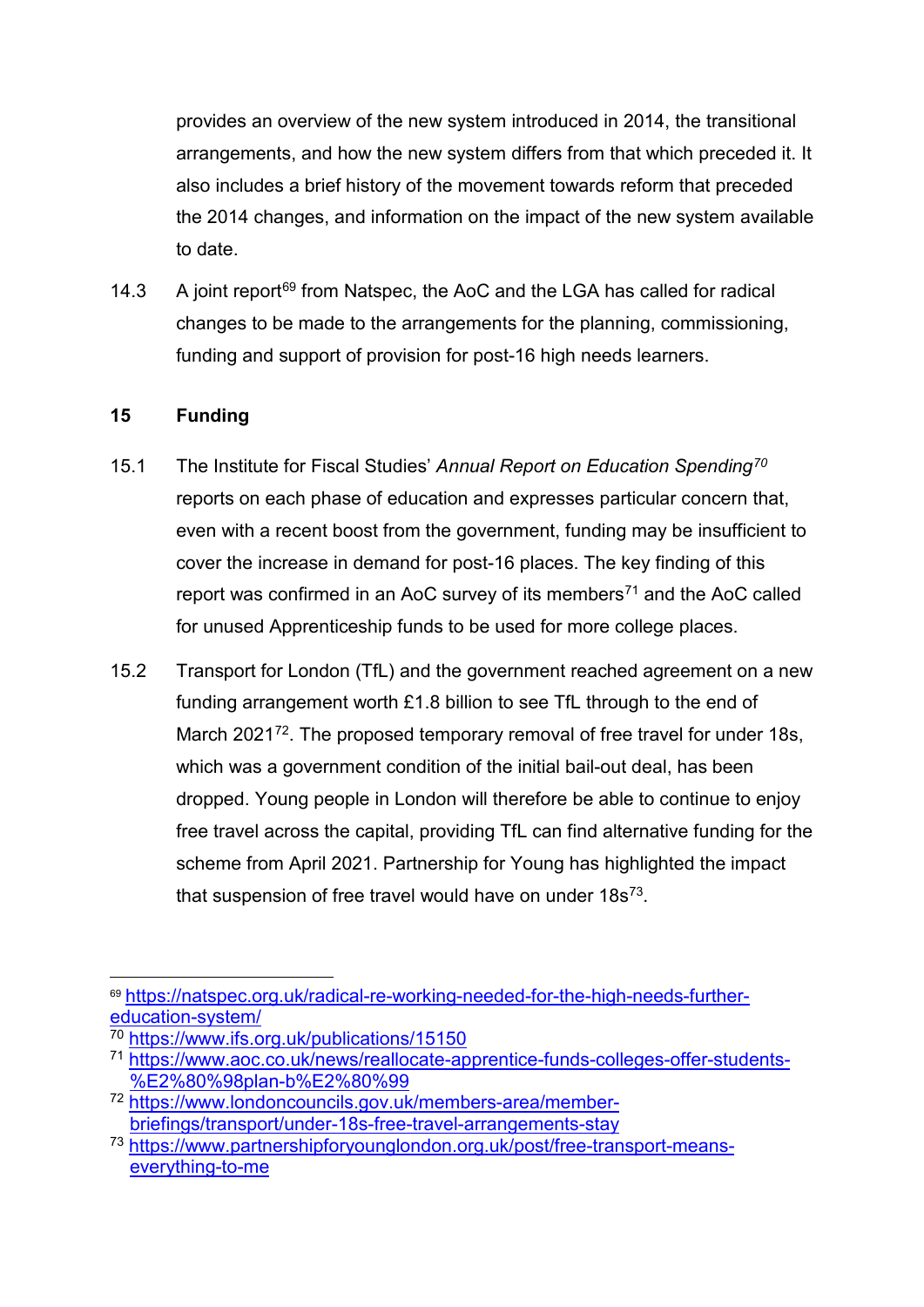#### **16 Race Equality and Social Justice**

- 16.1 Dame Doreen Lawrence has published a report<sup>[74](#page-26-0)</sup>, that demonstrates the disproportionate effect of Covid-19 on BAME communities.
- 16.2 The Ministry of Housing, Communities and Local Government has announced that Gypsy, Roma and Traveller children and young people are to get extra tutoring, one-to-one support and expert guidance to help them progress in education or find employment<sup> $75$ </sup>.
- 16.3 *How coronavirus has affected equality and human rights* from the Equality and Human Rights Commission (EHRC)<sup>[76](#page-26-2)</sup> finds that: the economic impact of the pandemic has been unequal, entrenching existing inequalities and widening others: young people have experienced interruption to their education affecting their chances for social mobility in the longer-term; access to support for remote working has widened inequalities; and older people, ethnic minorities and some disabled people, particularly those in care homes, have been disproportionately impacted.
- 16.4 The Covid-19 pandemic is having a "devastating impact on children's rights, wellbeing and futures", the EHRC has warned. In a report<sup>[77](#page-26-3)</sup> to the government on the impact of the health crisis on existing inequalities faced by young people, the EHRC say "key concerns include more children being pushed into poverty, widening educational inequalities and worsening mental health.

<span id="page-26-0"></span> <sup>74</sup> [https://uploads](https://uploads-ssl.webflow.com/5f5bdc0f30fe4b120448a029/5f973b076be4cadc5045fad3_An%20Avoidable%20Crisis.pdf?utm_source=The%20King%27s%20Fund%20newsletters%20%28main%20account%29&utm_medium=email&utm_campaign=11928755_NEWSL_HMP%202020-10-30&dm_i=21A8,73OAB,NL4VPV,SPGXL,1)[ssl.webflow.com/5f5bdc0f30fe4b120448a029/5f973b076be4cadc5045fad3\\_An%2](https://uploads-ssl.webflow.com/5f5bdc0f30fe4b120448a029/5f973b076be4cadc5045fad3_An%20Avoidable%20Crisis.pdf?utm_source=The%20King%27s%20Fund%20newsletters%20%28main%20account%29&utm_medium=email&utm_campaign=11928755_NEWSL_HMP%202020-10-30&dm_i=21A8,73OAB,NL4VPV,SPGXL,1) [0Avoidable%20Crisis.pdf?utm\\_source=The%20King%27s%20Fund%20newsletter](https://uploads-ssl.webflow.com/5f5bdc0f30fe4b120448a029/5f973b076be4cadc5045fad3_An%20Avoidable%20Crisis.pdf?utm_source=The%20King%27s%20Fund%20newsletters%20%28main%20account%29&utm_medium=email&utm_campaign=11928755_NEWSL_HMP%202020-10-30&dm_i=21A8,73OAB,NL4VPV,SPGXL,1) [s%20%28main%20account%29&utm\\_medium=email&utm\\_campaign=11928755\\_](https://uploads-ssl.webflow.com/5f5bdc0f30fe4b120448a029/5f973b076be4cadc5045fad3_An%20Avoidable%20Crisis.pdf?utm_source=The%20King%27s%20Fund%20newsletters%20%28main%20account%29&utm_medium=email&utm_campaign=11928755_NEWSL_HMP%202020-10-30&dm_i=21A8,73OAB,NL4VPV,SPGXL,1) [NEWSL\\_HMP%202020-10-30&dm\\_i=21A8,73OAB,NL4VPV,SPGXL,1](https://uploads-ssl.webflow.com/5f5bdc0f30fe4b120448a029/5f973b076be4cadc5045fad3_An%20Avoidable%20Crisis.pdf?utm_source=The%20King%27s%20Fund%20newsletters%20%28main%20account%29&utm_medium=email&utm_campaign=11928755_NEWSL_HMP%202020-10-30&dm_i=21A8,73OAB,NL4VPV,SPGXL,1)

<span id="page-26-1"></span><sup>75</sup> [https://www.gov.uk/government/news/gypsy-roma-and-traveller-children-and-young](https://www.gov.uk/government/news/gypsy-roma-and-traveller-children-and-young-%20people-to-get-extra-education-support?utm_source=e3be934e-37df-46d7-b7c1-846188d13846&utm_medium=email&utm_campaign=govuk-notifications&utm_content=daily)[people-to-get-extra-education-support?utm\\_source=e3be934e-37df-46d7-b7c1-](https://www.gov.uk/government/news/gypsy-roma-and-traveller-children-and-young-%20people-to-get-extra-education-support?utm_source=e3be934e-37df-46d7-b7c1-846188d13846&utm_medium=email&utm_campaign=govuk-notifications&utm_content=daily) [846188d13846&utm\\_medium=email&utm\\_campaign=govuk](https://www.gov.uk/government/news/gypsy-roma-and-traveller-children-and-young-%20people-to-get-extra-education-support?utm_source=e3be934e-37df-46d7-b7c1-846188d13846&utm_medium=email&utm_campaign=govuk-notifications&utm_content=daily)[notifications&utm\\_content=daily](https://www.gov.uk/government/news/gypsy-roma-and-traveller-children-and-young-%20people-to-get-extra-education-support?utm_source=e3be934e-37df-46d7-b7c1-846188d13846&utm_medium=email&utm_campaign=govuk-notifications&utm_content=daily)

<span id="page-26-2"></span><sup>&</sup>lt;sup>76</sup> https://www.equalityhumanrights.com/sites/default/files/equality\_and\_human\_right s commission how coronavirus has affected equality and human rights 2020. [pdf?platform=hootsuite](https://www.equalityhumanrights.com/sites/default/files/equality_and_human_rights_commission_how_coronavirus_has_affected_equality_and_human_rights_2020.pdf?platform=hootsuite)

<span id="page-26-3"></span><sup>77</sup> [https://www.equalityhumanrights.com/en/our-work/news/government-must-do](https://www.equalityhumanrights.com/en/our-work/news/government-must-do-more-safeguard-children%E2%80%99s-rights-and-protect-them-impact-pandemic)[more-safeguard-children%E2%80%99s-rights-and-protect-them-impact-pandemic](https://www.equalityhumanrights.com/en/our-work/news/government-must-do-more-safeguard-children%E2%80%99s-rights-and-protect-them-impact-pandemic)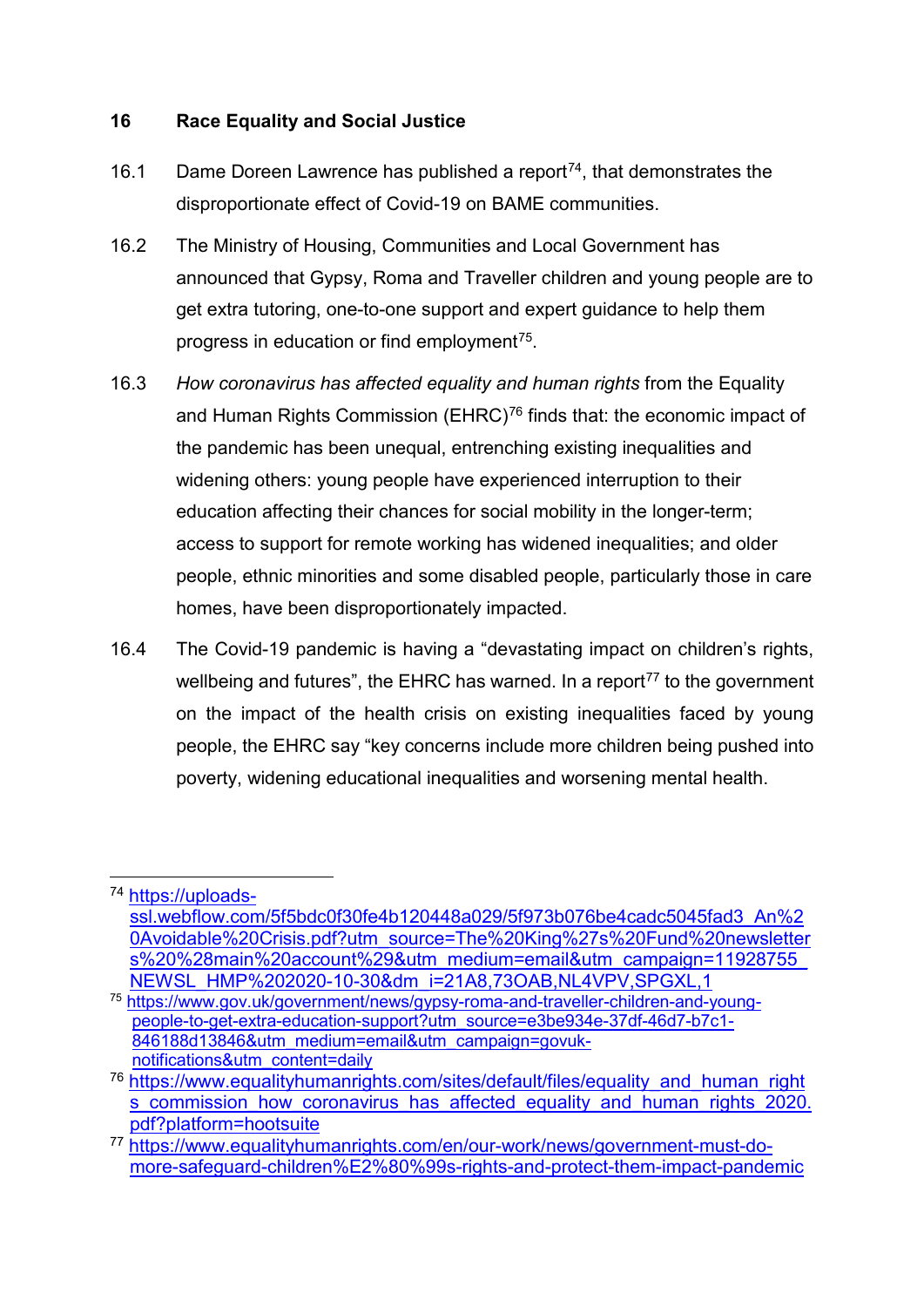- 16.5 *People and places in London most vulnerable to COVID-19 and its social and economic consequences* by the New Policy Institute (NPI)[78](#page-27-0) identifies groups of people in London whose socio-economic status puts them at higher risk of: either catching Covid-19 or passing it on, experiencing harm to their health and wellbeing during lockdown, or experiencing harm as lockdown is lifted. It draws on data from a number of sources e.g. ONS, Labour Force Survey, Census, NHS, Public Health England, at individual borough level and looks at the people and households who face higher risks as a result of: coronavirus itself and the wider pandemic – workers in sectors at heightened risk of infection, overcrowded households, elderly people in households with working-age adults, people at high risk of complications, people 'losing' access to treatment for other conditions and people with mental health problems; the economic situation - people who have lost or are vulnerable to losing their job or income, households most vulnerable to job loss or childcare loss, people employed in sectors especially exposed to recession, and people on low income, benefits or living in deprived areas; and housing issues – eviction, homelessness or sleeping rough during lockdown, living in temporary accommodation and households newly claiming universal credit; and support needs – adults needing support (learning disabilities, dementia, asylum seekers) and children needing support e.g. mental health needs and children and young people with Education, Health and Care plans. It finds that the boroughs where the risks are highest are in the east or north-east of London.
- 16.6 Open University's latest Business Barometer<sup>79</sup> finds that organisations are rapidly looking into and improving their equal opportunities policies to stay ahead. Two thirds (67 per cent) of senior leaders' state that they are now actively planning to hire candidates from diverse backgrounds, with 45 per cent acknowledging their organisation could benefit from a more diverse workforce. Additionally, 46 per cent of senior leaders are considering abandoning the use of academic qualifications and hiring candidates without

<span id="page-27-0"></span> <sup>78</sup>[.https://www.npi.org.uk/files/7216/0311/0013/Identifying\\_Londons\\_vulnerable\\_popu](https://www.npi.org.uk/files/7216/0311/0013/Identifying_Londons_vulnerable_populations_-_Final_for_TFL_-_dated_October.pdf) lations - Final for TFL - dated October.pdf

<span id="page-27-1"></span><sup>79</sup> [http://info1.open.ac.uk/e/82412/OU-Business-Barometer-2020](http://info1.open.ac.uk/e/82412/OU-Business-Barometer-2020-pdf/5pdvcs/624141023?h=_cA2XIIL-5i_Xx8FjCzvWZydzNsGv4b3qiFIMk-aimI) [pdf/5pdvcs/624141023?h=\\_cA2XIIL-5i\\_Xx8FjCzvWZydzNsGv4b3qiFIMk-aimI](http://info1.open.ac.uk/e/82412/OU-Business-Barometer-2020-pdf/5pdvcs/624141023?h=_cA2XIIL-5i_Xx8FjCzvWZydzNsGv4b3qiFIMk-aimI)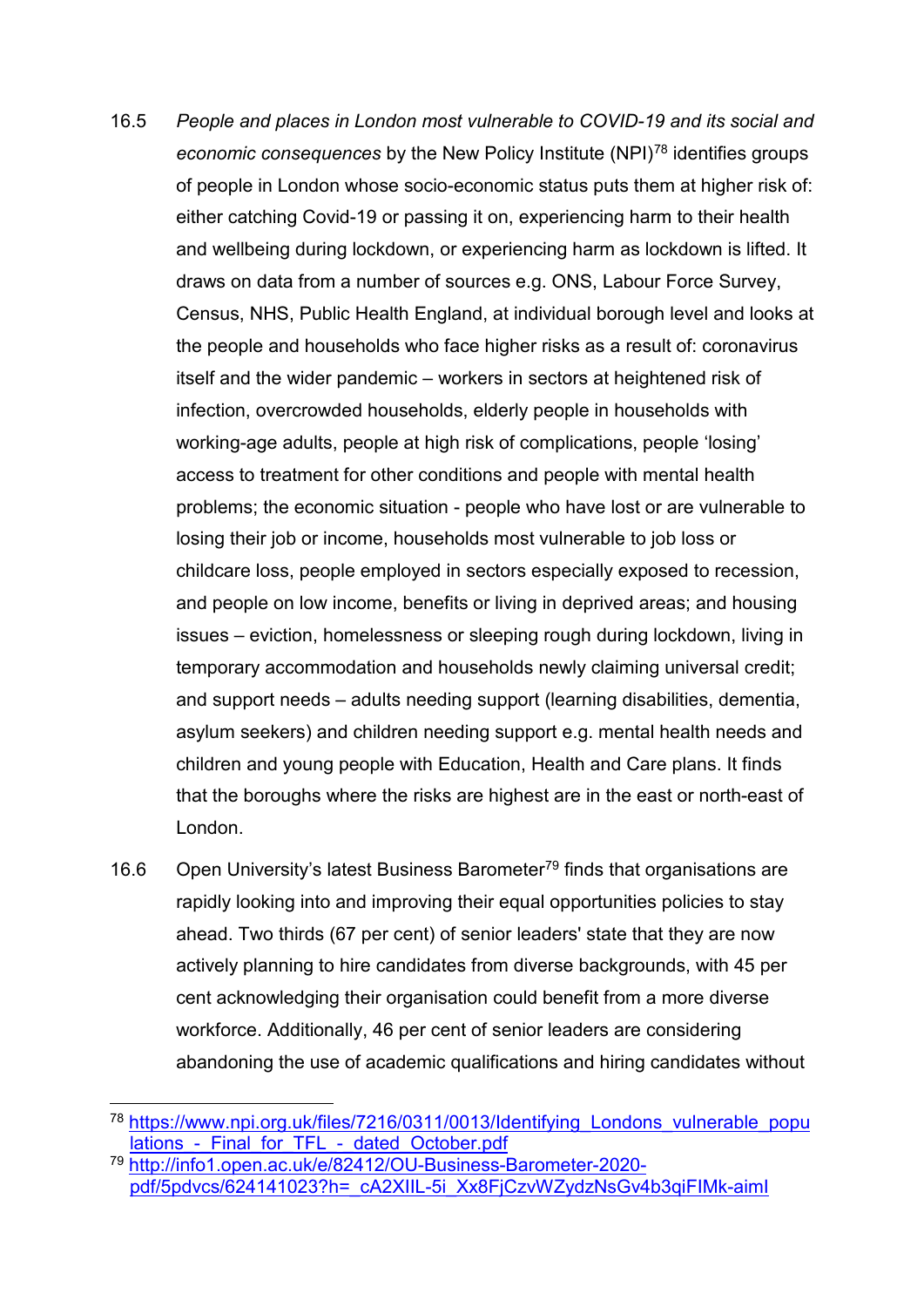degrees or lower educational attainment to diversify their workforce. The research also provides more detailed insights into the UK skills landscape, looking at the impacts across regions, nations and sectors.

- 16.7 The Centre for Education Policy and Equalising Opportunities has published *Inequality in access to grammar schools[80](#page-28-0)* in which it examines the socioeconomic inequalities in access to grammar schools, the drivers behind these, and some of the implications. It notes that there are 163 grammar schools in England that select pupils based on their performance on a test at age 11 (the 11 plus) and suggests that selective school systems increase inequalities in outcomes that persist into the labour market. It determines that children from low-and middle-income families are far less likely to attend grammar schools, even when comparing children with the same achievement at age 11. The report argues that children from poorer families face multiple barriers to accessing grammar schools and says that richer parents in selective areas are more likely to pay for tutoring and extra lessons. It expresses the view that the likely widening attainment gap as a result of Covid-19 school closures will exacerbate inequalities in access to grammar schools. The report concludes that this raises questions about continuing with the normal model for 11 plus tests in September 2020, and recommends: providing pupil premium-type funding to lower income families immediately to allow for additional tutoring in English and maths; and adjusting the scores from the 11 plus to account for the socio-economic penalties.
- 16.8 *Facing the facts: ethnicity and disadvantage in Britain - disparities in education, work, and family[81](#page-28-1)* from the Centre for Social Justice presents an argument for a more granular approach to socioeconomic outcomes between six ethnic groups – White British, Indian, Pakistani, Bangladeshi, Black African, and Black Caribbean. Using existing data from secondary sources and statistical analysis of primary data, it finds that Indian, Bangladeshi and African students, on average, have higher attainment at GCSE level than

<span id="page-28-0"></span> <sup>80</sup> <https://repec-cepeo.ucl.ac.uk/cepeob/cepeobn3.pdf?platform=hootsuite>

<span id="page-28-1"></span><sup>81</sup> [https://www.centreforsocialjustice.org.uk/core/wp-](https://www.centreforsocialjustice.org.uk/core/wp-content/uploads/2020/11/CSJJ8513-Ethnicity-Poverty-Report-FINAL.pdf)

[content/uploads/2020/11/CSJJ8513-Ethnicity-Poverty-Report-FINAL.pdf](https://www.centreforsocialjustice.org.uk/core/wp-content/uploads/2020/11/CSJJ8513-Ethnicity-Poverty-Report-FINAL.pdf)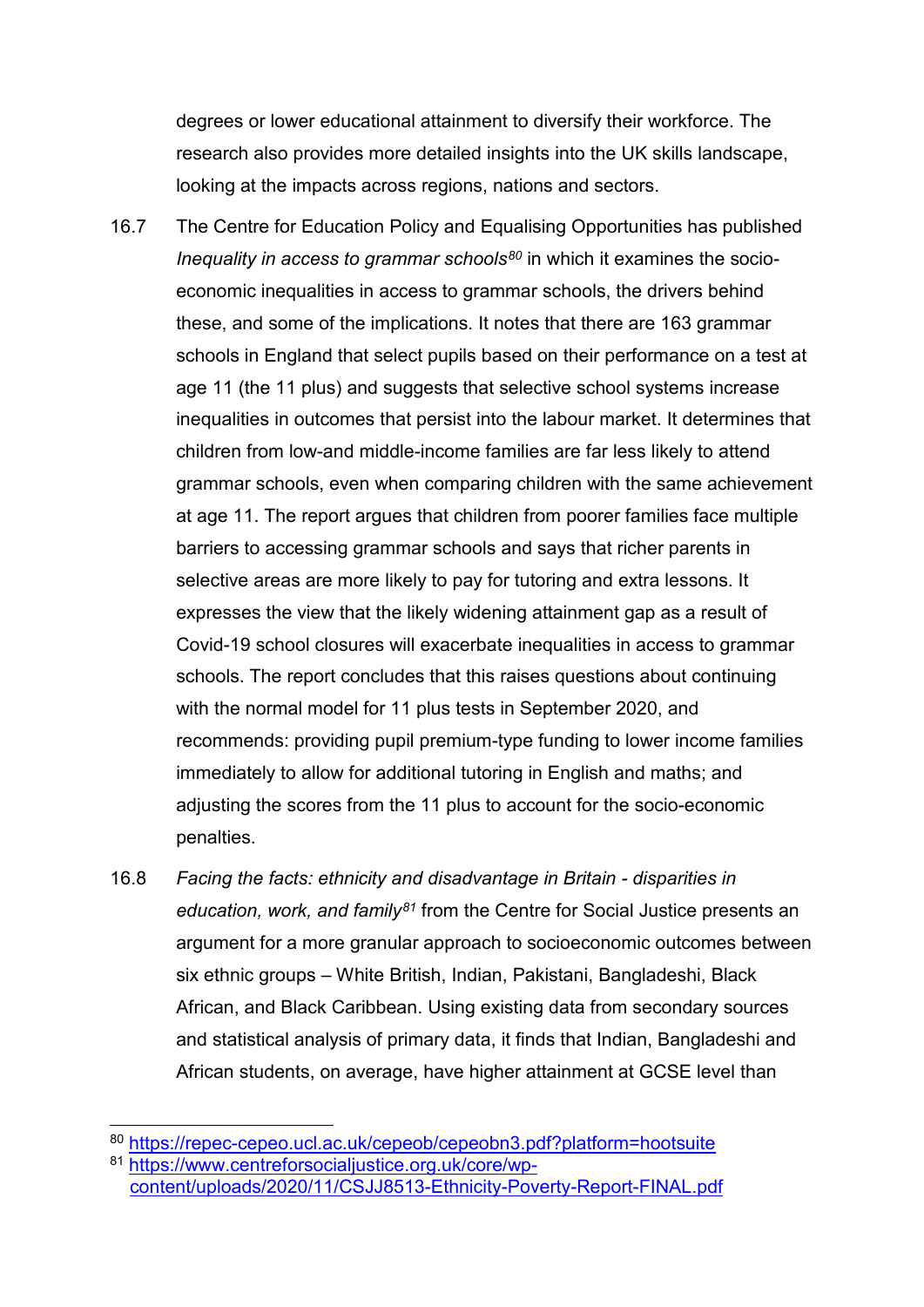White British students; Pakistani students have closed the attainment gap; and Caribbean children have poorer attainment than other ethnic groups. It shows that White students on free school meals have poorer attainment than all ethnic minorities and notes that White children have higher performance at A level than Pakistani, Bangladeshi, Black African, and Black Caribbean students. It suggests that ethnic minority students are less likely to graduate with the highest classification of degrees and reports that rates of employment for ethnic minority individuals were at their highest. The report identifies an unexplained disparity between the median hourly pay of ethnic minority workers and White British workers, and it establishes that Indian graduates have higher median earnings than White graduates, while Pakistani graduates have the lowest earnings. It explains that nearly half of Black Caribbean households with dependent children are lone parent households, as well as over a third of Black African households, compared to around a quarter of White British households. The report makes recommendations for better understanding and addressing ethnic disparities.

#### **17 Social Mobility**

17.1 One in five people experience downward mobility in their lives, with some moving into a vicious cycle of low pay and low self-esteem, the report *Changing gears: understanding downward social mobility[82](#page-29-0)* published by the Social Mobility Commission has found. The research carried out for the Commission by Ipsos MORI shows how unfairly that downward movement is shared. Women, notably with children, and non-graduates are more likely to move down than others. But so are children of front-line workers and those from BAME backgrounds, particularly those born outside the UK. While most policy experts look at ways of helping people move up occupational groups to become more socially mobile, many ignore the fact that to do so, others must move down.

<span id="page-29-0"></span><sup>82</sup> [https://www.gov.uk/government/publications/changing-gears-understanding](https://www.gov.uk/government/publications/changing-gears-understanding-downward-social-mobility)[downward-social-mobility](https://www.gov.uk/government/publications/changing-gears-understanding-downward-social-mobility)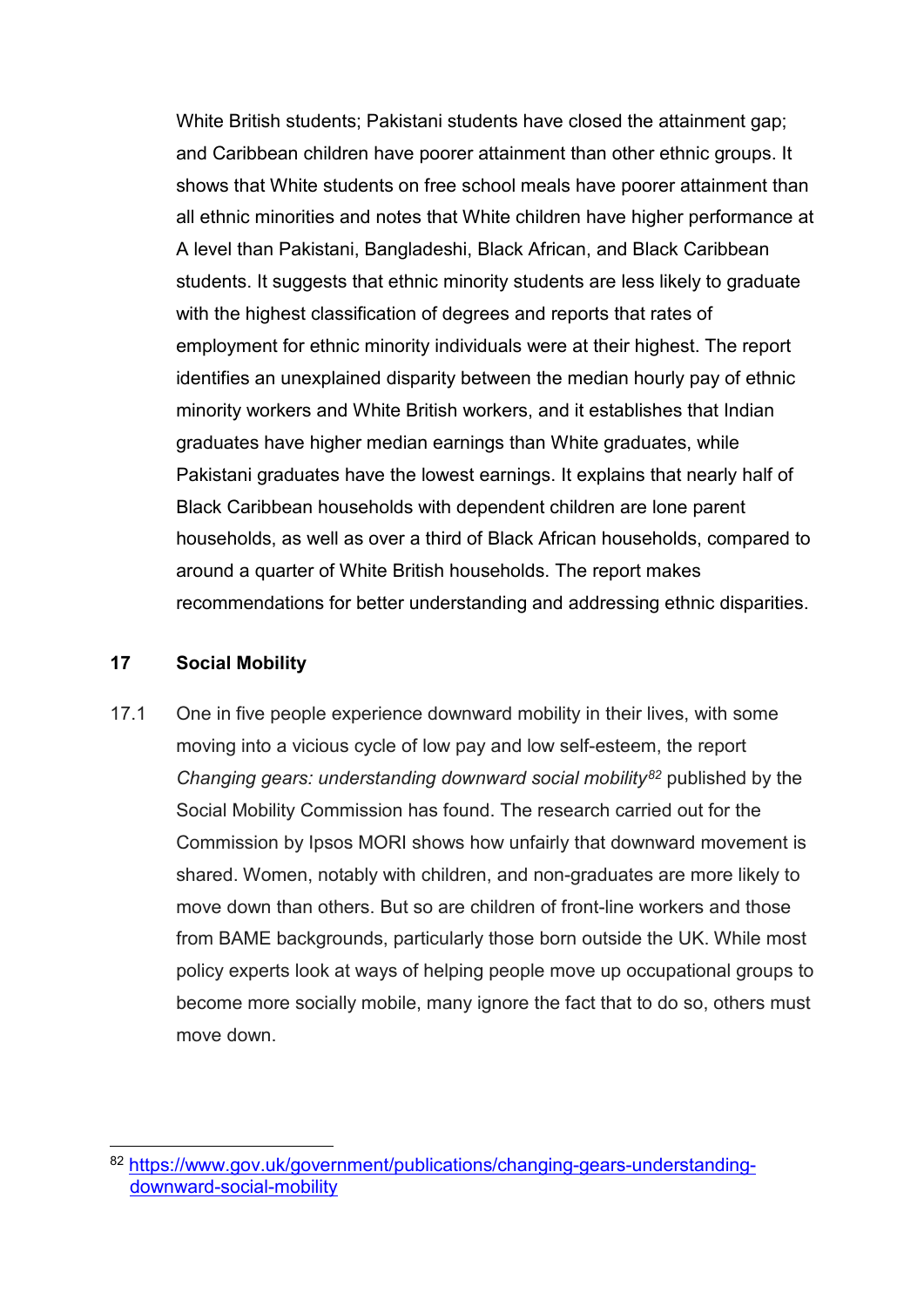#### **18 Mental Health and Anxiety**

- 18.1 Public Health England (PHE) has updated the Child and Maternal Health Profiles to show the impact of educational achievement (Attainment 8) and absenteeism on public health $83$ .
- 18.2 The GLA and THRIVE LDN have commissioned the Institute for Employment Studies (IES) to carry out research<sup>[84](#page-30-1)</sup> to understand the scale and nature of mental health issues and needs in London's FE and post-16 sector and the support offer currently available. The research will cover all students in FE: adults, young people, and apprentices. The survey is targeted at 'providers' – organisations offering provision in the 16-19 phase including sixth forms, sixth form colleges, further education colleges and independent and private providers.
- 18.3 In *Developing social and emotional skills: education policy and practice in the UK home nations*, [85](#page-30-2) NESTA addresses the role education plays in developing children and young people's social and emotional skills (SES), through a comparative analysis of secondary education policies on SES in the four UK nations' education systems. It looks at how schools interpret and respond to these policies and uses policy analysis drawing on documents from each of the four nations, a nationally representative survey of schools from each nation and qualitative interviews with school leaders and teachers. It explores how system-level secondary education policies on SES compare across the devolved UK systems and considers how state secondary schools in each jurisdiction interpret and respond to policies on SES. It assesses the extent to which state secondary schools engage with evidence when selecting and planning provision, examines the factors that influence their choice and selection of provision both in and out of the curriculum and makes recommendations for policy-makers, programme providers and funders.

<span id="page-30-0"></span><sup>83</sup> https://fingertips.phe.org.uk/profile/child-health-profiles

<span id="page-30-1"></span><sup>84</sup> <https://wh1.snapsurveys.com/s.asp?k=160345380719>

<span id="page-30-2"></span><sup>85</sup> https://media.nesta.org.uk/documents/Developing\_Social\_and\_Emotional\_Skills.pd [f](https://media.nesta.org.uk/documents/Developing_Social_and_Emotional_Skills.pdf)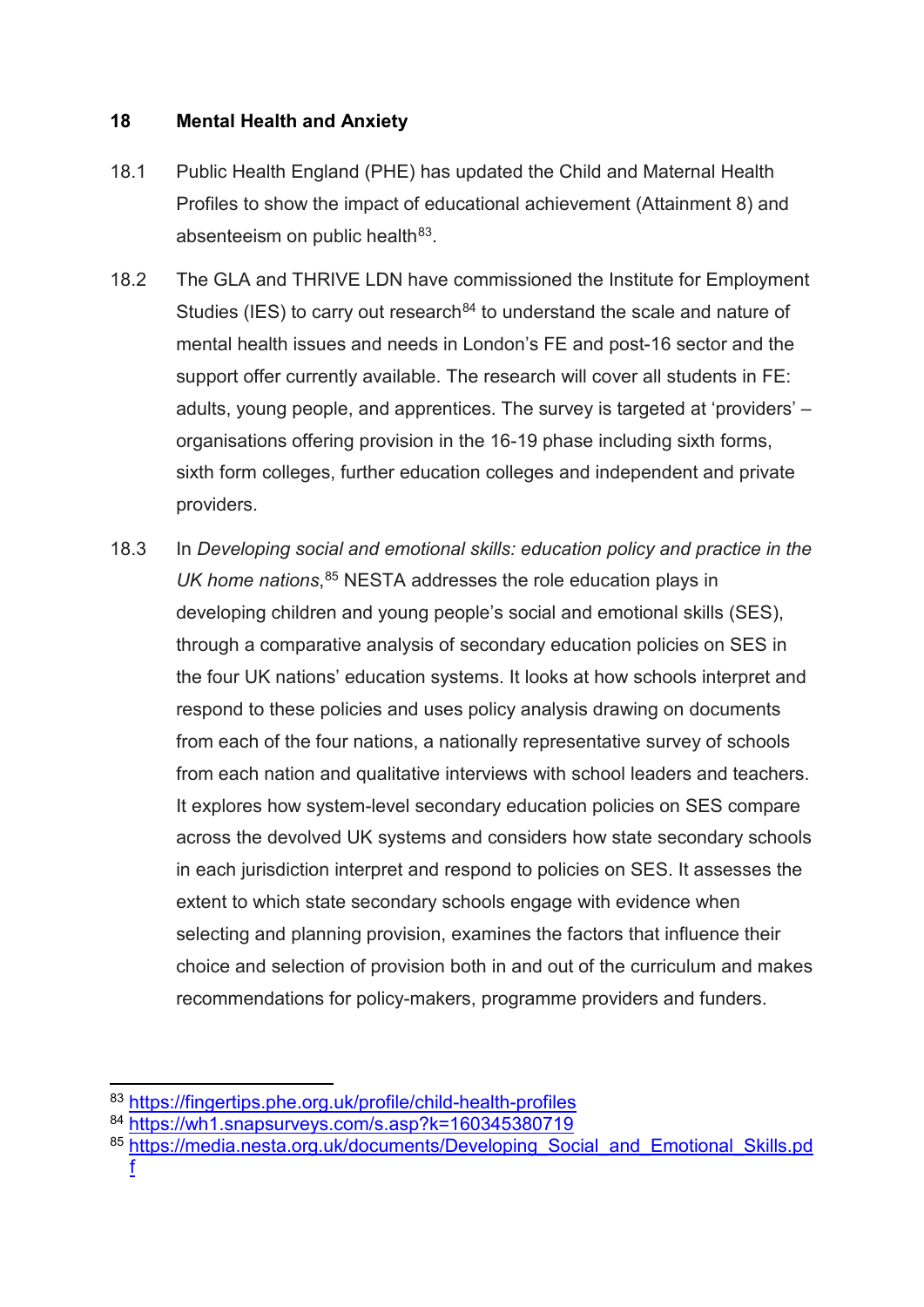- 18.4 Coinciding with Anti-Bullying Week (16 to 20 November) ONS published research<sup>[86](#page-31-0)</sup> that showed nearly one in five children experienced some form of online bullying last year, amid warnings that the problem has worsened during lockdown. More than half (52 per cent) of the children who were bullied online went on to say that they would not describe the behaviour involved as bullying, while one in four did not tell anyone about it.
- 18.5 In *Mental health and Covid-19: in our own words[87](#page-31-1)*, Barnardo's explores the effects of Covid-19 on the mental health of young people, drawing on its surveys of young people. The report outlines the background to the study, and the way in which it was undertaken, and describes work being led by Barnardo's to support young people during the pandemic. It presents the impacts on children and young people's mental health and wellbeing, including those with existing mental health difficulties, special educational needs and young carers and it considers the key learning from lockdown on supporting wellbeing, including spending time with family, routine/structure and sleep, exercise and diet. It reports on experiences accessing mental health support services and highlights the importance of listening to young people and prioritising young people's mental health going forward.
- 18.6 The number of young people with anxiety doubled from 13 per cent to 24 per cent, during the early stages of the Covid-19 pandemic and the first lockdown, according to research from the University of Bristol<sup>88</sup>. The study, using Bristol's Children of the 90s questionnaire data, showed that young people (27 to 29 years) reported higher levels of anxiety during the early phases of the pandemic in the first national lockdown and this was higher than their parents.
- 18.7 Research by The Duke of Edinburgh's Award (DofE) and NFER<sup>[89](#page-31-3)</sup> has highlighted the positive effects of the DofE on young people's mental health

<span id="page-31-2"></span><sup>88</sup> <https://www.bristol.ac.uk/news/2020/november/lockdown-anxiety.html>

<span id="page-31-0"></span> <sup>86</sup> [https://www.gov.uk/government/statistics/online-bullying-in-england-and-wales](https://www.gov.uk/government/statistics/online-bullying-in-england-and-wales-year-ending-march-2020)[year-ending-march-2020](https://www.gov.uk/government/statistics/online-bullying-in-england-and-wales-year-ending-march-2020)

<span id="page-31-1"></span><sup>87</sup> [https://www.barnardos.org.uk/sites/default/files/uploads/mental-health-covid19-in](https://www.barnardos.org.uk/sites/default/files/uploads/mental-health-covid19-in-our-own-words-report.pdf?platform=hootsuite)[our-own-words-report.pdf?platform=hootsuite](https://www.barnardos.org.uk/sites/default/files/uploads/mental-health-covid19-in-our-own-words-report.pdf?platform=hootsuite)

<span id="page-31-3"></span><sup>89</sup> [https://www.nfer.ac.uk/a-brighter-future-the-impact-of-the-dofe-on-young-people-s](https://www.nfer.ac.uk/a-brighter-future-the-impact-of-the-dofe-on-young-people-s-mental-health-and-wellbeing/?dm_i=4R3K,FKEQ,10I091,1TX4H,1)[mental-health-and-wellbeing/?dm\\_i=4R3K,FKEQ,10I091,1TX4H,1](https://www.nfer.ac.uk/a-brighter-future-the-impact-of-the-dofe-on-young-people-s-mental-health-and-wellbeing/?dm_i=4R3K,FKEQ,10I091,1TX4H,1)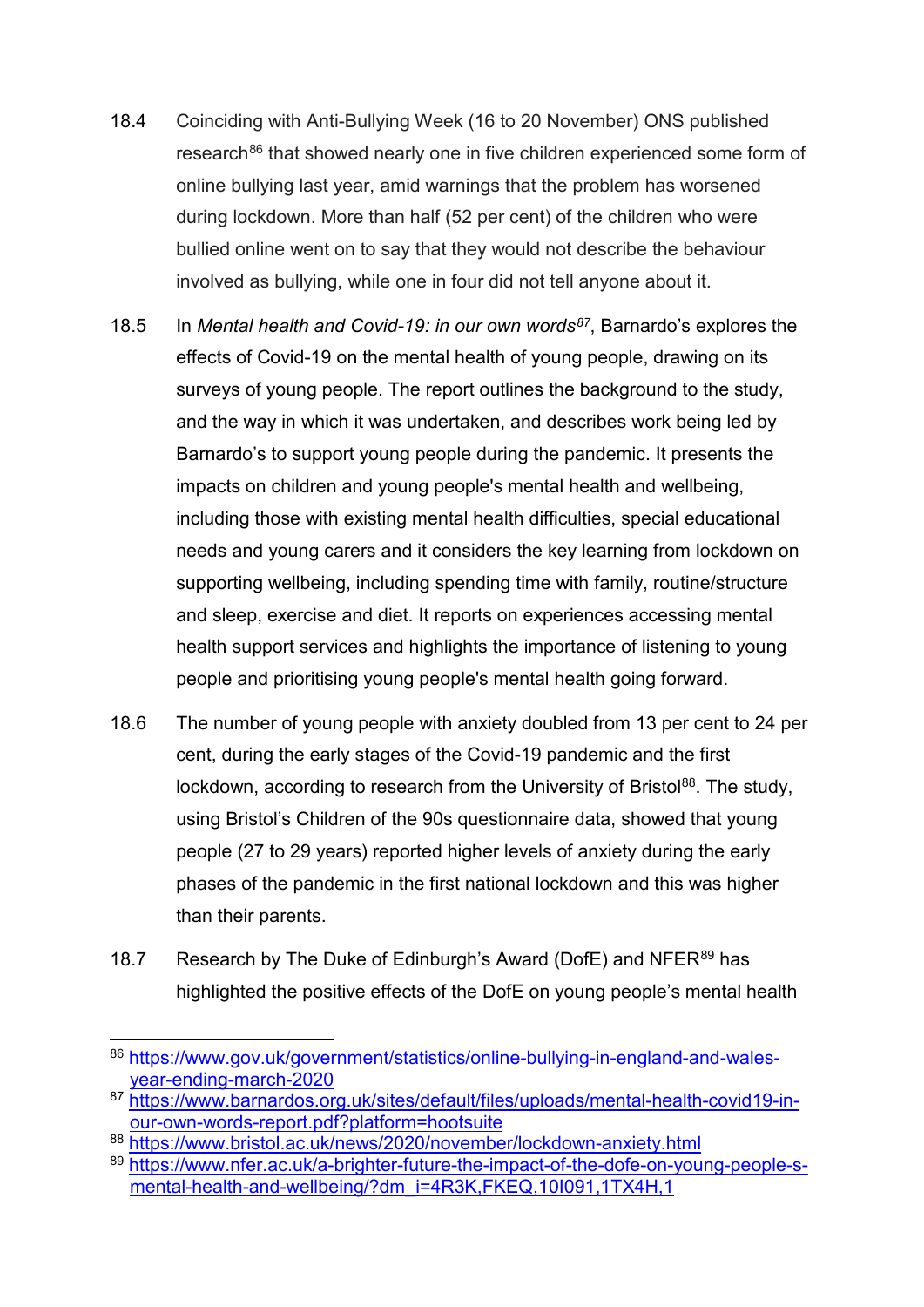and wellbeing. The research is a snapshot of self-reported wellbeing and development of soft skills from 4,638 participants and provides evidence of the self-reported positive effects the DofE has on young people's mental wellbeing.

- 18.8 Shelter<sup>[90](#page-32-0)</sup> has reported on the effects of homelessness and poor housing on the education of children in UK schools, drawing on the findings of a state schoolteacher survey. It outlines the importance of a safe, stable home for children's development and life chances, highlighting the way in which Covid-19 has intensified the impacts of homelessness and poor housing. The report provides information about how teachers work with homeless or badly housed children, highlighting high levels of children missing school or coming to school hungry, tired and/or in dirty clothing. It examines the effects on children living in temporary accommodation, indicating that numbers have been steadily rising in recent years and presents recommendations to central government, including strengthening the welfare safety net and bringing forward legislation to end 'no fault' evictions.
- 18.9 The Together Alliance (a coalition of housing associations and youth homelessness charities) has produced *Housing Solutions for Young People Experiencing Homelessness[91](#page-32-1)* in collaboration with young people and other partner organisations. It features three sustainable projects that provide someone to talk to (to prevent homelessness), some support to pay (to address immediate needs) and somewhere to stay (after leaving emergency accommodation).

#### **19 Youth Work**

19.1 We previously reported that the GLA hosted an event, Igniting Potential, to coincide with Youth Work Week at the beginning of November. The event

<span id="page-32-0"></span><sup>90</sup> https://england.shelter.org.uk/ data/assets/pdf\_file/0014/2018012/16\_11\_20\_Brie [fing\\_-](https://england.shelter.org.uk/__data/assets/pdf_file/0014/2018012/16_11_20_Briefing_-_Impact_of_housing_and_homelessness_on_education.pdf?platform=hootsuite)

<span id="page-32-1"></span>Impact of housing and homelessness on education.pdf?platform=hootsuite <sup>91</sup> <https://nhyouthcentre.org.uk/news/2020/11/25/together-alliance-report>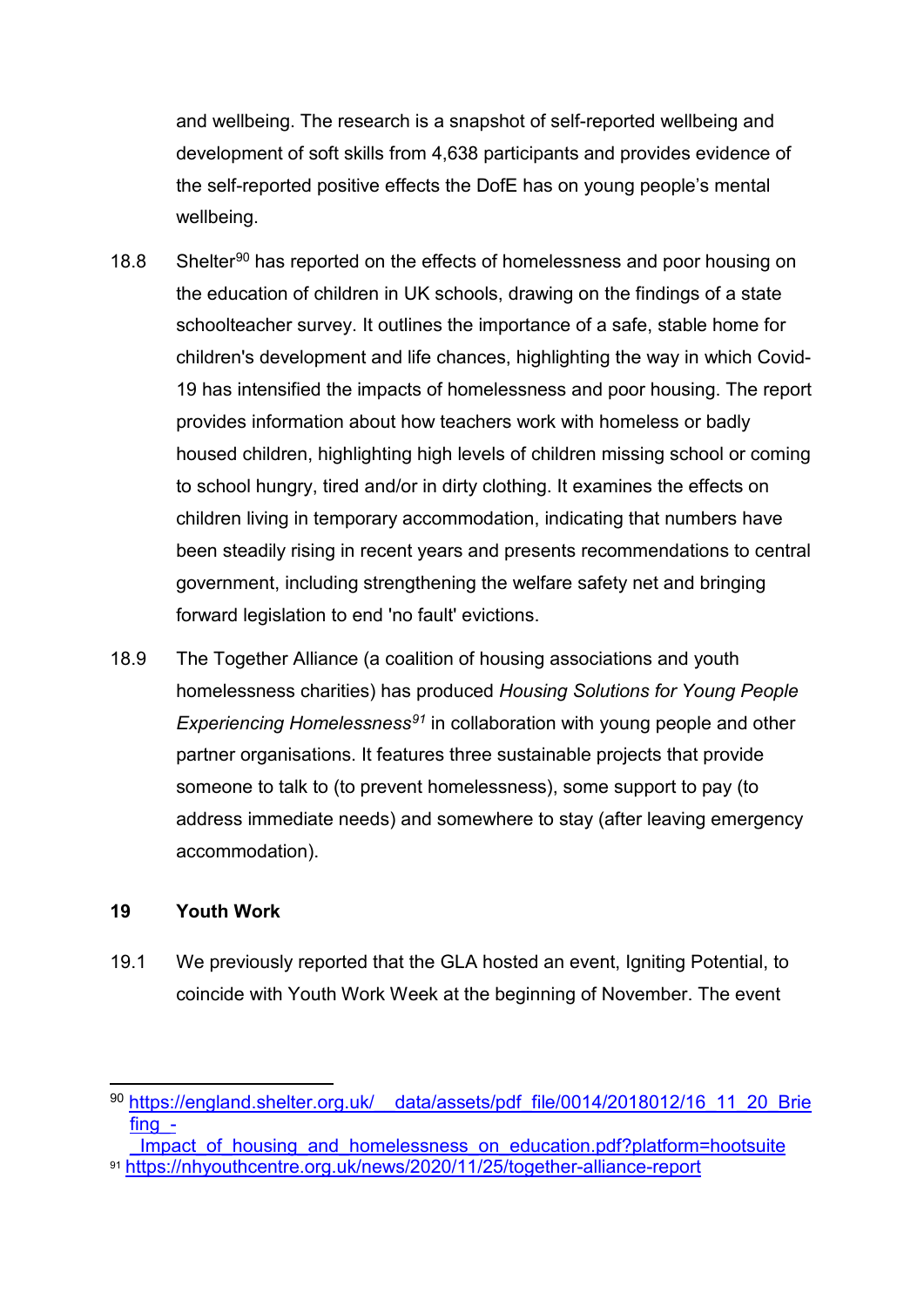was recorded and can now be viewed<sup>92</sup>. The GLA Outreach Team is planning to start a project in early 2021 (Igniting Potential Film Project) that will offer young people the chance to work with a media crew and make a short documentary film that gives young people a voice and shows what youth activities matter most to young Londoners.<sup>[93](#page-33-1)</sup>

- 19.2 Over the next six months, Partnership for Young London (PYL) is looking to conduct one of the largest studies of young Londoners to help inform its work ahead of the election. PYL will be talking to more than 5,000 young people on a range of subjects and is consulting with organisations and young Londoners about designing the questions. PYL is inviting organisations to inform them of any topic that they would like to explore through this survey, or specific questions on which they want to know the views of young Londoners (contact [matthew.walsham@cityoflondon.gov.uk\)](mailto:matthew.walsham@cityoflondon.gov.uk).
- 19.3 London's regional youth unit was commissioned by the Museum of London to conduct a survey<sup>[94](#page-33-2)</sup> in the summer of 2020 to find out how Young Londoner's feel about their lives and their city. Over 3,000 young people aged between 16 to 24 years responded, and the report highlights a range of perspectives, illustrates the diversity of young people's opinions and their lived experiences and expectations. The report focused on a range of different topics including the issues affecting young Londoners', identity, London's spaces and gentrification and redevelopment.
- 19.4 The DfE has released the results of its survey of English local authorities that examines the impact of Covid-19 on children's social care<sup>[95](#page-33-3)</sup>. This shows that local authorities are maintaining regular contact with Children Looked After (CLA), children on a Child Protection Plan (CPP) and other Children in Need (CIN).

<span id="page-33-0"></span> <sup>92</sup> [https://www.london.gov.uk/igniting-potential-youth-activities-change-lives-2020-11-](https://www.london.gov.uk/igniting-potential-youth-activities-change-lives-2020-11-02) [02](https://www.london.gov.uk/igniting-potential-youth-activities-change-lives-2020-11-02)

<span id="page-33-1"></span><sup>93</sup> <https://www.surveymonkey.co.uk/r/FH695QM>

<span id="page-33-2"></span><sup>94</sup> [https://www.partnershipforyounglondon.org.uk/post/we-are-the-youth-of-today-life](https://www.partnershipforyounglondon.org.uk/post/we-are-the-youth-of-today-life-in-london-for-generation-z)[in-london-for-generation-z](https://www.partnershipforyounglondon.org.uk/post/we-are-the-youth-of-today-life-in-london-for-generation-z)

<span id="page-33-3"></span><sup>95</sup>[.https://assets.publishing.service.gov.uk/government/uploads/system/uploads/attac](https://assets.publishing.service.gov.uk/government/uploads/system/uploads/attachment_data/file/933661/VCYP_Survey_publication_W12.pdf) [hment\\_data/file/933661/VCYP\\_Survey\\_publication\\_W12.pdf](https://assets.publishing.service.gov.uk/government/uploads/system/uploads/attachment_data/file/933661/VCYP_Survey_publication_W12.pdf)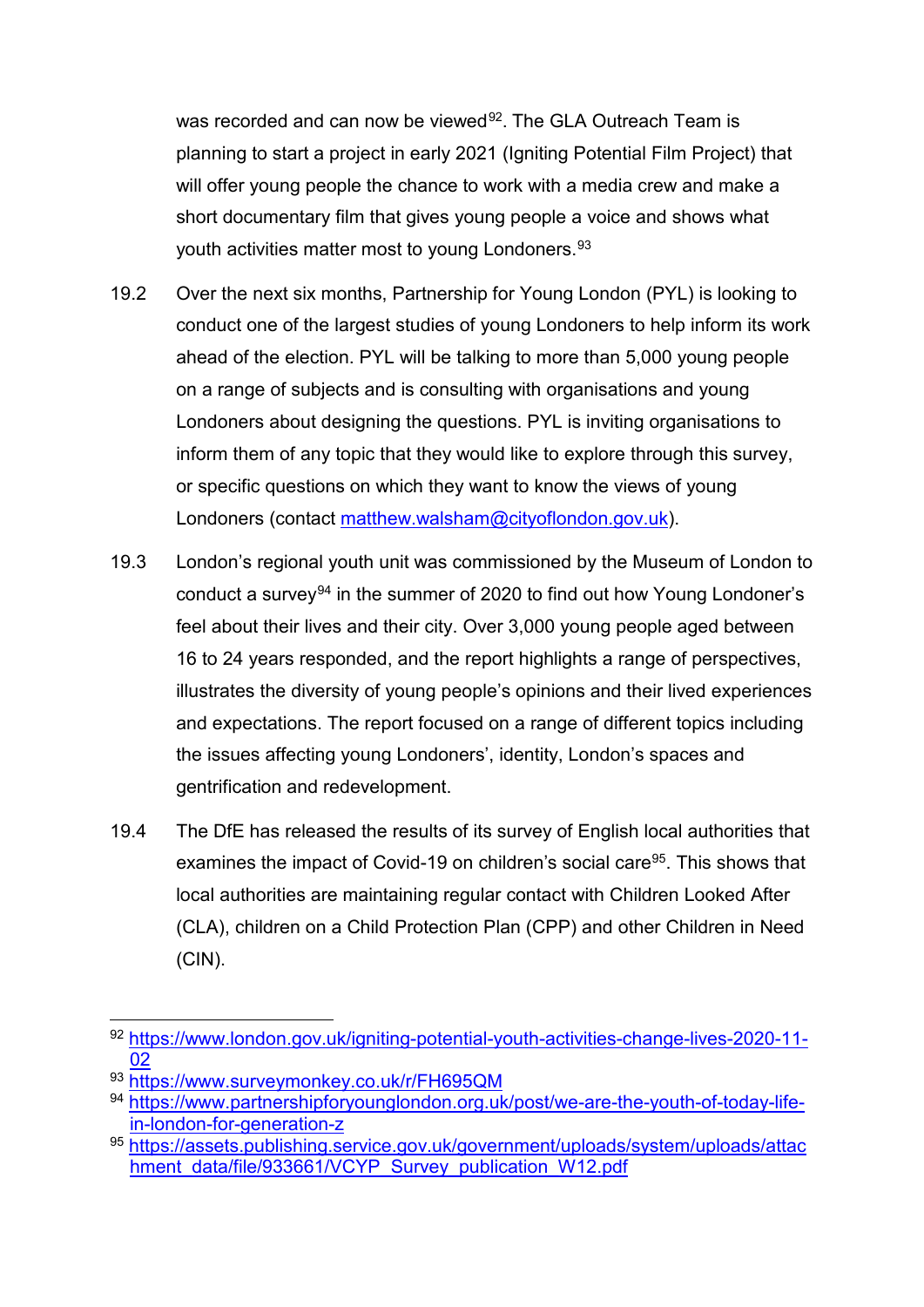- 19.5 *Managing through COVID-19: the experiences of children's social care in 15 English local authorities[96](#page-34-0)* from King's College London explores the issues and challenges facing local authority children's social care services during the pandemic, drawing on a survey of staff in 15 local authorities including Barking and Dagenham and Lewisham. It outlines the context for the study, highlighting the additional demands placed on local authorities by the pandemic, and the way in which the research was carried out. Its findings cover: home and office working; referral of child welfare concerns; working with families in a pandemic; foster care; care leavers and unaccompanied young people seeking asylum; residential homes; multi-agency working; cross-authority work; students and practice placements; recruitment; support for local authorities through Covid-19; planning for the end of lockdown; and lessons for the future.
- 19.6 In *Picking up the pieces: young women's experiences of 2020[97](#page-34-1)*, the Young Women's Trust combined findings from its annual survey of 4,000 young people with in-depth peer research interviews with 60 young women across England and Wales. The findings show that:
	- an estimated 1.5 million young women have lost income since the start of the pandemic.
	- over two thirds of young women claiming benefits this year did so for the very first time.
	- an estimated 750,000 young women have had to go to work despite fears for their safety and protection against the virus.
	- half of young women who are parents said they were unable to apply for a job or left a job because they could not cover childcare costs.
	- over half of young women said they were worried about their mental health.

<span id="page-34-0"></span><sup>96</sup> https://kclpure.kcl.ac.uk/portal/files/131392323/Baginsky and Manthorpe 2020 M anaging through COVID 19 Report.pdf?platform=hootsuite

<span id="page-34-1"></span><sup>97</sup> <https://www.youngwomenstrust.org/research/picking-up-the-pieces/>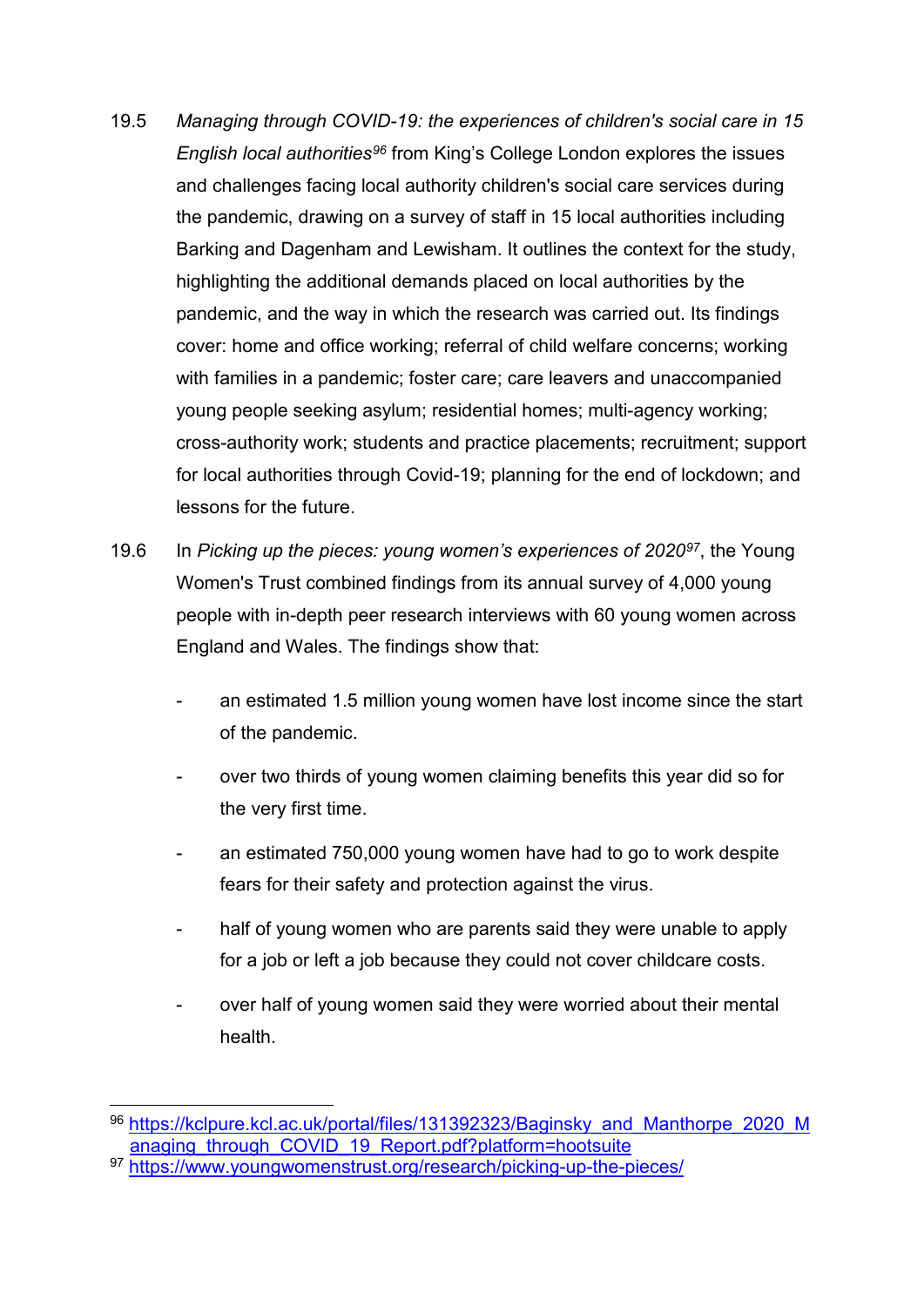- 19.7 Over lockdown, 6,051 young people age 11 to 25 from London and Essex responded to *Shaping Our Future: The Jack Petchey COVID-19 Youth Survey[98](#page-35-0)*. The survey asked about their experience of the lockdown, what they wanted to see from a post-lockdown society and the opportunities they feel will help young people in the future. Findings include:
	- employment was listed as one of the top concerns for young people, with two-thirds of respondents saying they are worried about the impact of Covid-19 on their future job opportunities and one in ten has already felt the effects on their jobs.
	- the survey asked respondents what opportunities they feel should be prioritised to help young people thrive in the future, the most popular answers included increased paid internships, work experience, training and career advice opportunities (53 per cent).
	- they also stated how much they missed attending their youth clubs and how motivated they are to get more involved in extra-curricular activities in future.
- 19.8 In response to the survey they have announced the *Jack Petchey Internship Programme[99](#page-35-1)* will be doubled in 2021 to form a £1 million scheme offering paid internship opportunities to 40 youth charities to enable them to fund a year-long internship. The programme is designed to support dynamic young individuals in their first steps towards being the sector's future leaders as well as supporting the youth sector across London and Essex. The scheme opened to applications in December.

#### **20 London**

20.1 The Centre for London held its conference 2 to 5 November 2020<sup>[100](#page-35-2)</sup> under the theme of "Reflect, Reset, Renew" at which participants were given the

<span id="page-35-1"></span><sup>99</sup> <https://www.jackpetcheyfoundation.org.uk/opportunities/internships/>

<span id="page-35-0"></span> <sup>98</sup> <https://www.jackpetcheyfoundation.org.uk/media-hub/shaping-the-future/>

<span id="page-35-2"></span><sup>100</sup> <https://www.centreforlondon.org/conference/london-conference-2020/>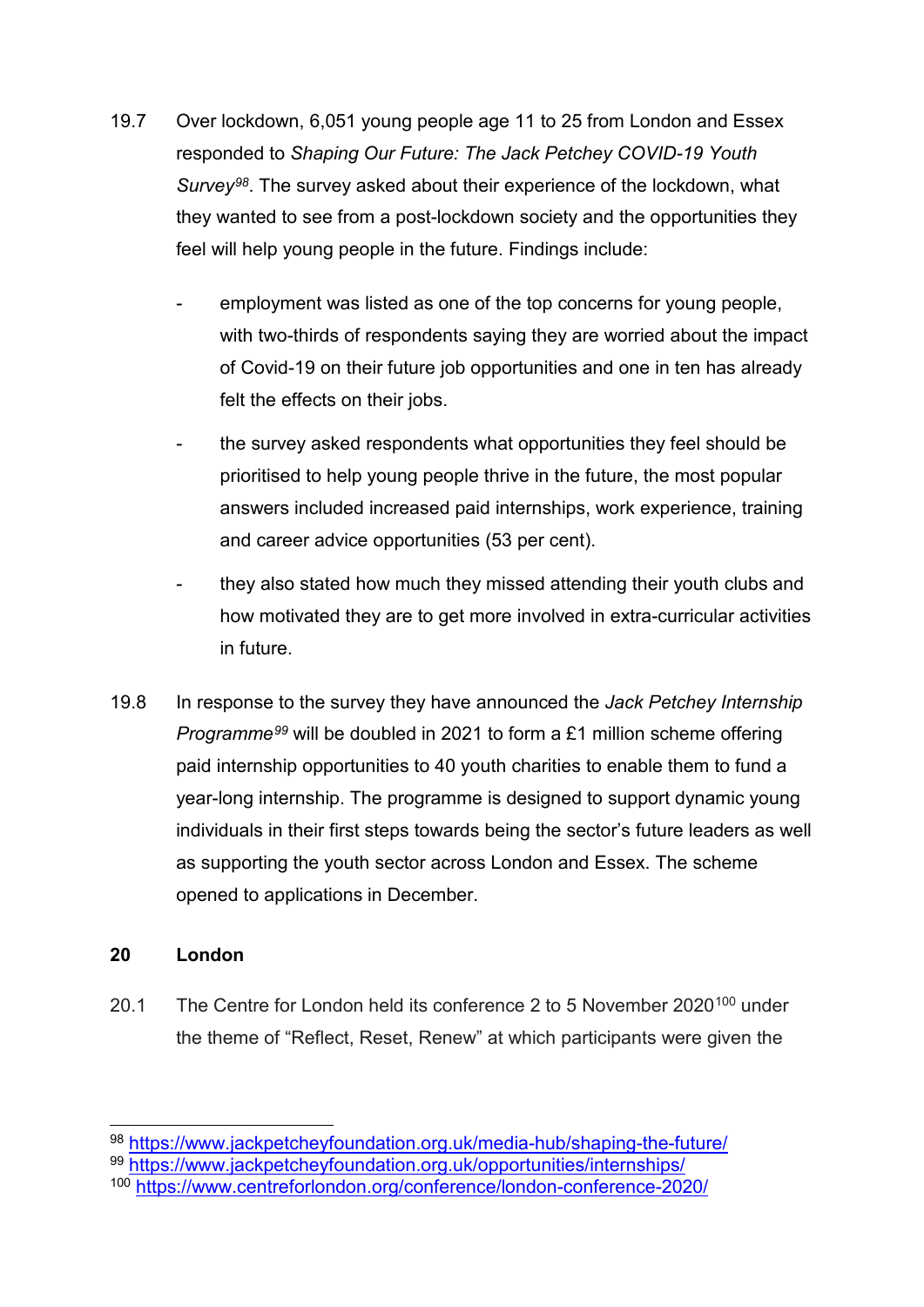opportunity to share ideas on London's emergence from Covid-19 as a more resilient and inclusive city.

# **21 Summary: the key issues for the recovery of Young People's Education and Skills in London**

- 21.1 As the country re-entered lockdown arrangements, several reports focused on the labour market. Although there is a continuing note of warning that particular sections of society, particularly young people, are at risk, there are many recommendations that merit close scrutiny. This is especially important as news of vaccines against Covid-19 made the headlines bringing a note of optimism that had previously been absent in the reports we have summarised in our updates.
- 21.2 There are also several reports that focus attention on the equalities issues that have been brought to the fore during the pandemic, which underscores the importance the London Transition and Recovery Boards attach to this aspect of the reimagining of London.
- 21.3 We are also covering several surveys of young people in this month's update and bringing news of others that are underway or planned in the near future (please also see Part Two: Policy Update, especially paragraph [37\)](#page-47-0). The increased attention to the 'youth voice' is encouraging and consistent with the efforts of partners in the London Recovery Board to engage with young people to help shape future policy as London moves forward.
- 21.4 Part Two of this report also includes several reports that look to new localised systems to bring together businesses and education institutions – a crucial step towards the long-sought goal of integrating education, skills development and employability support.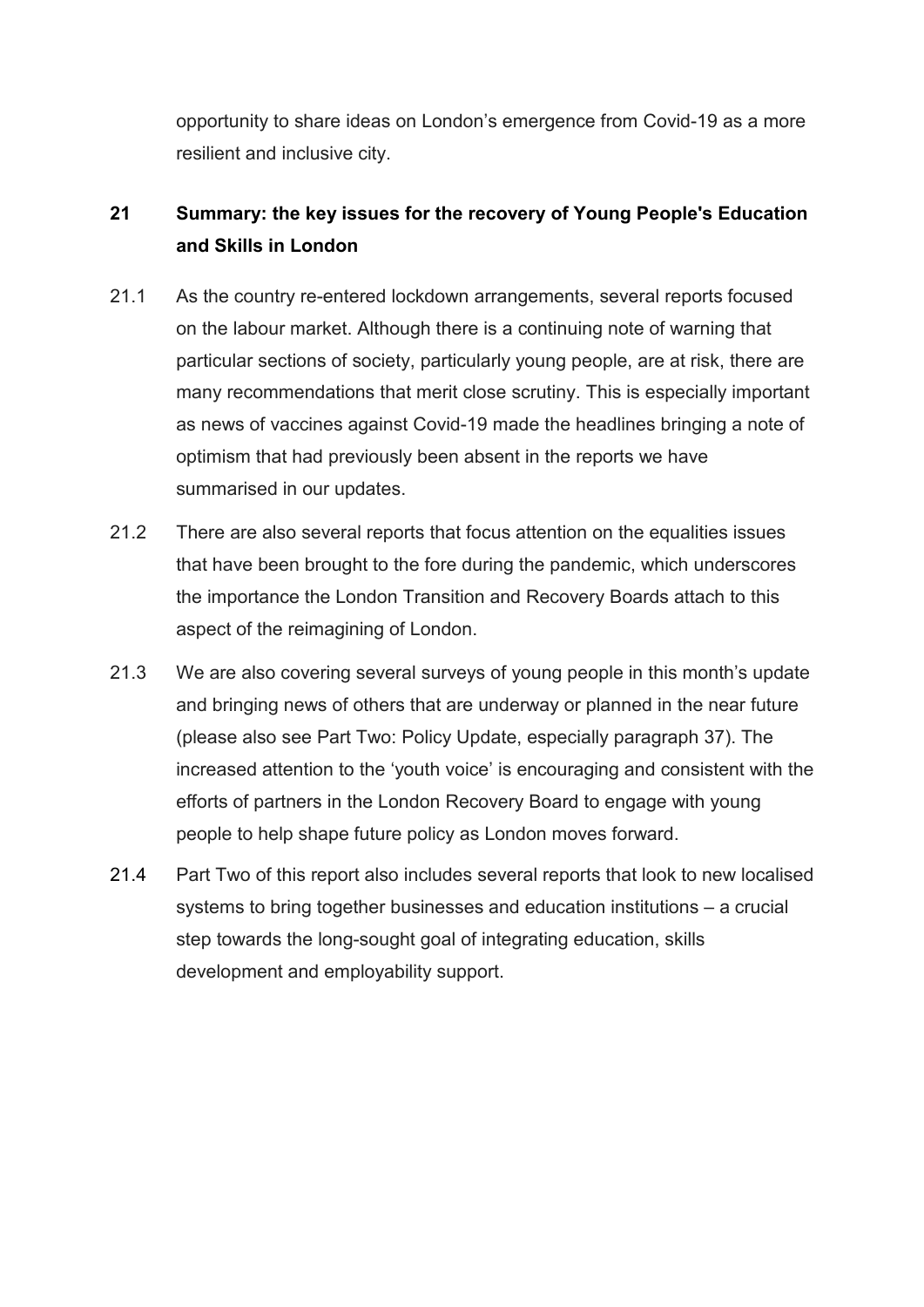## **Part Two: Policy Update**

This part of the Briefing Note covers policies and reports that have been received in November 2020.

# **22 Qualification Reform**

- 22.1 In the next phase of its review of qualifications, the DfE has launched two consultations. The first is a call for evidence to find out what is working well with post-16 study at level 2 and below<sup>[101](#page-37-0)</sup> and the second seeks views on its proposals to reform post-16 technical and academic qualifications at level  $3^{102}$  $3^{102}$  $3^{102}$  (this is the second stage of its reform programme following the introduction of T levels).
- 22.2 To inform its review of post-16 qualifications at level 3 and below, the DfE has published *International progression report: good practice in technical education[103](#page-37-2)*, which investigates other countries' technical and vocational education for young people and in particular how other countries support progression to more advanced levels.

# **23 Exiting the European Union**

23.1 The government has published guidance to schools<sup>[104](#page-37-3)</sup> and local authority children's services<sup>[105](#page-37-4)</sup> during the transition period after 1 January 2021

<span id="page-37-0"></span> <sup>101</sup> [https://www.gov.uk/government/consultations/post-16-study-at-level-2-and-below](https://www.gov.uk/government/consultations/post-16-study-at-level-2-and-below-call-for-evidence)[call-for-evidence](https://www.gov.uk/government/consultations/post-16-study-at-level-2-and-below-call-for-evidence)

<span id="page-37-1"></span><sup>102</sup> [https://www.gov.uk/government/consultations/review-of-post-16-qualifications-at](https://www.gov.uk/government/consultations/review-of-post-16-qualifications-at-level-3-second-stage)[level-3-second-stage](https://www.gov.uk/government/consultations/review-of-post-16-qualifications-at-level-3-second-stage)

<span id="page-37-2"></span><sup>103</sup> [https://www.gov.uk/government/publications/international-progression-report](https://www.gov.uk/government/publications/international-progression-report-good-practice-in-technical-education)[good-practice-in-technical-education](https://www.gov.uk/government/publications/international-progression-report-good-practice-in-technical-education)

<span id="page-37-3"></span><sup>104</sup> [https://www.gov.uk/government/collections/guidance-for-schools-during-the](https://www.gov.uk/government/collections/guidance-for-schools-during-the-transition-period-and-after-1-january-2021?utm_source=b7fc4da1-1ef4-4c82-97fe-aed57ee2e4cb&utm_medium=email&utm_campaign=govuk-notifications&utm_content=daily)[transition-period-and-after-1-january-2021?utm\\_source=b7fc4da1-1ef4-4c82-97fe](https://www.gov.uk/government/collections/guidance-for-schools-during-the-transition-period-and-after-1-january-2021?utm_source=b7fc4da1-1ef4-4c82-97fe-aed57ee2e4cb&utm_medium=email&utm_campaign=govuk-notifications&utm_content=daily)[aed57ee2e4cb&utm\\_medium=email&utm\\_campaign=govuk](https://www.gov.uk/government/collections/guidance-for-schools-during-the-transition-period-and-after-1-january-2021?utm_source=b7fc4da1-1ef4-4c82-97fe-aed57ee2e4cb&utm_medium=email&utm_campaign=govuk-notifications&utm_content=daily)[notifications&utm\\_content=daily](https://www.gov.uk/government/collections/guidance-for-schools-during-the-transition-period-and-after-1-january-2021?utm_source=b7fc4da1-1ef4-4c82-97fe-aed57ee2e4cb&utm_medium=email&utm_campaign=govuk-notifications&utm_content=daily)

<span id="page-37-4"></span><sup>105</sup> [https://www.gov.uk/government/collections/guidance-for-local-authority-childrens](https://www.gov.uk/government/collections/guidance-for-local-authority-childrens-services-during-the-transition-period-and-after-1-january-2021?utm_source=982bb67c-82be-4a09-8362-e5a7d9744fdb&utm_medium=email&utm_campaign=govuk-notifications&utm_content=daily)[services-during-the-transition-period-and-after-1-january-](https://www.gov.uk/government/collections/guidance-for-local-authority-childrens-services-during-the-transition-period-and-after-1-january-2021?utm_source=982bb67c-82be-4a09-8362-e5a7d9744fdb&utm_medium=email&utm_campaign=govuk-notifications&utm_content=daily)[2021?utm\\_source=982bb67c-82be-4a09-8362-](https://www.gov.uk/government/collections/guidance-for-local-authority-childrens-services-during-the-transition-period-and-after-1-january-2021?utm_source=982bb67c-82be-4a09-8362-e5a7d9744fdb&utm_medium=email&utm_campaign=govuk-notifications&utm_content=daily)

[e5a7d9744fdb&utm\\_medium=email&utm\\_campaign=govuk](https://www.gov.uk/government/collections/guidance-for-local-authority-childrens-services-during-the-transition-period-and-after-1-january-2021?utm_source=982bb67c-82be-4a09-8362-e5a7d9744fdb&utm_medium=email&utm_campaign=govuk-notifications&utm_content=daily)[notifications&utm\\_content=daily](https://www.gov.uk/government/collections/guidance-for-local-authority-childrens-services-during-the-transition-period-and-after-1-january-2021?utm_source=982bb67c-82be-4a09-8362-e5a7d9744fdb&utm_medium=email&utm_campaign=govuk-notifications&utm_content=daily)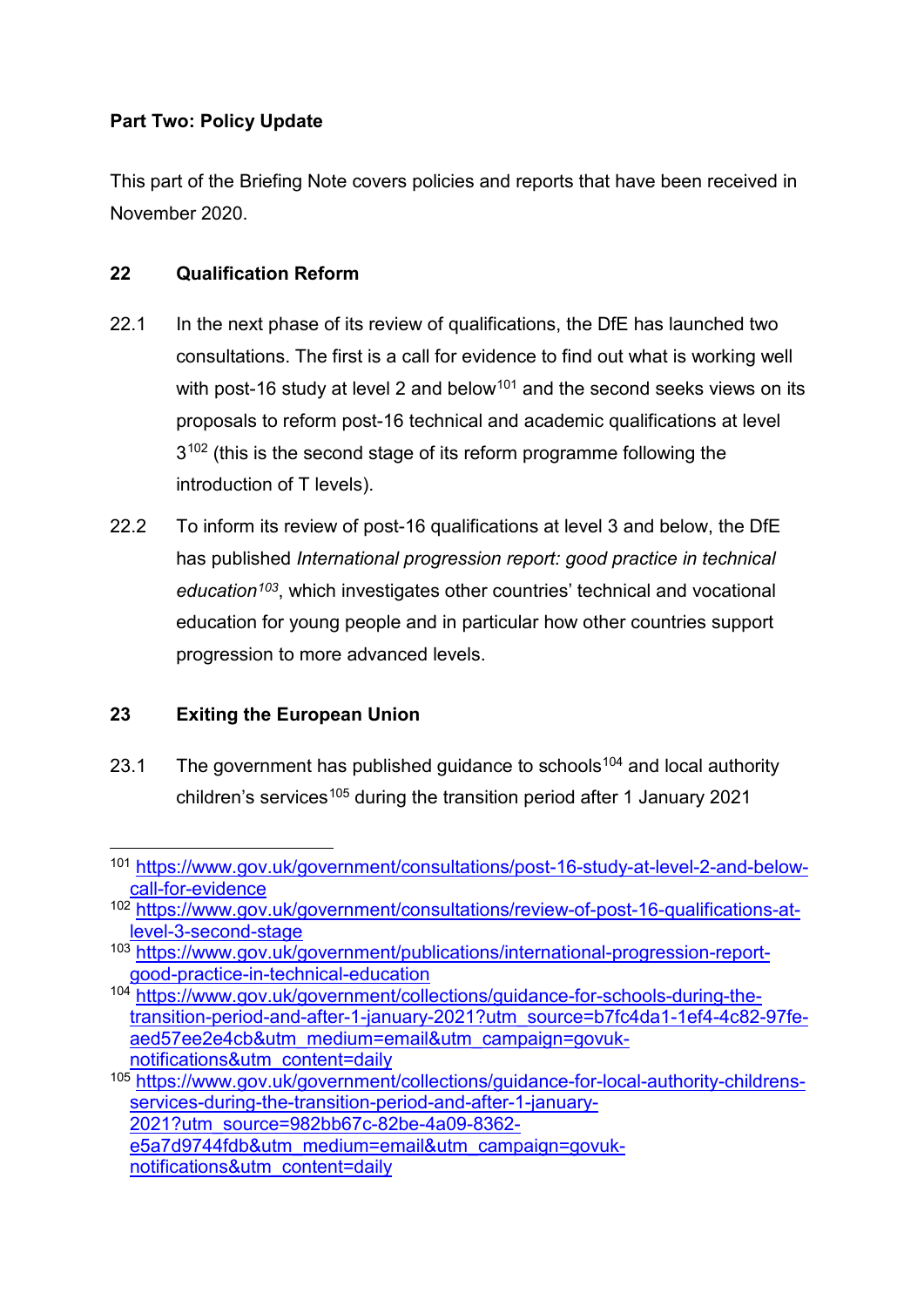## **24 Trends in International Mathematics and Science Study (TIMMS[106\)](#page-38-0)**

24.1 The TIMSS is an international assessment of student achievement in mathematics and science at fourth and eighth grades, measuring trends in achievement since 1995.The 2019 results have been published and show that England's secondary pupils have "significantly declined" in science, but primary maths scores have improved $107$ . Top places in maths and science have been won again by Singapore and East Asian countries including South Korea. The overall results show a strong link between safe, well-behaved classrooms and high achievement and it is known that schools in England have experienced some difficulty in recruiting and retaining science teachers.

# **25 This isn't working: Reimagining employment support for people facing complex disadvantage[108](#page-38-2)**

25.1 The independent think-tank New Local has put forward proposals for a new community-based approach to employment support for people with disabilities and long-term health conditions. The report suggests that the Covid-19 pandemic has strengthened the case for locally coordinated responses to challenges such as supporting people facing complex disadvantage. The report evaluates the strengths and weaknesses of the current system of support, including welfare benefits, and presents a new vision for community-led employment support, making recommendations to local and national government aimed at implementing this new approach.

# **26 No Strings Attached: How community-led devolution would transform England's skills sector[109](#page-38-3)**

26.1 New Local has also reported that the centrally led skills system will increasingly struggle to cope with challenges posed by Covid-19, exiting the EU, automation and a changing global economy. Their research, funded and

<span id="page-38-2"></span><sup>108</sup> <https://www.newlocal.org.uk/wp-content/uploads/2020/10/This-Isnt-Working.pdf>

<span id="page-38-0"></span> <sup>106</sup> <https://timssandpirls.bc.edu/timss2019/>

<span id="page-38-1"></span><sup>107</sup> [https://www.gov.uk/government/publications/trends-in-international-mathematics](https://www.gov.uk/government/publications/trends-in-international-mathematics-and-science-study-2019-england)[and-science-study-2019-england](https://www.gov.uk/government/publications/trends-in-international-mathematics-and-science-study-2019-england)

<span id="page-38-3"></span><sup>109</sup> <https://www.newlocal.org.uk/wp-content/uploads/2020/11/No-Strings-Attached.pdf>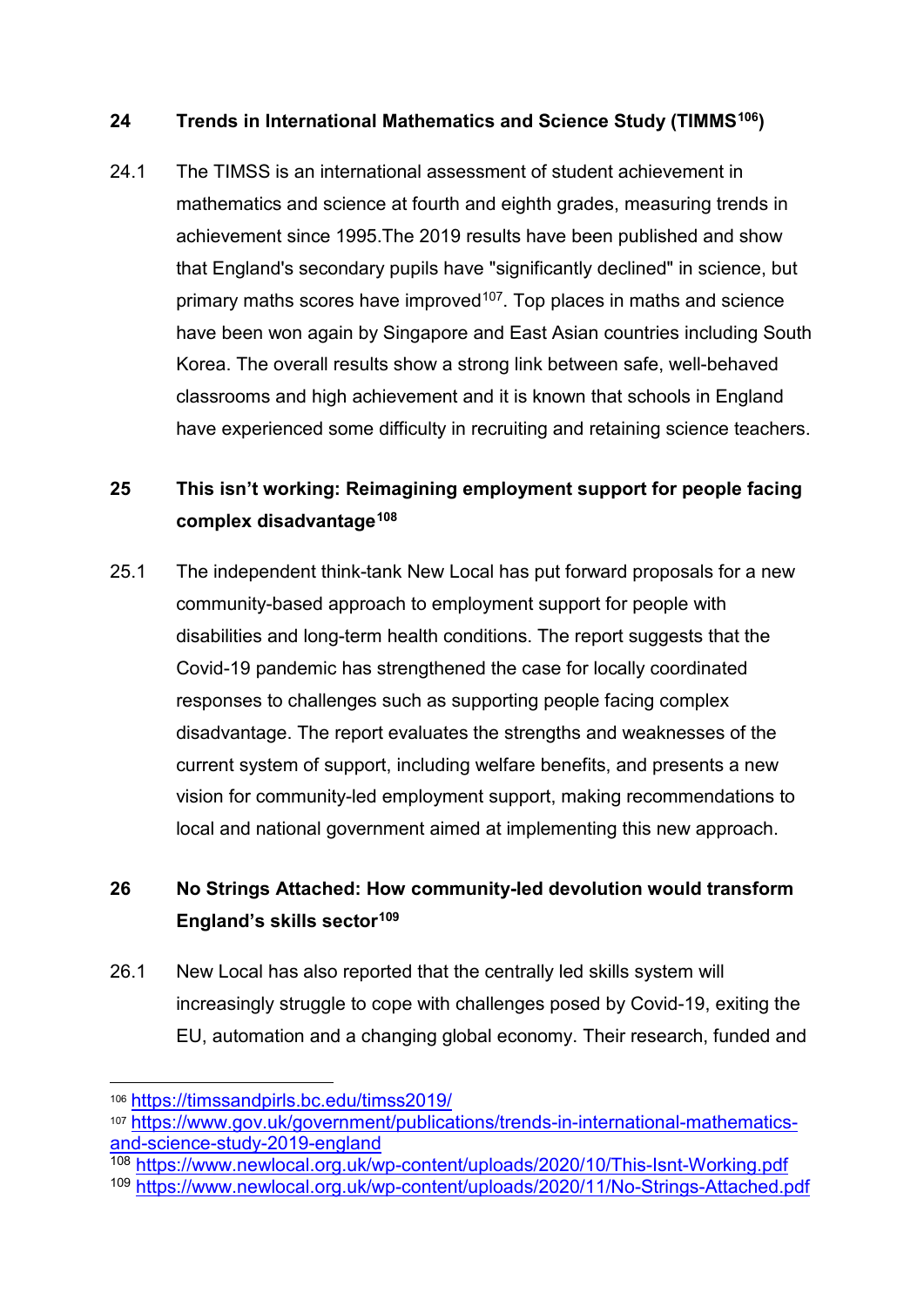supported by the Further Education Trust for Leadership (FETL), finds that the UK lags behind similar countries in terms of skills participation and spending. With huge employment and economic challenges on the horizon, this report argues that local partnerships of councils, colleges and communities could transform post-16 education in England if they are given the powers and resources to do so.

# **27 FE Summit**

27.1 The AoC's FE Summit, held on 17 and 18 November, was addressed by both the Secretary of State, who signalled what could be expected from the longawaited FE White Paper that should be issued before the end of this year, and his Shadow in Parliament, Kate Green MP, who said that competition within the FE sector does not serve the needs of learners, a theme that was pursued in the Commission for the College of the Future's report for England (see paragraph 28).

#### **28 College of the Future[110](#page-39-0)**

- 28.1 Following the publication of its UK-wide report in October, the Independent Commission on the College of the Future published its report on England at the AoC Summit. The Commission makes 11 recommendations:
	- a national strategy for education and skills to support economic growth, industrial change and lifelong learning.
	- college network strategies to meet local priorities across the tertiary education system.
	- colleges as anchor institutions within the wider local and regional ecosystem.
	- a statutory right to lifelong learning.
	- skills guarantee for a post-COVID economy and future labour market changes.

<span id="page-39-0"></span> <sup>110</sup> <https://www.collegecommission.co.uk/england-final-report>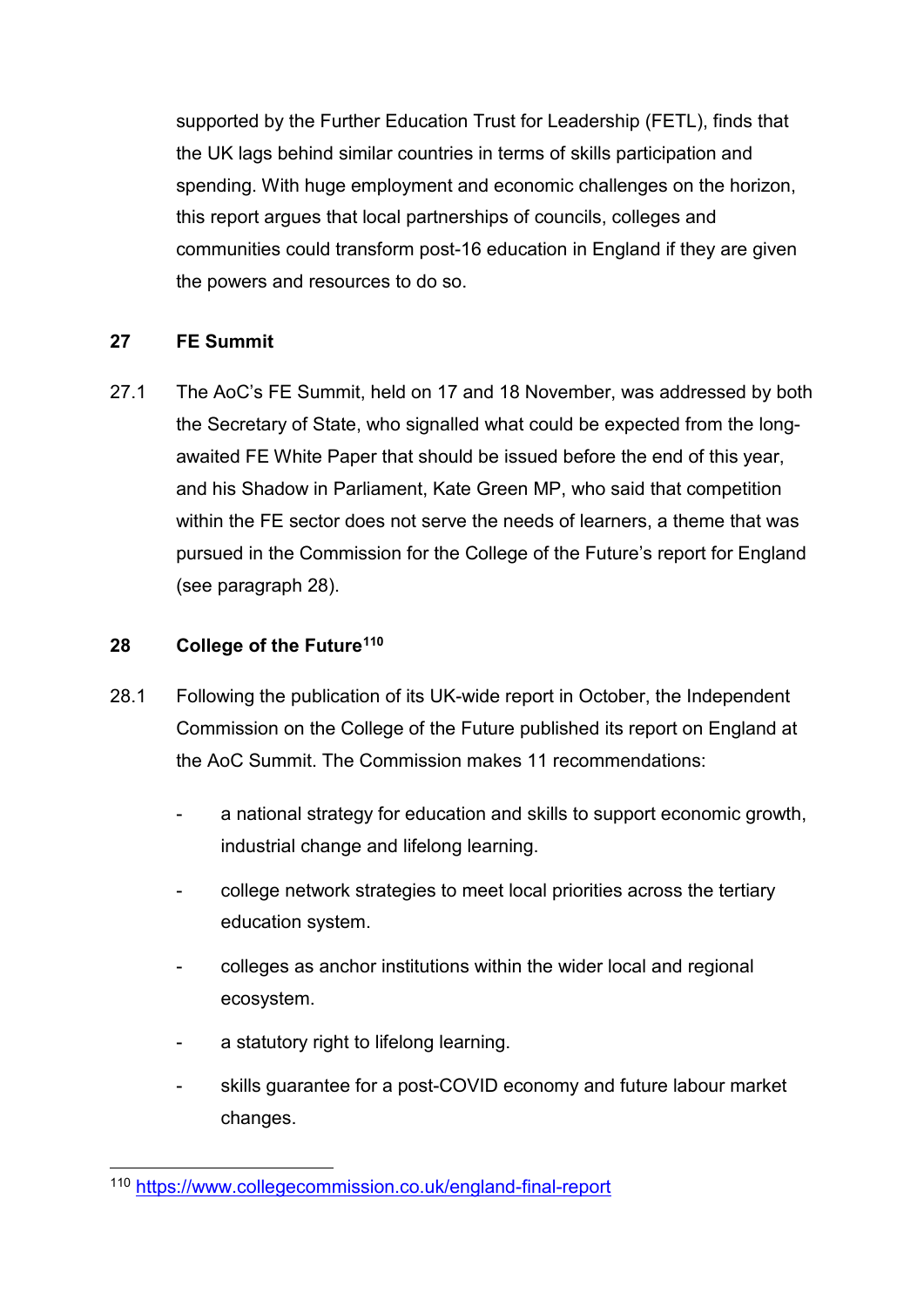- a new strategic partnership with employers.
- a new strategic support service to employers.
- stable funding and accountability frameworks for colleges.
- a strategic relationship with government and simplified processes.
- diverse and representative systems leaders.
- an ambitious future college workforce strategy.
- 28.2 Of these recommendations, the proposal to establish college networks, which are intended to be supported by a legal duty on providers to participate, has provoked great debate. Some education institutions, colleges as well as the AELP, have questioned whether this will necessarily result in an improved curriculum offer and learner choice. The recommendation on colleges as 'anchor institutions' is based around 'The role that colleges play as placemaking institutions at the heart of their communities' needs to become a core element of their strategic remit. New college network strategies will help to build stronger partnerships with other public and private agencies and civic partners and their wider investment plans locally and regionally.'
- 28.3 Pursuing the arguments further, the AoC has published *The impact of competition in post-16 education & training: A study on sufficiency, efficiency, and effectiveness of Post-16 provision[111](#page-40-0)*. Based on the premise that collegeled networks of providers are best placed to deliver "a place-based managed market" of education and skills development with employers, the report recommends:
	- Area co-ordination of provision to support sufficiency, efficiency, quality and equality. Through a single post-16 commissioning and regulatory process which applies to all providers to end siloed regulation. With clear conditions for funding, market entry and continued market presence based on strong local co-ordination.

<span id="page-40-0"></span> <sup>111</sup> [https://www.aoc.co.uk/system/files/AoC%20report%20-](https://www.aoc.co.uk/system/files/AoC%20report%20-%20sufficiency%20efficiency%20and%20effectiveness%20FINAL%20publication%20v2_0.pdf) [%20sufficiency%20efficiency%20and%20effectiveness%20FINAL%20publication%2](https://www.aoc.co.uk/system/files/AoC%20report%20-%20sufficiency%20efficiency%20and%20effectiveness%20FINAL%20publication%20v2_0.pdf) [0v2\\_0.pdf](https://www.aoc.co.uk/system/files/AoC%20report%20-%20sufficiency%20efficiency%20and%20effectiveness%20FINAL%20publication%20v2_0.pdf)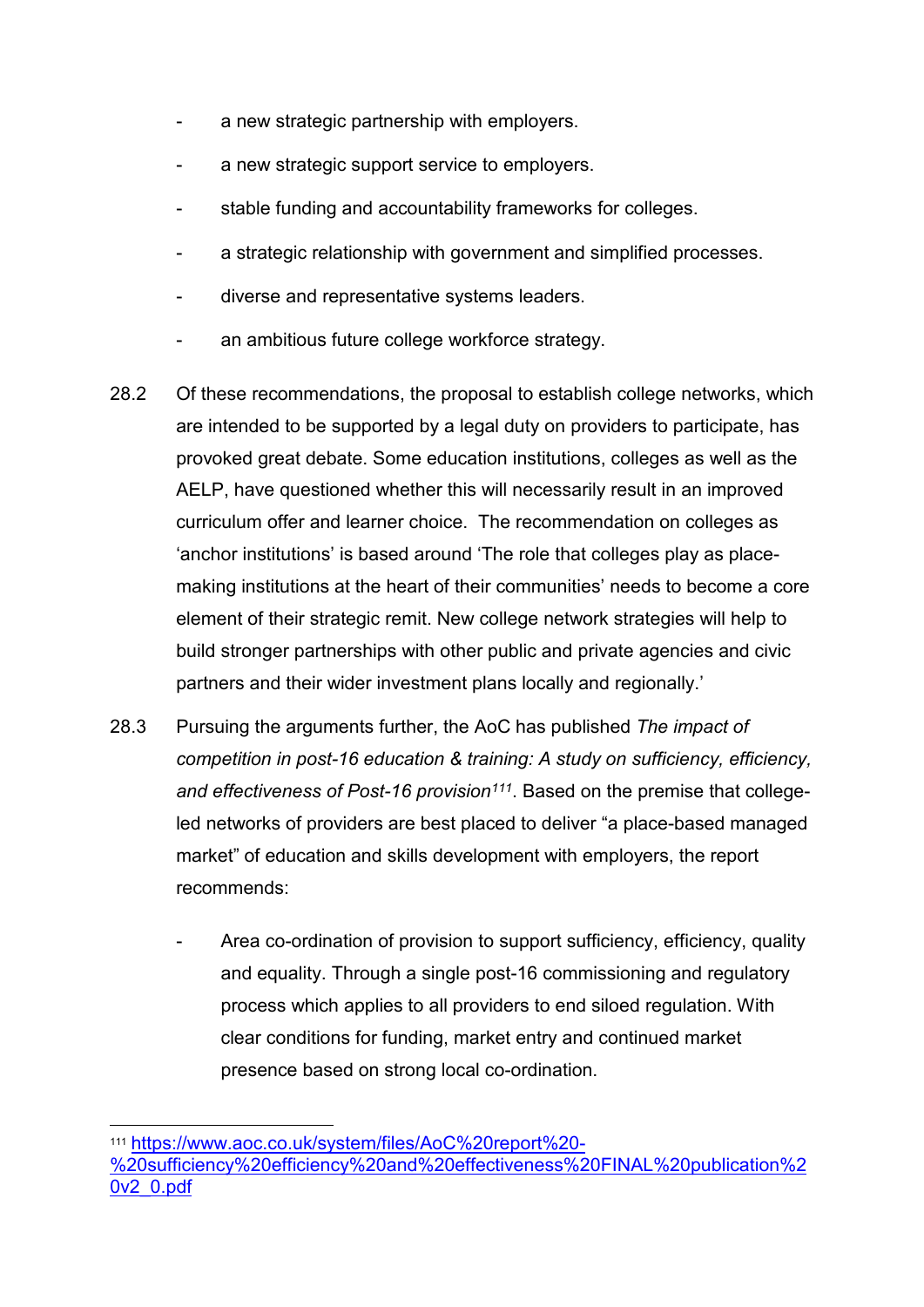- Investing in anchor institutions as hubs for specialist or 'minority' provision. That allows providers which have the track record and capacity to deliver specialist or 'minority' programmes successfully and efficiently to have 'first call' on investment.
- A rules-based framework coordinated by the Department for Education that includes: target minimum and average class sizes for all providers, subject level viability models based on cohort size, ringfencing of 16-19 funding for 16-19 learners and a requirement for providers to engage with area coordination, with a duty to establish network strategies.

#### **29 Collab Group**

- 29.1 The Collab Group, a national membership body of FE colleges and college groups, has published *Colleges supporting economic recovery[112](#page-41-0)*, which is based on collaboration with its members and strategic partners. The report examines three core areas where colleges can increase employment support and economic mobility. These areas are:
	- the establishment of Skills and jobs hubs.
	- the delivery of an enhanced training and upskilling offer.
	- job placement and employment-related support.
- 29.2 This report argues that FE colleges will be critical to extending employment support to greater numbers of people across the UK. Already, colleges work across some of the most economically deprived communities, are viewed as engines of social mobility and work in partnership with local and national stakeholders to support people of all ages to achieve their potential. The report highlights areas of best practice amongst FE colleges and makes recommendations for how the expertise, capacity and capabilities of FE colleges can be enhanced to create better outcomes for job seekers.
- 29.3 The Collab Group has also announced a new strategic partnership with the education charity NCFE that ensures the continuation of the Collab Group

<span id="page-41-0"></span> <sup>112</sup> [https://www.collabgroup.co.uk/user/pages/documents/03.colleges-supporting](https://www.collabgroup.co.uk/user/pages/documents/03.colleges-supporting-economic-recovery-report/CG_Colleges-Recovery%20FINAL.pdf)[economic-recovery-report/CG\\_Colleges-Recovery%20FINAL.pdf](https://www.collabgroup.co.uk/user/pages/documents/03.colleges-supporting-economic-recovery-report/CG_Colleges-Recovery%20FINAL.pdf)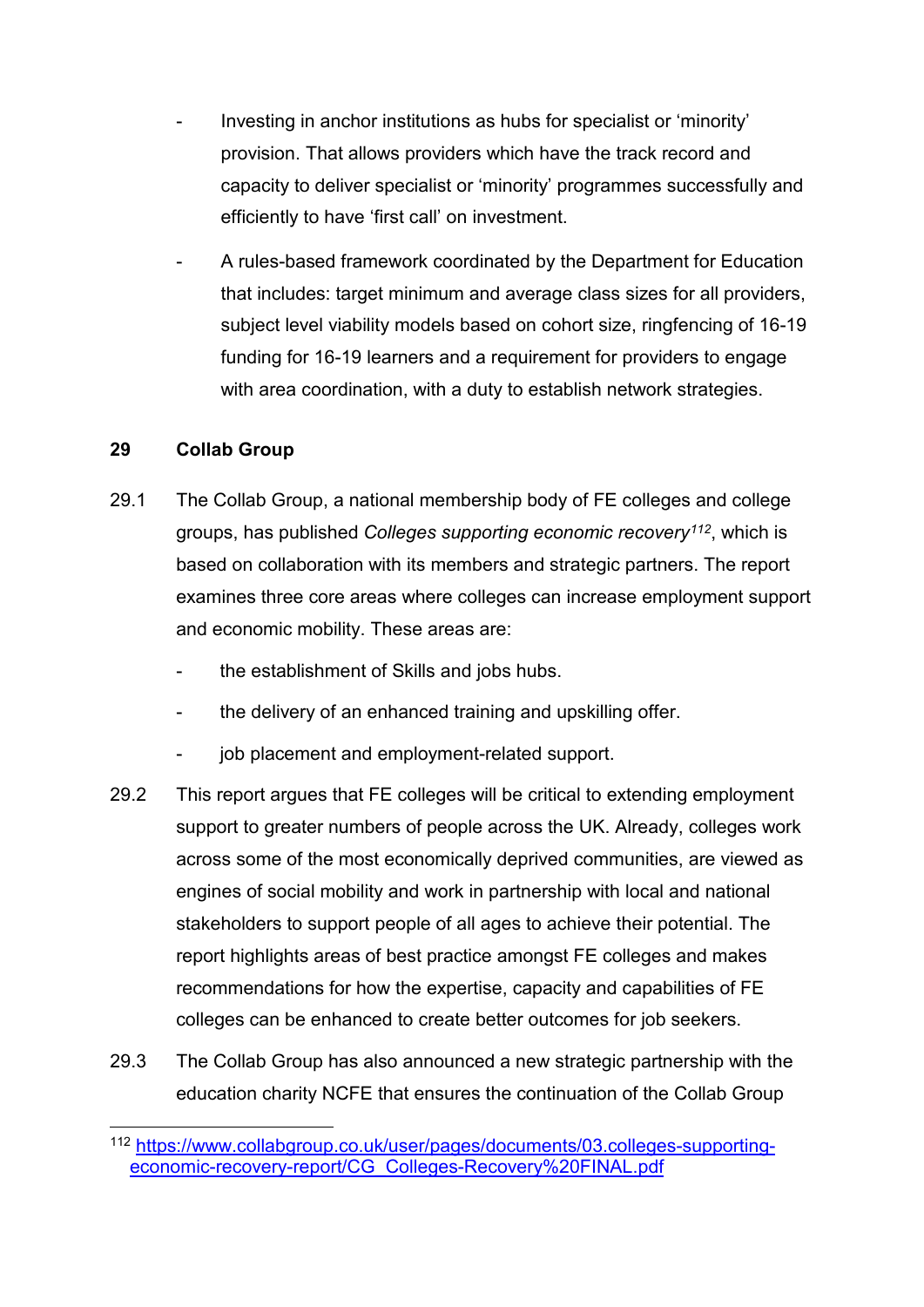Leadership Programme<sup>113</sup>. The organisations say this partnership demonstrates their shared commitment to develop high quality leadership across the FE sector.

#### **30 Technical breakthrough: delivering Britain's higher level skills[114](#page-42-1)**

30.1 Policy Exchange examines the delivery of technical and vocational skills through higher and further education in advance of the government publishing a white paper on further education. It draws on an online poll seeking the public view of technical education and universities and discusses the challenges relating to limitations on demand due to the system of student funding, supply of suitable qualifications, and the appropriate focus of courses. The report includes a case study of how Nottingham Trent University is reshaping the contribution a university can make to left-behind localities and proposes a pilot of Lifelong Learning Loan Accounts. It makes recommendations aimed at increasing the chances of the government's policy on vocational and educational achieving its objectives.

# **31 Going further: The case for investing in Further Education and adult skills[115](#page-42-2)**

- 31.1 The Institute for Public Policy Research (IPPR) has also joined the discussion on the importance of further education (FE) and skills in delivering the government's levelling up agenda, and in 'building back better' after the coronavirus pandemic. *Going further: the case for investing in further education and adult skills* highlights the need for further investment in FE and skills, and the opportunity to address this in the spending review and FE White Paper. It makes policy recommendations to:
	- commit to increasing per pupil spend for 16 to 19 years in colleges and sixth forms from £5,200 to £8,300 to help increase contact hours,

<span id="page-42-0"></span> <sup>113</sup> [https://www.collabgroup.co.uk/news/ncfe-and-collab-group-announce-new](https://www.collabgroup.co.uk/news/ncfe-and-collab-group-announce-new-strategic-partnership)[strategic-partnership](https://www.collabgroup.co.uk/news/ncfe-and-collab-group-announce-new-strategic-partnership)

<span id="page-42-1"></span><sup>114</sup> [https://policyexchange.org.uk/wp-content/uploads/Technical-](https://policyexchange.org.uk/wp-content/uploads/Technical-Breakthrough.pdf?platform=hootsuite)[Breakthrough.pdf?platform=hootsuite](https://policyexchange.org.uk/wp-content/uploads/Technical-Breakthrough.pdf?platform=hootsuite)

<span id="page-42-2"></span><sup>115</sup> [https://www.ippr.org/files/2020-10/1604082172\\_going-further-nov20.pdf](https://www.ippr.org/files/2020-10/1604082172_going-further-nov20.pdf)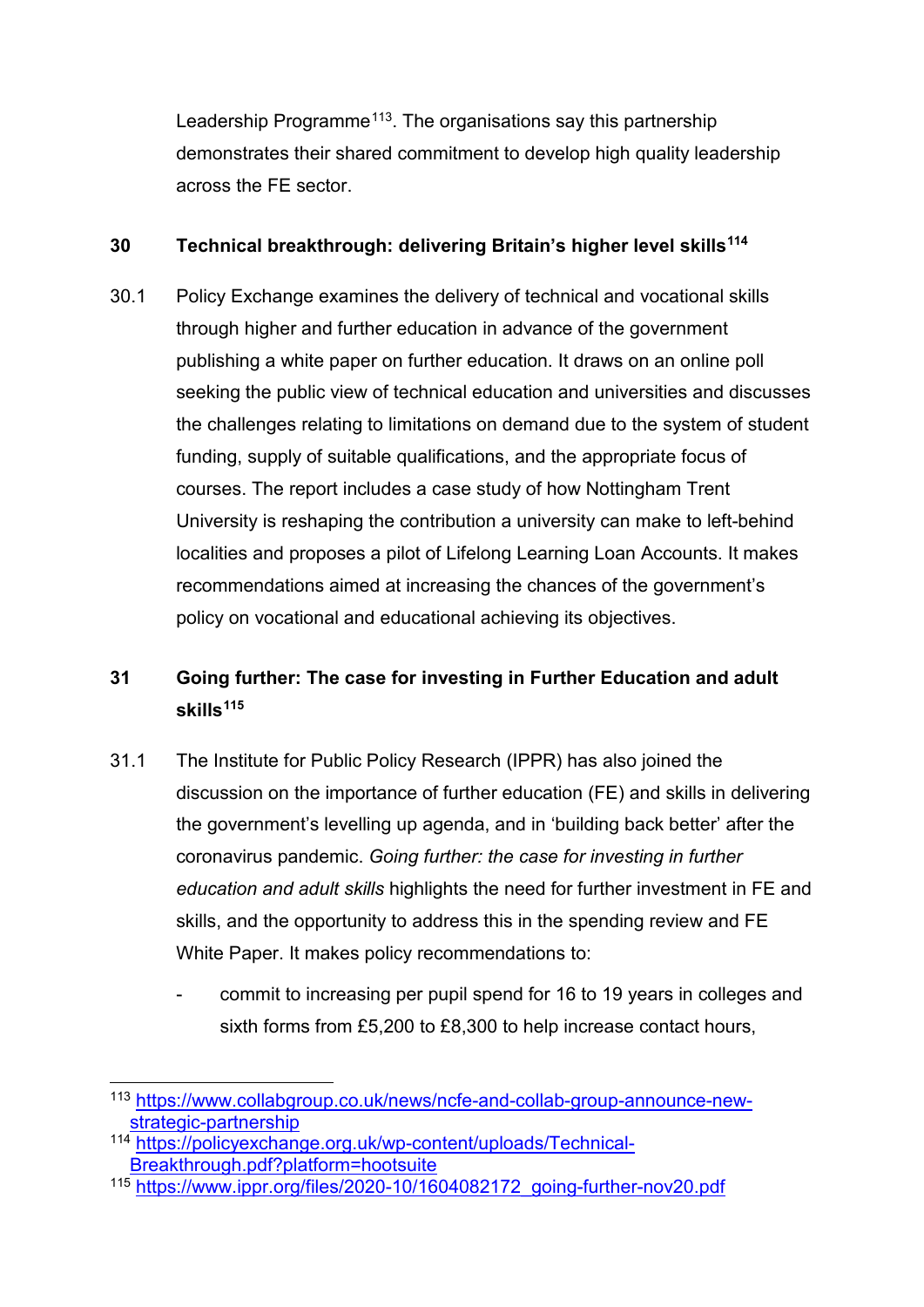increase staff pay, reduce college deficits and introduce a new 'disadvantage premium' for low income students.

- establish a Job Training Scheme as part of the Job Retention scheme reforms to provide a training budget of £4,000 for the one million people currently on furlough in jobs in sectors unlikely to rebound in 2021.
- suspend conditionality on people on Universal Credit (UC) who want to or are retraining as this currently discourages people from training whilst on UC.
- build on the announcement of a level 3 entitlement for adults with the introduction of a maintenance loan on higher education terms for this group.
- provide additional funding to fully fund the training component for apprenticeships for non-levy paying firms and introduce greater conditionality on the expenditure of the levy to target it at younger people.
- invest in colleges as key institutions in supporting the ambitions of people, productivity and places.

# **32 Attitudes to education: the British Social Attitudes survey 2019[116](#page-43-0)**

32.1 The DfE has published Attitudes to education: the British Social Attitudes survey 2019, which although published before the pandemic gives useful insight into adults' views about the education system and the degree to which it serves the interest of their children.

# **33 Skills and Productivity Board**

33.1 The Secretary of State for Education has appointed six members to the Skills and Productivity Board and set the board's priorities as answering:

<span id="page-43-0"></span> <sup>116</sup>[.https://assets.publishing.service.gov.uk/government/uploads/system/uploads/attac](https://assets.publishing.service.gov.uk/government/uploads/system/uploads/attachment_data/file/945392/Attitudes_to_education_-_the_British_social_attitudes_survey_2019.pdf) [hment\\_data/file/945392/Attitudes\\_to\\_education\\_](https://assets.publishing.service.gov.uk/government/uploads/system/uploads/attachment_data/file/945392/Attitudes_to_education_-_the_British_social_attitudes_survey_2019.pdf) the British social attitudes survey 2019.pdf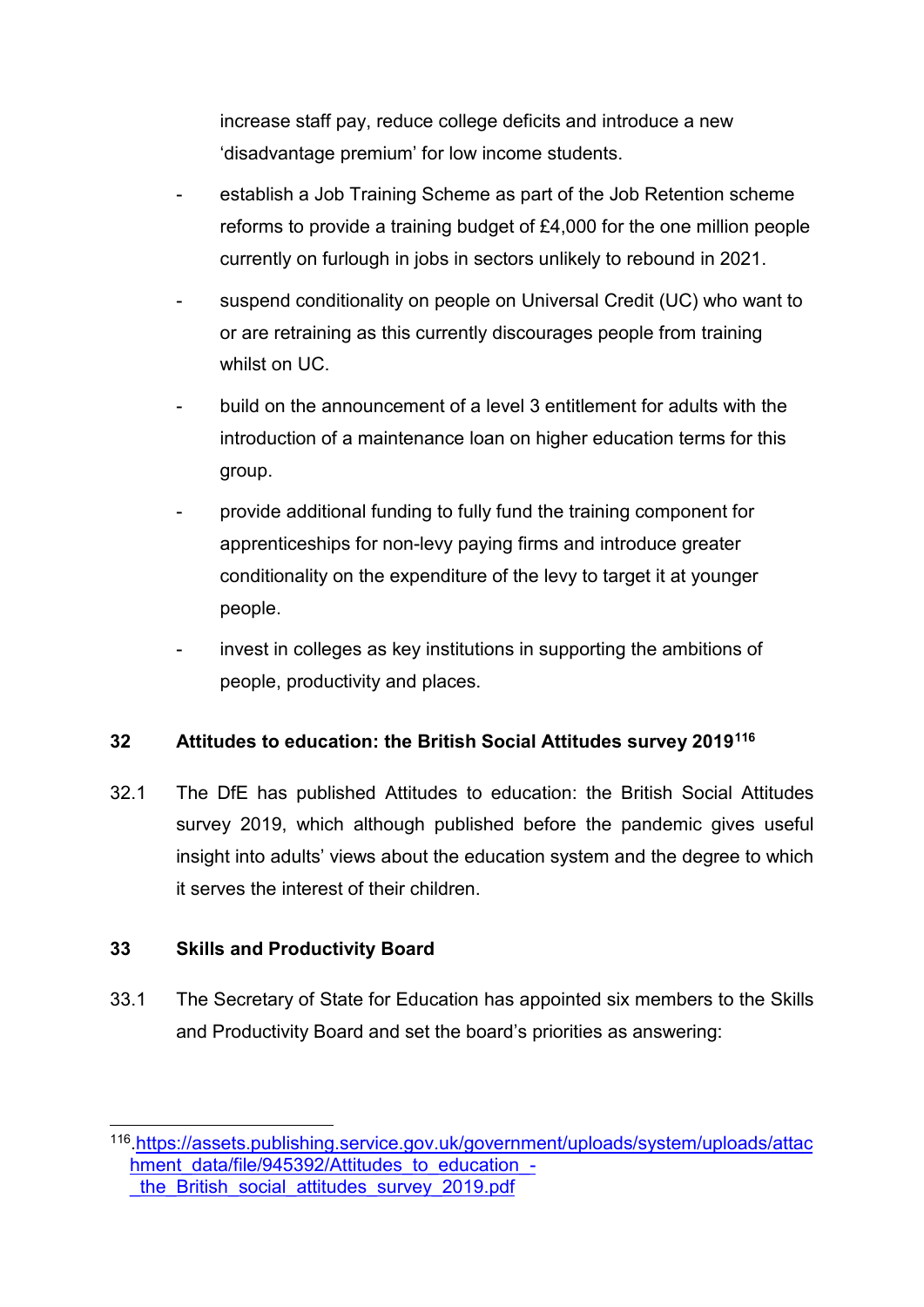- which areas of the economy face the most significant skills mismatches or present growing areas of skills need?
- Can the board identify the changing skills needs of several priority areas within the economy over the next 5 to 10 years?
- How can skills and the skills system promote productivity growth in areas of the country that are poorer performing economically?
- The DfE will also "welcome the board's advice on what 'good' looks like across the globe".
- 33.2 The six members are:
	- Arun Advani University of Warwick: Assistant Professor, IFS Fellow
	- Claire Crawford University of Birmingham: Reader in Economics
	- Andrew Dickerson University of Sheffield: Professor of Economics and Director of Sheffield Methods Institute
	- Ewart Keep Oxford University: Emeritus Professor in Education, Training and Skills, Department of Education Oxford University
	- Grace Lordan London School of Economics: Associate Professor & Founding Director of the Inclusion Initiative
	- Sir Christopher Pissarides London School of Economics: Regius Professor of Economics and Nobel laureate.

#### **34 Green Jobs Taskforce**

34.1 The Principal and CEO of the East London Institute of Technology, Yvonne Kelly has been appointed to the government's new Green Jobs Taskforce. The UK government launched the taskforce to support its drive for two million green jobs by 2030. The Green Jobs Taskforce, to be chaired by the Energy Minister, will set the direction for the job market as the UK transitions to a high-skill, low carbon economy.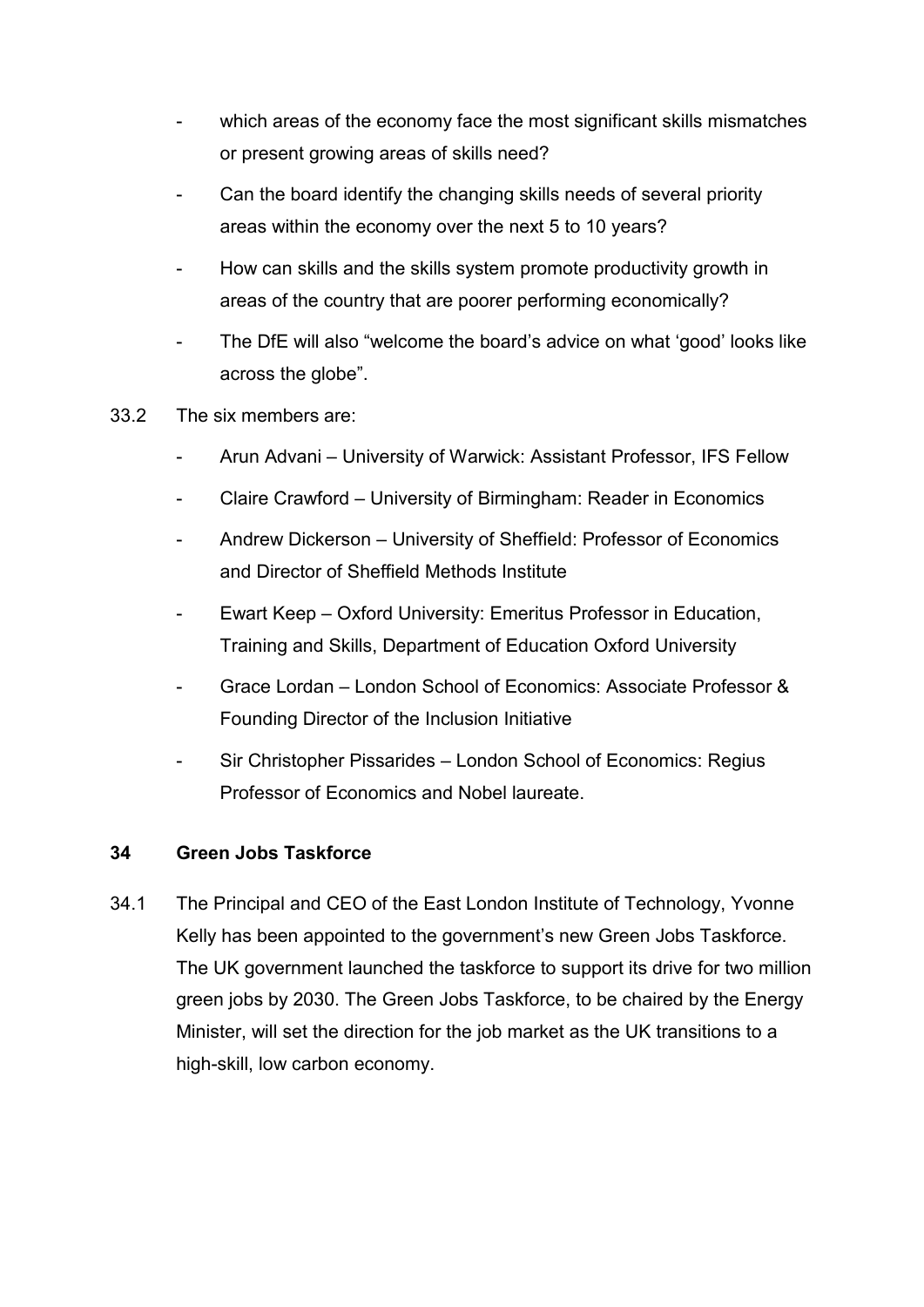#### **35 Other Appointments**

35.1 On 7 December 2020, the Cabinet Secretary appointed Susan Acland-Hood as Permanent Secretary at the DfE, a post Ms Acland-Hood had been occupying on a temporary basis since September<sup>[117](#page-45-0)</sup>. Separately Dame Rachel de Souza was named as preferred candidate for next Children's Commissioner and Annie Hudson was appointed Chair of the Child Safeguarding Practice Review Panel<sup>[118](#page-45-1)</sup>.

#### **36 Educating future founders[119](#page-45-2)**

- 36.1 In this report, The Entrepreneurs Network (TEN) looks at the benefits of promoting entrepreneurship and how this can be achieved. It argues that there is an untapped opportunity to promote economic growth and reduce unemployment by expanding access to entrepreneurship education to secondary school students across the Commonwealth, and in particular within developing countries. It suggests that entrepreneurial skills are valued by employers, and notes that entrepreneurship education programmes aimed at secondary school students have been shown to reduce the risk of unemployment later in life.
- 36.2 The report finds that a third of those aged 18 to 24 worldwide intend to start a business in the next three years and contends that skills developed through entrepreneurship education are becoming more relevant as gig economy platforms lead to increased levels of self-employment. It explains that earlier interventions can develop non-cognitive skills that are key to entrepreneurial

<span id="page-45-0"></span> <sup>117</sup> [https://www.gov.uk/government/news/appointment-of-permanent-secretary-at](https://www.gov.uk/government/news/appointment-of-permanent-secretary-at-department-for-education?utm_source=59bbf75d-eea9-4f1d-9fe1-dbf77c265158&utm_medium=email&utm_campaign=govuk-notifications&utm_content=daily)[department-for-education?utm\\_source=59bbf75d-eea9-4f1d-9fe1](https://www.gov.uk/government/news/appointment-of-permanent-secretary-at-department-for-education?utm_source=59bbf75d-eea9-4f1d-9fe1-dbf77c265158&utm_medium=email&utm_campaign=govuk-notifications&utm_content=daily) [dbf77c265158&utm\\_medium=email&utm\\_campaign=govuk](https://www.gov.uk/government/news/appointment-of-permanent-secretary-at-department-for-education?utm_source=59bbf75d-eea9-4f1d-9fe1-dbf77c265158&utm_medium=email&utm_campaign=govuk-notifications&utm_content=daily)[notifications&utm\\_content=daily](https://www.gov.uk/government/news/appointment-of-permanent-secretary-at-department-for-education?utm_source=59bbf75d-eea9-4f1d-9fe1-dbf77c265158&utm_medium=email&utm_campaign=govuk-notifications&utm_content=daily)

<span id="page-45-1"></span><sup>118</sup> [https://www.gov.uk/government/news/education-secretary-makes-key-childrens](https://www.gov.uk/government/news/education-secretary-makes-key-childrens-sector-appointments?utm_source=7fd1fce0-a873-47d2-b0e7-24929769f877&utm_medium=email&utm_campaign=govuk-notifications&utm_content=daily)[sector-appointments?utm\\_source=7fd1fce0-a873-47d2-b0e7-](https://www.gov.uk/government/news/education-secretary-makes-key-childrens-sector-appointments?utm_source=7fd1fce0-a873-47d2-b0e7-24929769f877&utm_medium=email&utm_campaign=govuk-notifications&utm_content=daily) [24929769f877&utm\\_medium=email&utm\\_campaign=govuk](https://www.gov.uk/government/news/education-secretary-makes-key-childrens-sector-appointments?utm_source=7fd1fce0-a873-47d2-b0e7-24929769f877&utm_medium=email&utm_campaign=govuk-notifications&utm_content=daily)[notifications&utm\\_content=daily](https://www.gov.uk/government/news/education-secretary-makes-key-childrens-sector-appointments?utm_source=7fd1fce0-a873-47d2-b0e7-24929769f877&utm_medium=email&utm_campaign=govuk-notifications&utm_content=daily)

<span id="page-45-2"></span><sup>119</sup>[.https://static1.squarespace.com/static/58ed40453a04116f46e8d99b/t/5f5a188d35](https://static1.squarespace.com/static/58ed40453a04116f46e8d99b/t/5f5a188d358ed16b83d15cc2/1599740072959/Educating+Future+Founders.pdf?platform=hootsuite) [8ed16b83d15cc2/1599740072959/Educating+Future+Founders.pdf?platform=hoot](https://static1.squarespace.com/static/58ed40453a04116f46e8d99b/t/5f5a188d358ed16b83d15cc2/1599740072959/Educating+Future+Founders.pdf?platform=hootsuite) [suite](https://static1.squarespace.com/static/58ed40453a04116f46e8d99b/t/5f5a188d358ed16b83d15cc2/1599740072959/Educating+Future+Founders.pdf?platform=hootsuite)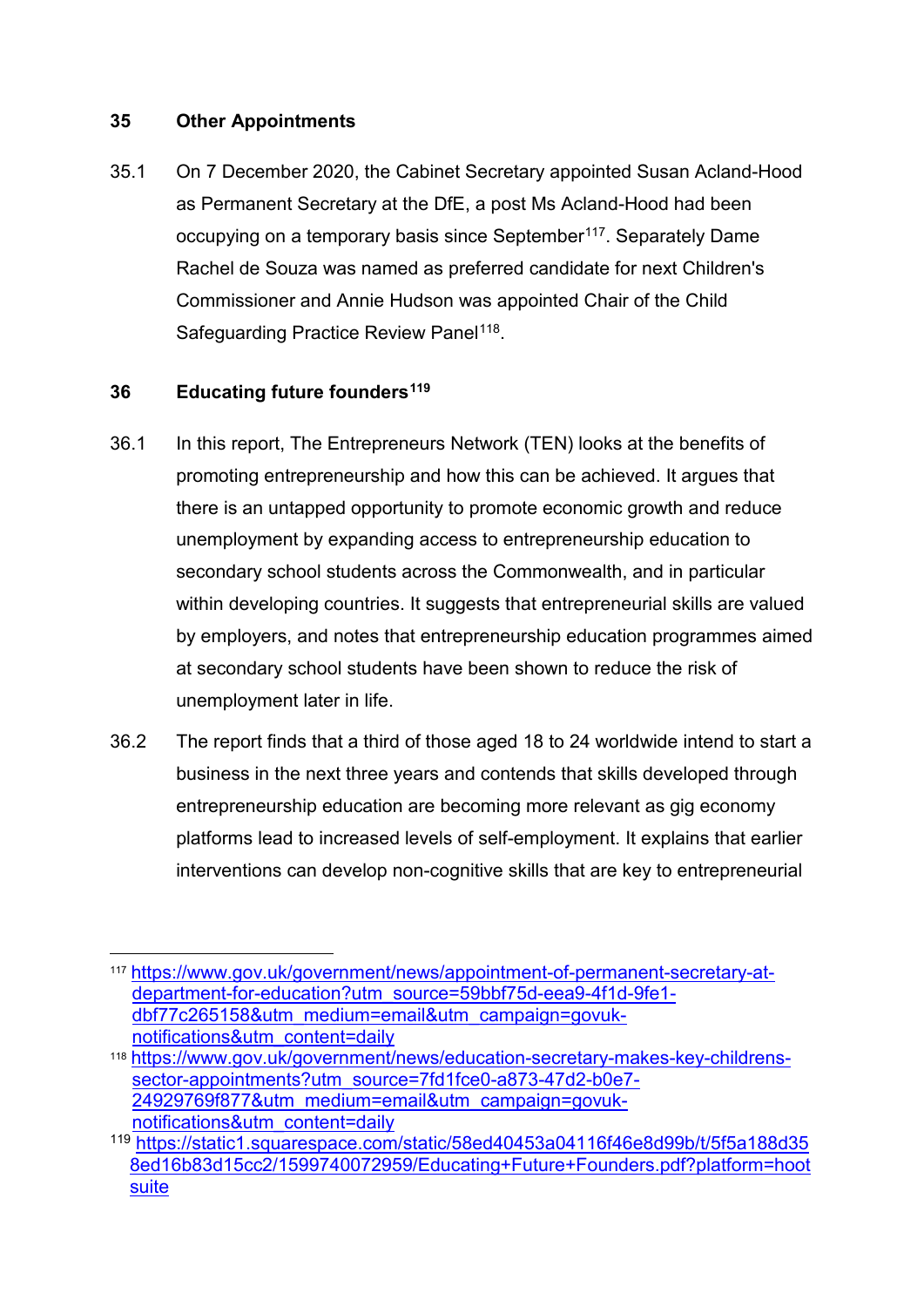success, and that entrepreneurship education can lead to long-term entrepreneurial success.

36.3 The report recommends that: governments improve data collection and fund randomised controlled trials to identify best practices in entrepreneurship education; the Commonwealth Secretariat should promote these practices, support members to develop new curriculums, and work with other organisations to create a best practice index; national leaders should assign clear responsibility within education and business departments for promoting entrepreneurship education at secondary level.

#### **37 Skills Advisory Panels**

37.1 The government has produced a set of guidance documents and toolkits<sup>[120](#page-46-0)</sup> to show how Skills Advisory Panels can produce a local skills report, ensure strong governance and develop an evidence base of the local labour market and skills landscape. Skills reports have to be published by 31 March 2021.

#### **38 Characteristics of Children in Need[121](#page-46-1)**

- 38.1 The DfE has released its report on the *Characteristics of children in need 2019 to 2020* (that is, before the main effects of the pandemic). The headlines in the report are:
	- there were 389,260 children in need at 31 March 2020, a decrease of 2.6 per cent from the same point in 2019.
	- this was a rate of 323.7 per 10,000 children, down from 334.2 last year and the lowest rate in the last eight years.
	- there were 51,510 children in need on child protection plans, a decrease of 1.4 per cent from the same point in 2019.
	- this was a rate of 42.8 per 10,000 children, down from 43.7 last year

<span id="page-46-0"></span> <sup>120</sup>[.https://assets.publishing.service.gov.uk/government/uploads/system/uploads/attac](https://assets.publishing.service.gov.uk/government/uploads/system/uploads/attachment_data/file/936816/Local_skills_report_guidance_for_Skills_Advisory_Panels__SAPs_.pdf) hment data/file/936816/Local skills report quidance for Skills Advisory Panels [\\_\\_SAPs\\_.pdf](https://assets.publishing.service.gov.uk/government/uploads/system/uploads/attachment_data/file/936816/Local_skills_report_guidance_for_Skills_Advisory_Panels__SAPs_.pdf)

<span id="page-46-1"></span><sup>&</sup>lt;sup>121</sup> https://explore-education-statistics.service.gov.uk/find-statistics/characteristics-of[children-in-need/2020](https://explore-education-statistics.service.gov.uk/find-statistics/characteristics-of-children-in-need/2020)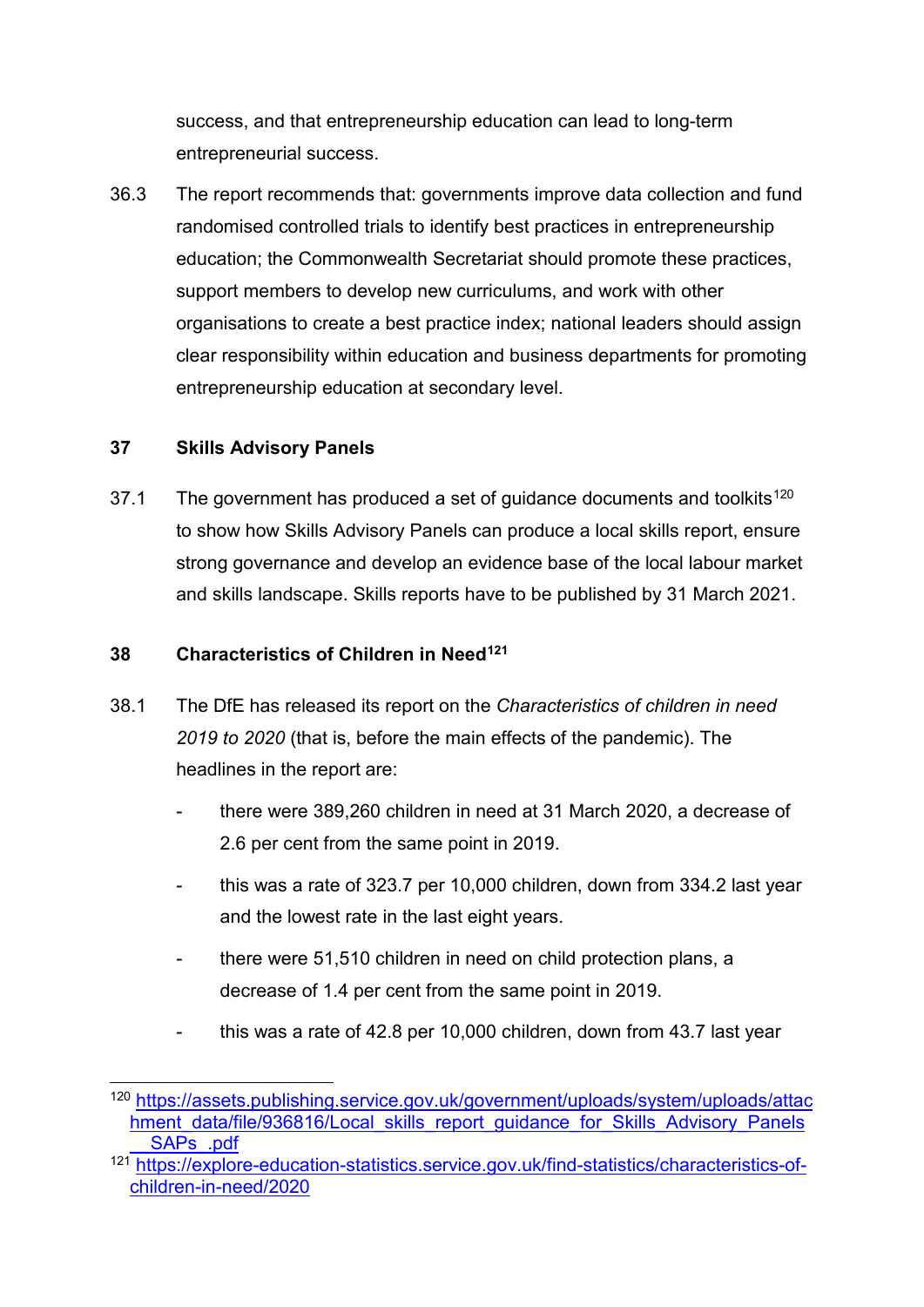- there were 642,980 referrals during the year, a decrease of one per cent compared to 2019.
- domestic violence by the parent was identified as a factor at the end of assessment in 169,860 episodes of need and remains the most common factor.

# <span id="page-47-0"></span>**39 Planning with young people: how can authorities best involve young people in planning and regeneration?[122](#page-47-1)**

39.1 In this report, Public Practice (a not-for-profit social enterprise) presents advice on ways in which local authorities can engage young people in planning and regeneration issues, drawing on experience gained in various London-based bodies. It outlines the context for the guidance, highlighting the growing emphasis in planning policy and guidance on engaging young people in the development of strategic planning and long-term regeneration projects. It describes the approach taken in developing the advice note, and presents key findings identifying barriers to young engagement, including shifting perceptions, robust data collection, connectivity and accessibility. The report presents a series of recommendations to local authorities seeking to improve youth engagement in strategic planning and regeneration, including building relationships with schools and developing workshops targeted at young people.

<span id="page-47-1"></span> <sup>122</sup> [https://www.publicpractice.org.uk/uploads/PN012\\_Planning-with-Young-](https://www.publicpractice.org.uk/uploads/PN012_Planning-with-Young-People_V1.pdf)People V1.pdf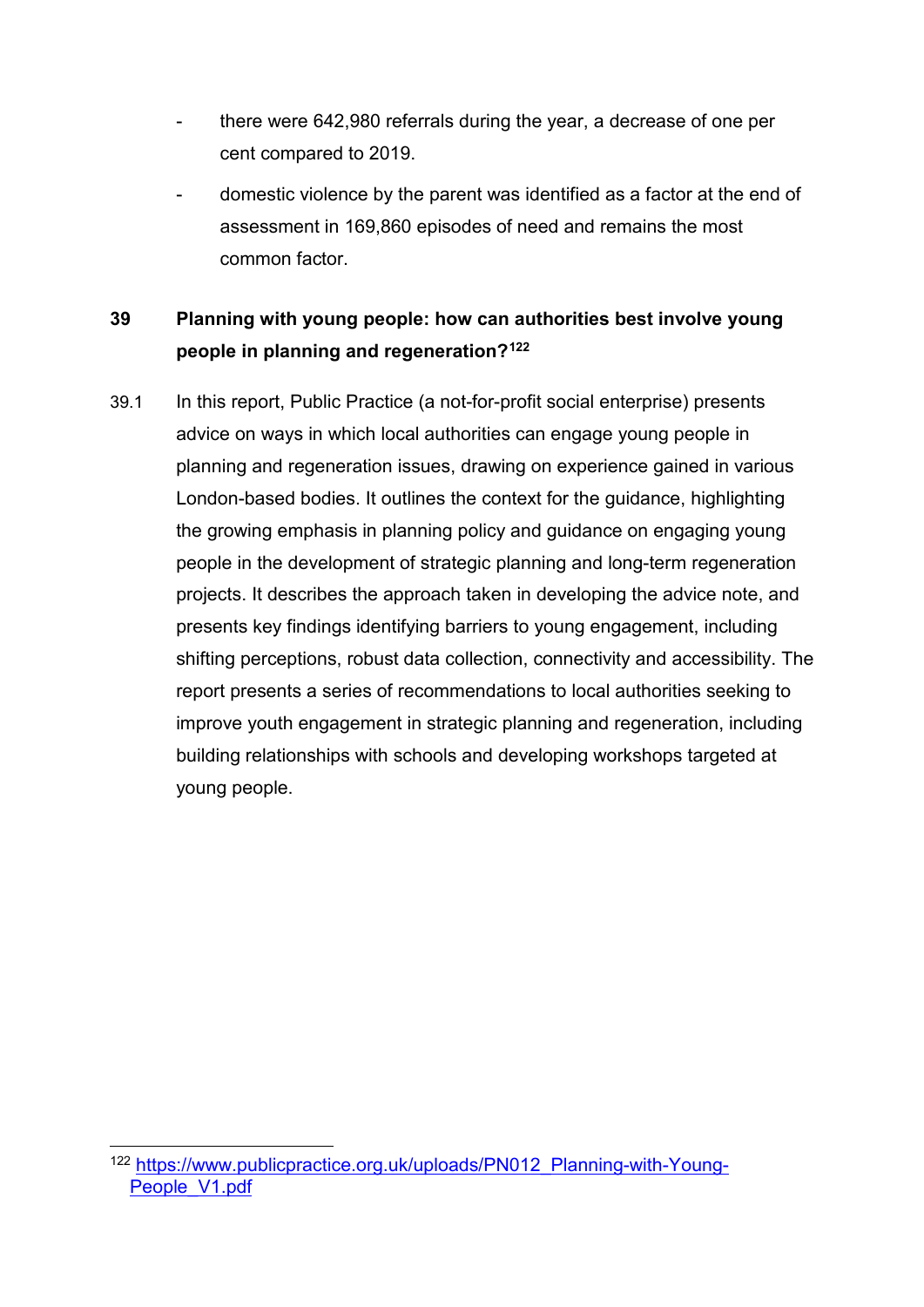#### **Part Three: Performance Update**

This part of the Briefing Note includes the latest data on performance. The DfE is trialling a new service to enable its statistical data to be viewed and used  $123$ .

#### **40 Participation**

#### *Attendance*

- 40.1 The figures on schools and colleges attendance published by  $DFE^{124}$  $DFE^{124}$  $DFE^{124}$  are as follows:
	- In the week commencing 2 November 2020: 99.6 per cent of state schools were open and attendance was 89.3 per cent.
	- In the week commencing 9 November 2020: 99.6 per cent of state schools were open and attendance was 86.8 per cent.
	- In the week commencing 16 November: 99.0 per cent of state schools were open and attendance was 82.9 per cent.
	- In the week commencing 23 November: 99.2 per cent of state schools were open and attendance was 83.5 per cent.
	- In the week commencing 30 November: 99.5 per cent of schools were open and attendance was 85.5 per cent.
	- In the week commencing 7 December: 99.2 per cent of schools were open and attendance was 84.6 per cent.

(Thursday is the 'spot' day on which weekly attendance is counted)

<span id="page-48-0"></span> <sup>123</sup> [https://explore-education-statistics.service.gov.uk/find-statistics/neet-statistics](https://explore-education-statistics.service.gov.uk/find-statistics/neet-statistics-annual-brief)[annual-brief](https://explore-education-statistics.service.gov.uk/find-statistics/neet-statistics-annual-brief)

<span id="page-48-1"></span><sup>124</sup> [https://www.gov.uk/government/collections/attendance-in-education-and-early](https://www.gov.uk/government/collections/attendance-in-education-and-early-years-settings-during-the-coronavirus-covid-19-outbreak)[years-settings-during-the-coronavirus-covid-19-outbreak](https://www.gov.uk/government/collections/attendance-in-education-and-early-years-settings-during-the-coronavirus-covid-19-outbreak)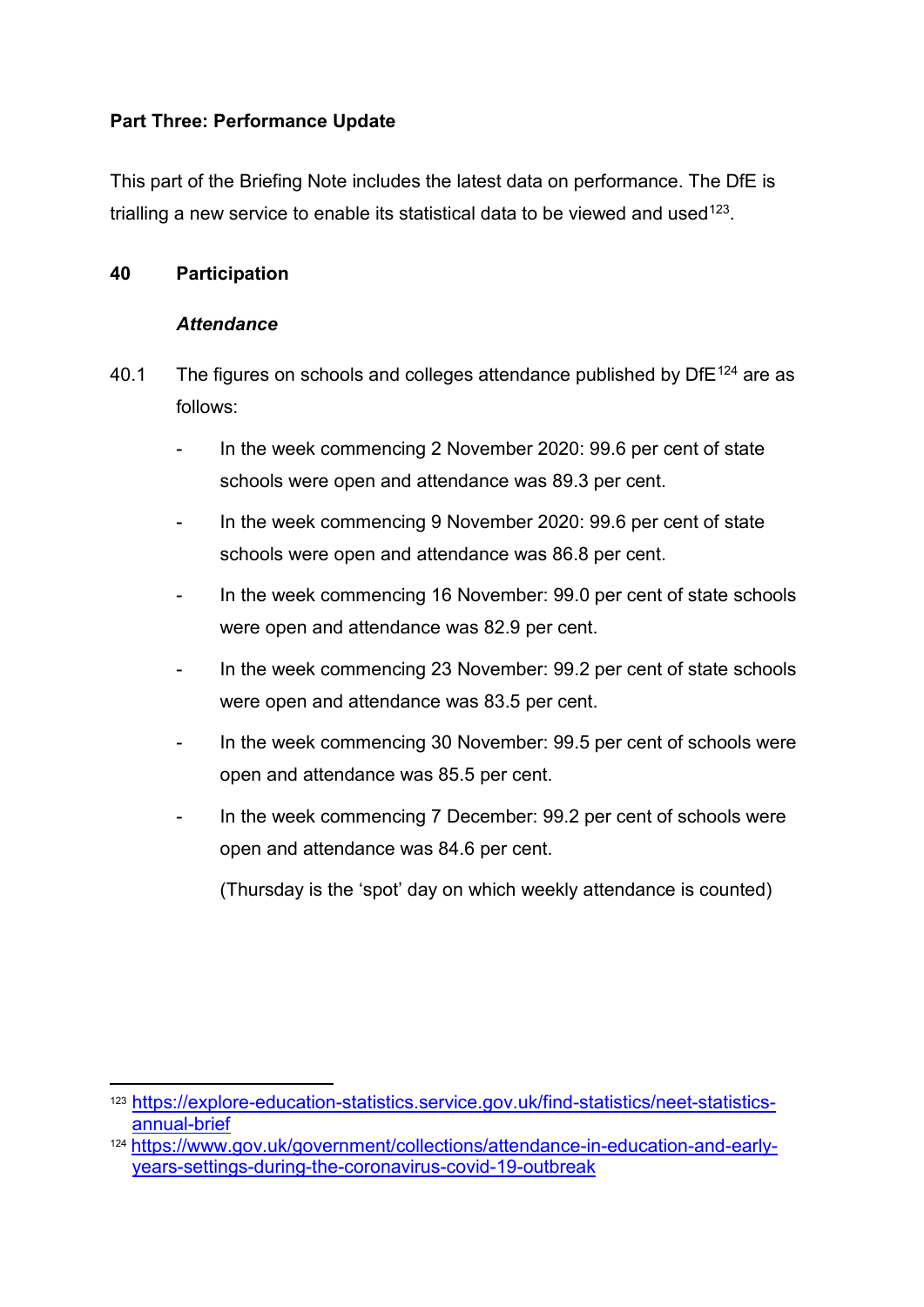# *Young people not in education, employment or training*

- 40.2 National estimates of young people (aged 16 to 24) who are not in education, employment or training for the quarter July to September 2020<sup>[125](#page-49-0)</sup> published by the ONS show:
	- there were an estimated 757,000 young people (aged 16 to 24 years) in the UK who were not in education, employment or training (NEET) in July to September 2020; this was a record low, decreasing by 43,000 compared with July to September 2019 and down by 12,000 compared with April to June 2020.
	- The percentage of all young people in the UK who were NEET in July to September 2020 was estimated at 11 per cent; the proportion was down by 0.6 percentage points compared with July to September 2019 and down by 0.2 percentage points compared with April to June 2020.
	- There was a record quarterly increase in the total number of unemployed men aged 16 to 24 years who were NEET, up by 53,000 compared with April to June 2020.
	- Of all young people in the UK who were NEET in July to September 2020, an estimated 45.5 per cent were looking for, and available for, work and therefore classified as unemployed; the remainder were either not looking for work and/or not available for work and were classified as economically inactive.

#### **41 Achievement**

# *2020 Provisional Results*

41.1 Due to the cancellation of exams in response to Covid-19 and the change to using teacher assessments, 2020 results are not directly comparable with prior years.

<span id="page-49-0"></span> <sup>125</sup>[.https://www.ons.gov.uk/employmentandlabourmarket/peoplenotinwork/unemploy](https://www.ons.gov.uk/employmentandlabourmarket/peoplenotinwork/unemployment/bulletins/youngpeoplenotineducationemploymentortrainingneet/november2020) [ment/bulletins/youngpeoplenotineducationemploymentortrainingneet/november20](https://www.ons.gov.uk/employmentandlabourmarket/peoplenotinwork/unemployment/bulletins/youngpeoplenotineducationemploymentortrainingneet/november2020) [20](https://www.ons.gov.uk/employmentandlabourmarket/peoplenotinwork/unemployment/bulletins/youngpeoplenotineducationemploymentortrainingneet/november2020)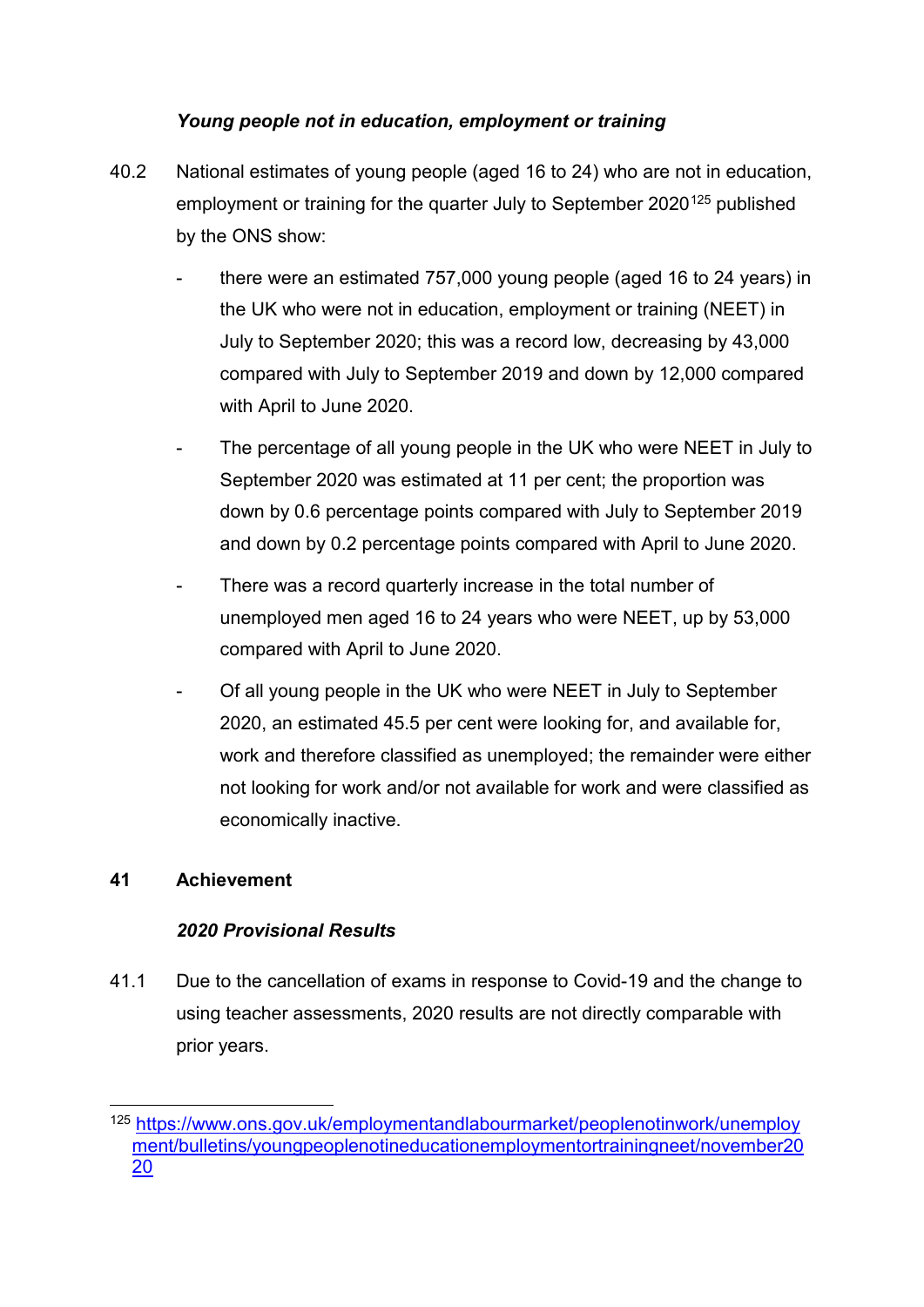41.2 Ofqual has provided updated interactive 2020 GCSE and A level data visualisations that show comparative outcomes and results across England<sup>[126](#page-50-0)</sup>.

# 41.3 **Key Stage 4, Provisional results for 202[0127:](#page-50-1)**

- − Average Attainment 8 Score: England 50.2, London 53.2.
- − Progress 8: England -0.03, London +0.22.
- − Grades 9 to 4 English and maths: England 71 per cent, London 75 per cent.
- − Grades 9 to 5 English and maths: England 50 per cent, London 55 per cent.
- − English Baccalaureate (EBacc) Average Point Score (APS): England 4.4, London 4.8.
- EBacc entries: England 40 per cent, London 55 per cent.
- EBacc Grades 9 to 4: England 30 per cent, London 41 per cent.
- EBacc Grades 9 to 5: England 21 per cent, London 29 per cent.

# 41.4 **Key Stage 5. Provisional Results for 202[0128](#page-50-2)**

- − All level 3 APS, England 36.8, London 37.5.
- − A level England 38.4, London 38.9.
- − Tech level England 29.8, London 31.5.
- − Applied General England 31.2, London 31.1.

<span id="page-50-0"></span> <sup>126</sup> [https://www.gov.uk/government/news/interactive-gcse-and-a-level-data](https://www.gov.uk/government/news/interactive-gcse-and-a-level-data-visualisations-updated?utm_source=2c1f4f9f-2744-4059-a15d-3b2dbeaaae8a&utm_medium=email&utm_campaign=govuk-notifications&utm_content=daily)[visualisations-updated?utm\\_source=2c1f4f9f-2744-4059-a15d-](https://www.gov.uk/government/news/interactive-gcse-and-a-level-data-visualisations-updated?utm_source=2c1f4f9f-2744-4059-a15d-3b2dbeaaae8a&utm_medium=email&utm_campaign=govuk-notifications&utm_content=daily)[3b2dbeaaae8a&utm\\_medium=email&utm\\_campaign=govuk](https://www.gov.uk/government/news/interactive-gcse-and-a-level-data-visualisations-updated?utm_source=2c1f4f9f-2744-4059-a15d-3b2dbeaaae8a&utm_medium=email&utm_campaign=govuk-notifications&utm_content=daily)[notifications&utm\\_content=daily](https://www.gov.uk/government/news/interactive-gcse-and-a-level-data-visualisations-updated?utm_source=2c1f4f9f-2744-4059-a15d-3b2dbeaaae8a&utm_medium=email&utm_campaign=govuk-notifications&utm_content=daily)

<span id="page-50-2"></span><span id="page-50-1"></span><sup>127</sup> <https://www.gov.uk/government/statistics/key-stage-4-performance-2020> <sup>128</sup> [https://www.gov.uk/government/statistics/a-level-and-other-16-to-18-results-2019](https://www.gov.uk/government/statistics/a-level-and-other-16-to-18-results-2019-to-2020-provisional?utm_source=d5a18aa4-3610-4875-b1e2-8fe618fcdc46&utm_medium=email&utm_campaign=govuk-notifications&utm_content=daily) [to-2020-provisional?utm\\_source=d5a18aa4-3610-4875-b1e2-](https://www.gov.uk/government/statistics/a-level-and-other-16-to-18-results-2019-to-2020-provisional?utm_source=d5a18aa4-3610-4875-b1e2-8fe618fcdc46&utm_medium=email&utm_campaign=govuk-notifications&utm_content=daily) [8fe618fcdc46&utm\\_medium=email&utm\\_campaign=govuk](https://www.gov.uk/government/statistics/a-level-and-other-16-to-18-results-2019-to-2020-provisional?utm_source=d5a18aa4-3610-4875-b1e2-8fe618fcdc46&utm_medium=email&utm_campaign=govuk-notifications&utm_content=daily)[notifications&utm\\_content=daily](https://www.gov.uk/government/statistics/a-level-and-other-16-to-18-results-2019-to-2020-provisional?utm_source=d5a18aa4-3610-4875-b1e2-8fe618fcdc46&utm_medium=email&utm_campaign=govuk-notifications&utm_content=daily)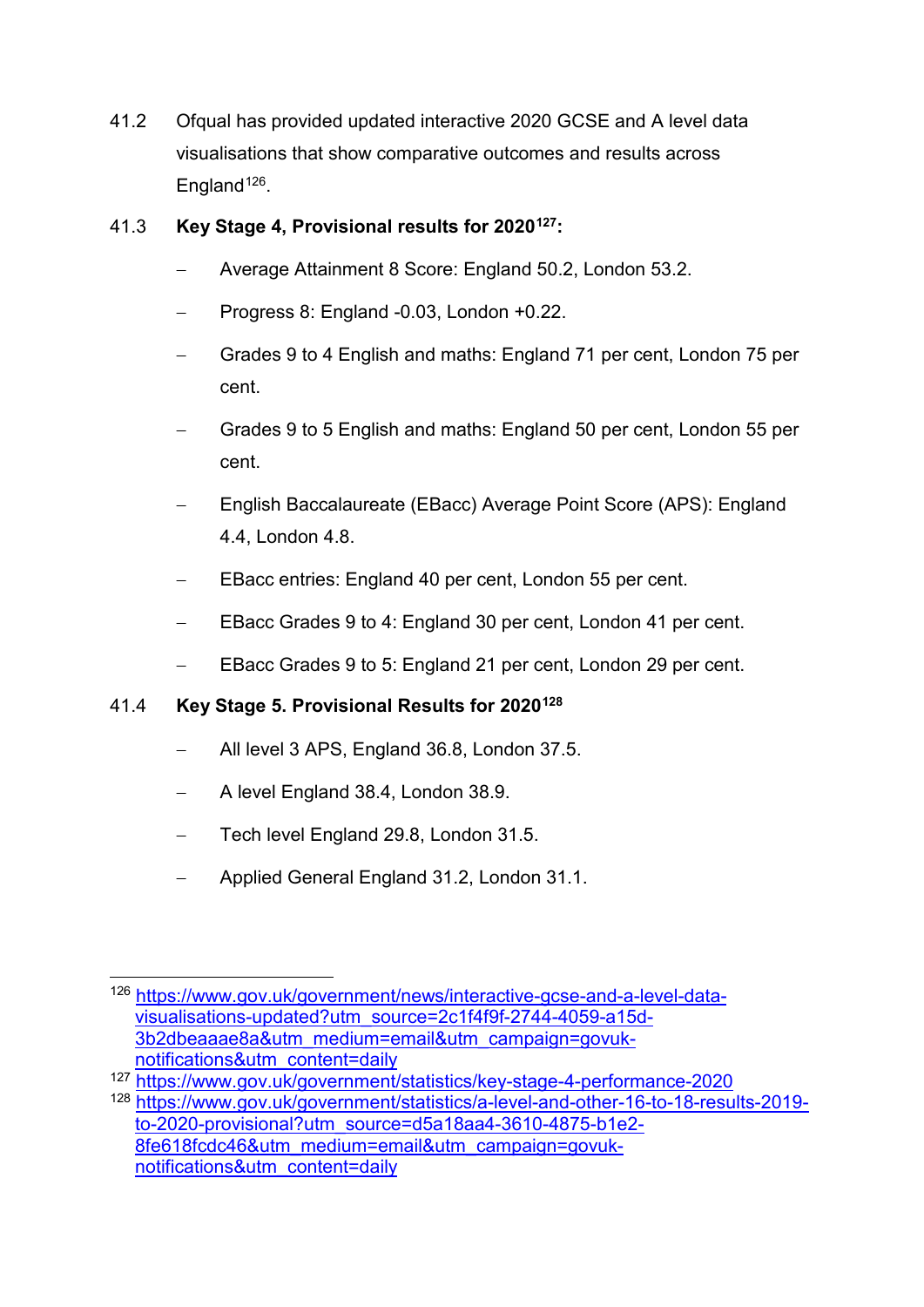- 41.5 Please also see Ofqual's report *Student-level equalities for GCSE and A level[129](#page-51-0)*, which confirms that the qualifications and grades awarded this year broadly matches the distribution in previous years.
- 41.6 The official statistics on entries for GCSE in the November exam series show that:
	- there are 18,450 entries for GCSE subjects (not including English language and mathematics) in England for the autumn 2020 exam series. This represents 0.5 per cent of the total entries in the summer 2020 exam series (3,726,026 for subjects other than English language and mathematics).
	- The subjects with the highest numbers of candidates entering are English literature, other modern languages and combined science.
	- 81 per cent of entries (14,890) are in EBacc qualifications, the same proportion seen in the provisional GCSE entry figures for summer 2020.

# **42 Progression**

# *Destinations after Key Stages 4 and 5 2018/19[130](#page-51-1)*

- 42.1 The percentage of young people in sustained destinations after Key Stage 4 in 2018/19 are 93.9 per cent progressed to an education, employment or training destination in England (London 94.2 per cent), of which 38.2 per cent (24.2 per cent in London) progressed to an FE college/provider; 37.4 per cent (56.4 per cent in London) to a state-funded school sixth form; 10.1 percent (10.0 per cent in London) 4.1 per cent in England (1.4 per cent in London) to an Apprenticeship.
- 42.2 The percentage of young people in sustained destinations after Key Stage 5 in 2018/19 are 88.2 per cent progresses to a sustained education, employment or training destination in London (London 87.2 per cent), of

<span id="page-51-0"></span> <sup>129</sup>[.https://assets.publishing.service.gov.uk/government/uploads/system/uploads/attac](https://assets.publishing.service.gov.uk/government/uploads/system/uploads/attachment_data/file/938869/6713_Student-level_equalities_analyses_for_GCSE_and_A_level.pdf) [hment\\_data/file/938869/6713\\_Student-](https://assets.publishing.service.gov.uk/government/uploads/system/uploads/attachment_data/file/938869/6713_Student-level_equalities_analyses_for_GCSE_and_A_level.pdf)

<span id="page-51-1"></span>level equalities analyses for GCSE and A level.pdf <sup>130</sup> [https://www.gov.uk/government/statistics/destinations-key-stage-4-and-5-pupils-](https://www.gov.uk/government/statistics/destinations-key-stage-4-and-5-pupils-2019)[2019](https://www.gov.uk/government/statistics/destinations-key-stage-4-and-5-pupils-2019)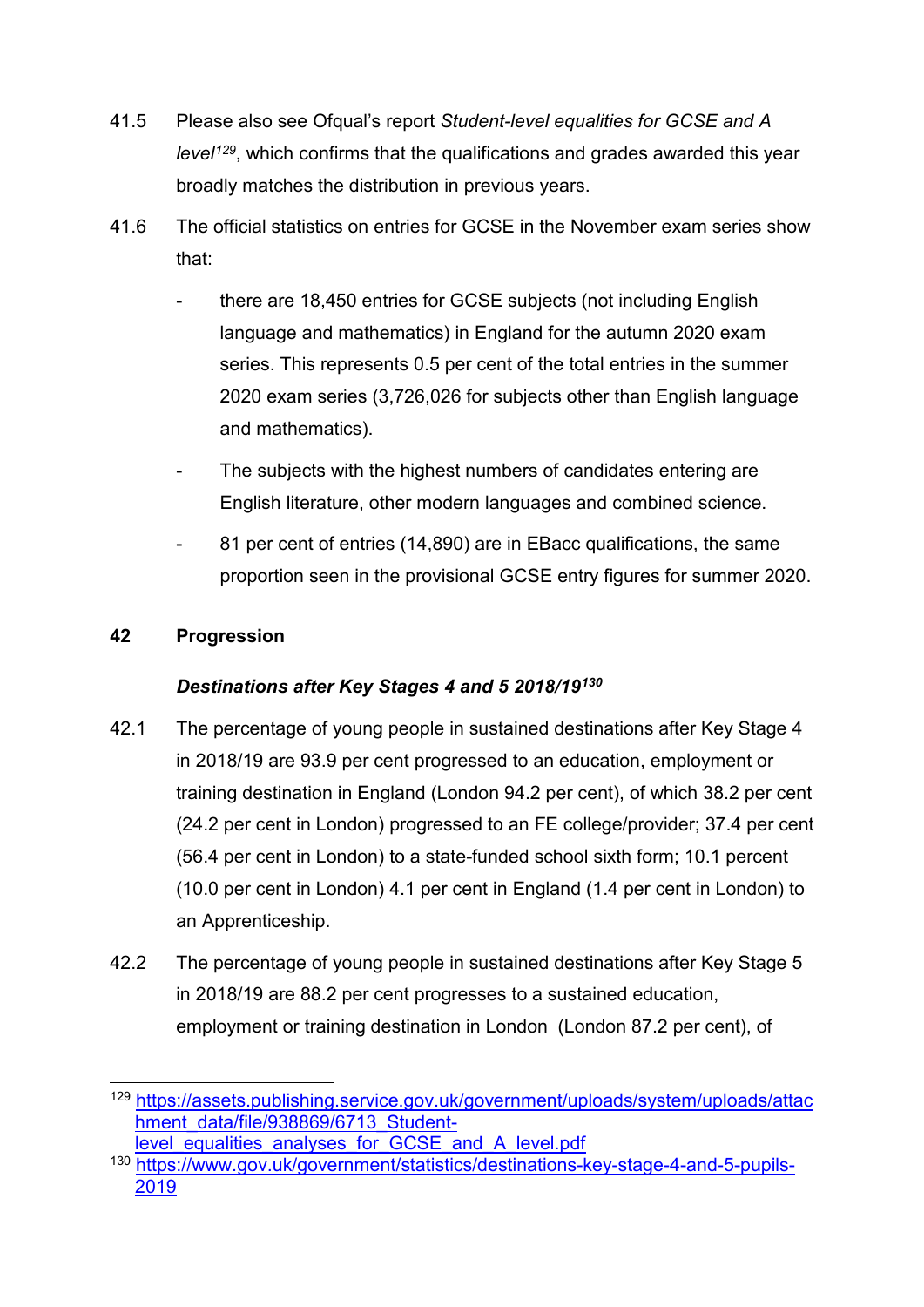which 51 per cent (60.5 per cent in London) progressed to a UK HE Institution; 23.3 per cent (15.4 per cent in London) to a sustained employment and/or training destination and 6.8 per cent (3.6 per cent in London) to an Apprenticeship.

# **43 Intelligent London[131](#page-52-0)**

- 43.1 Intelligent London makes the very best of data analysis and visualisation techniques so that those with an interest in supporting and promoting the interests of young people can easily access reliable and up-to-date data. The latest updates include:
	- local overviews (this includes all borough local overview packs and a London Region overview pack).
	- borough insights including:

# *Local Learning Landscape*

 pupils residing in authority attending schools in other local authorities and pupils residing in other local authorities attending schools in the authority area (these changes reflect cross border movement of secondary school pupils, taken from the January 2020 census).

# *Participation*

- Apprenticeship Programme Starts All Ages 2019/20.
- Apprenticeship Framework Achievements All Ages.

# *Outcomes*

- Key stage 4 attainment data 2019/20.
- Key stage 5 attainment data 2019/20.

# *Progression*

- Key Stage 4 Destination Measures 2018/19.
- Key Stage 5 Destination Measures 2018/19.

<span id="page-52-0"></span> <sup>131</sup> <http://www.intelligentlondon.org.uk/>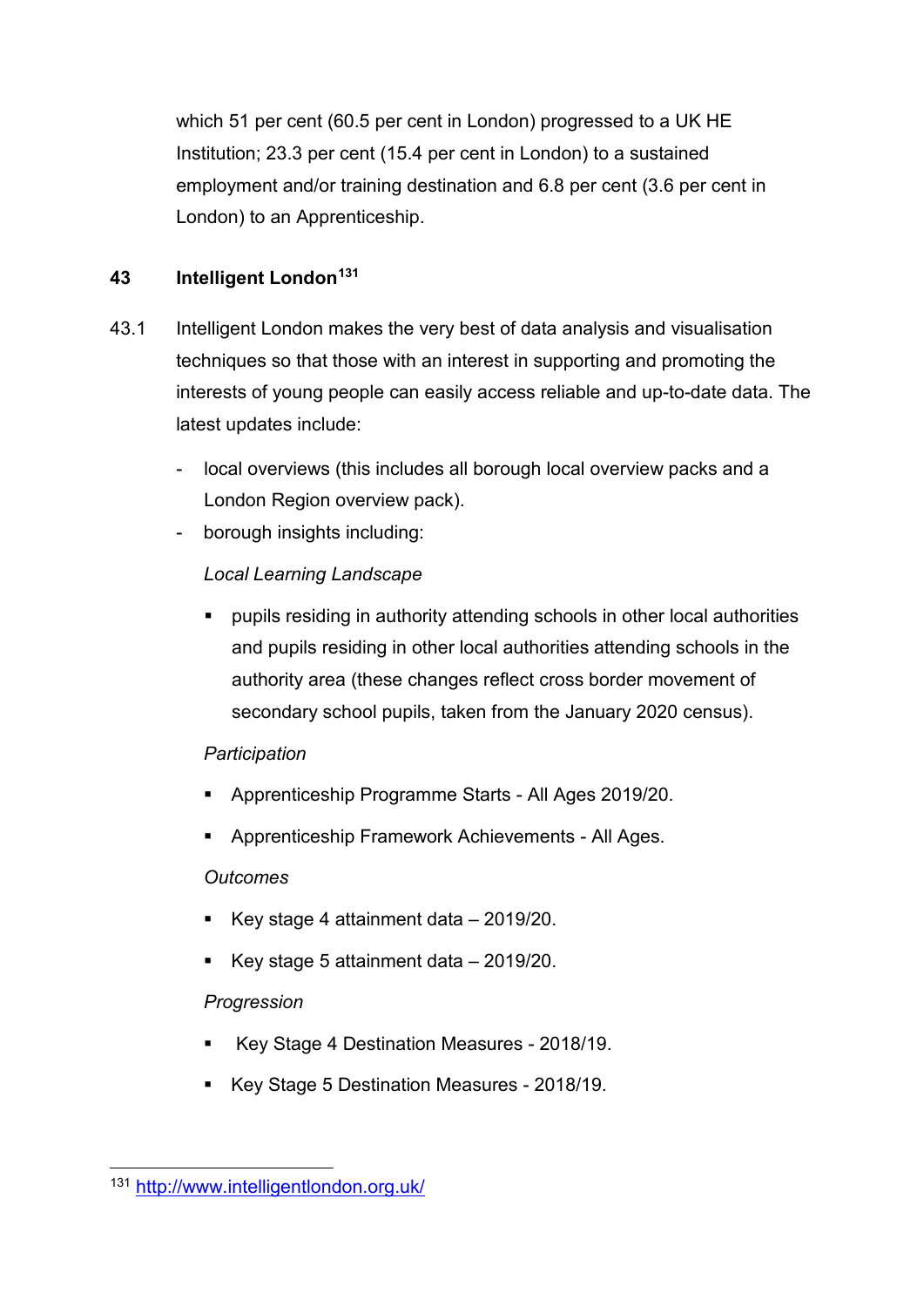*Disadvantage gaps*

- Using recently published DfE data on Key Stage 4 attainment, Mime Consulting looks at the attainment 8 disadvantage gap across statefunded schools in England and explores whether this has been impacted by the 2020 grading system.
- 43.2 this report and submit any comments by email: [peter.obrien@londoncouncils.gov.uk.](mailto:peter.obrien@londoncouncils.gov.uk)

#### **44 Recommendation**

44.1 Recipients are asked to note the content of this report and submit any comments by email: [peter.obrien@londoncouncils.gov.uk.](mailto:peter.obrien@londoncouncils.gov.uk)